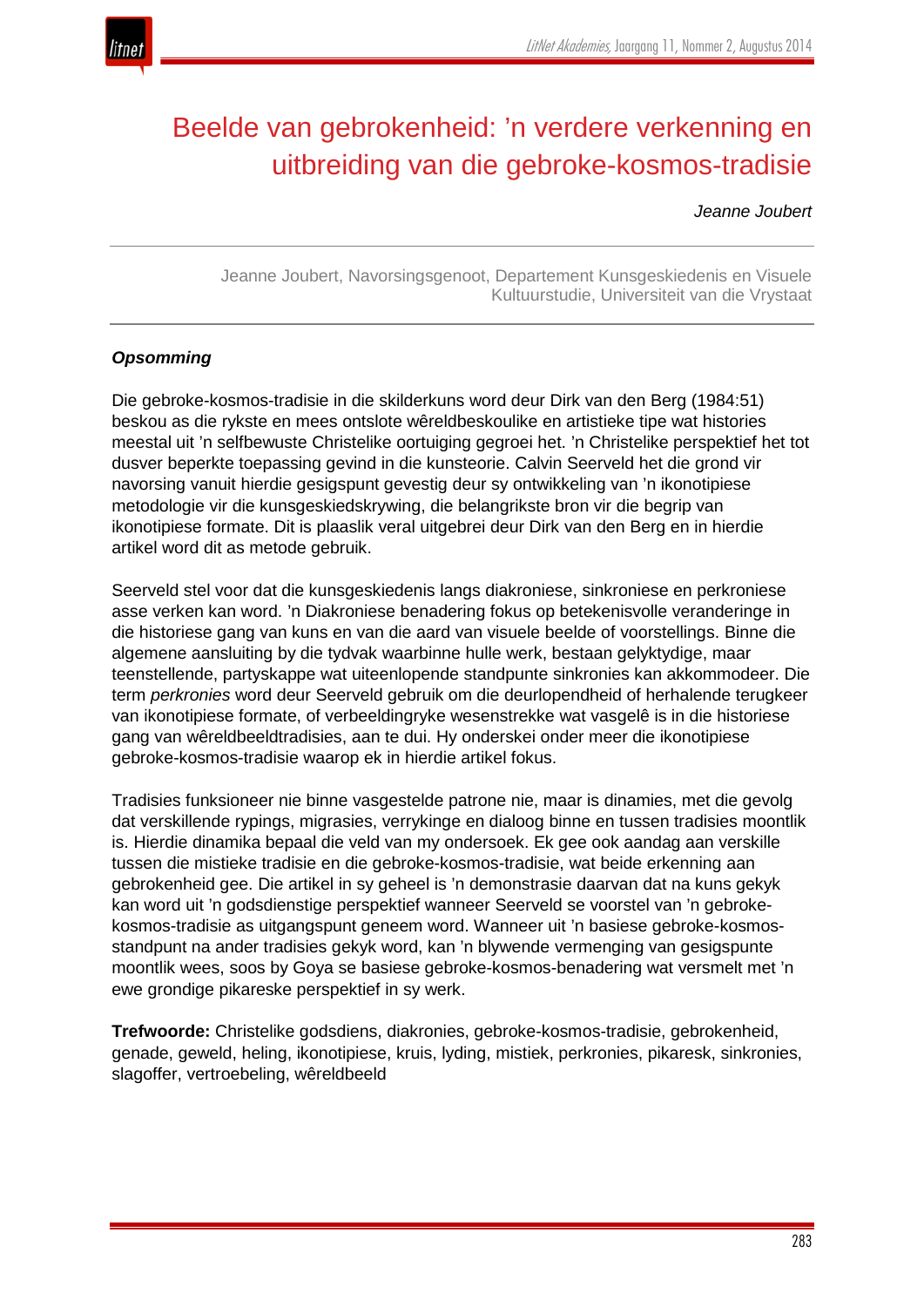

# *Abstract*

# *Images of brokenness: a further exploration and expansion of the troubled cosmos tradition*

The troubled cosmos tradition developed from a self-conscious Christian conviction, a perspective which, up to today, has had limited application in art historiography. Calvin Seerveld established a foundation for research through his development of a typiconic methodology for art historiography that was locally extended by Dirk van den Berg. Seerveld suggested an understanding of art history through diachronic, synchronic and perchronic capacities. A diachronic approach will focus on meaningful changes in the historical progress of art and the nature of visual images or presentations. The work of artists is also shaped and coloured by the diachronic epoch in which they work. Within these general epochs, opposing but simultaneous factions exist which can be synchronically accommodated. Seerveld (1993) suggests that a period need to be read not as a one-line Gregorian chant melody, but as a symphonic score.

He coined the term *perchronic* to identify the continuous or repeating return of typiconic formats through different epochs and identified the *troubled cosmic tradition*<sup>1</sup> as one of these formats. Other perspectives include the paradigmatic, mystic, picaresque, erotic, idyllic, scenic and heroic formats. Traditions do not function within set parameters, but are subject to change. The dynamics of the troubled cosmos tradition are extended in this article with reference to migration by conversion and maturation within and between traditions, by various perchronic relationships, by the possibilities of typiconic enrichment through different traditions and the extension of dialogue between traditions – "as historian you are trying to track the traces, the footprints, of the 'many trails' they make" (Seerveld 1993:63).

I begin by introducing typiconic partners in a troubled cosmos perspective to explain the different aspects of this typiconic format, focusing on the everyday unaffectedness and solidarity found in the work of specific artists and the presence of wounding as well as healing. The section will be concluded with a focus on the complexities of the troubled cosmos tradition in which the work of Édouard Manet will feature as an example. *The last Judgement*by Michelangelo Buonarroti may reveal signs of ripening and migrations during the artist's later life. During the late or neo-Romantic period artists involved a specific version of the mystic tradition in their work. It differs from a troubled cosmos perspective, although both are concerned with brokenness and evil. Some of these artists implicated brokenness from picaresque or erotic perspectives in their work. Enrichment may also lead to so-called iconoclash*.* I conclude the article with the complex presentation of brokenness coupled with a picaresque worldview that may be present in the work of Francisco Goya.

This article forms an extension of a previous article by me, "A perchronic reconsideration of Rembrandt van Rijn: Self-presentation within a troubled-cosmos framework" (Joubert 2012) and will likewise focus on the radical fallibility, imperfection and frailty of people which saturate our lives, and the simultaneous need for grace and forgiveness. Rembrandt van Rijn's work relates very personally to a radical human troubledness and continuously illuminates a particular engagement not only with human brokenness, but also with the Bible and the message of grace. He works with a profound commitment to the religious implications of specific situations. His focus on the*grandeur et misère* (Taylor 1989:x) of being human unveils a further situatedness in a broken cosmos hypothesis. His approach is so essentially rooted in the Christian tradition and shows such an ongoing concern with the radical brokenness of human existence that he can be identified as a beacon or specific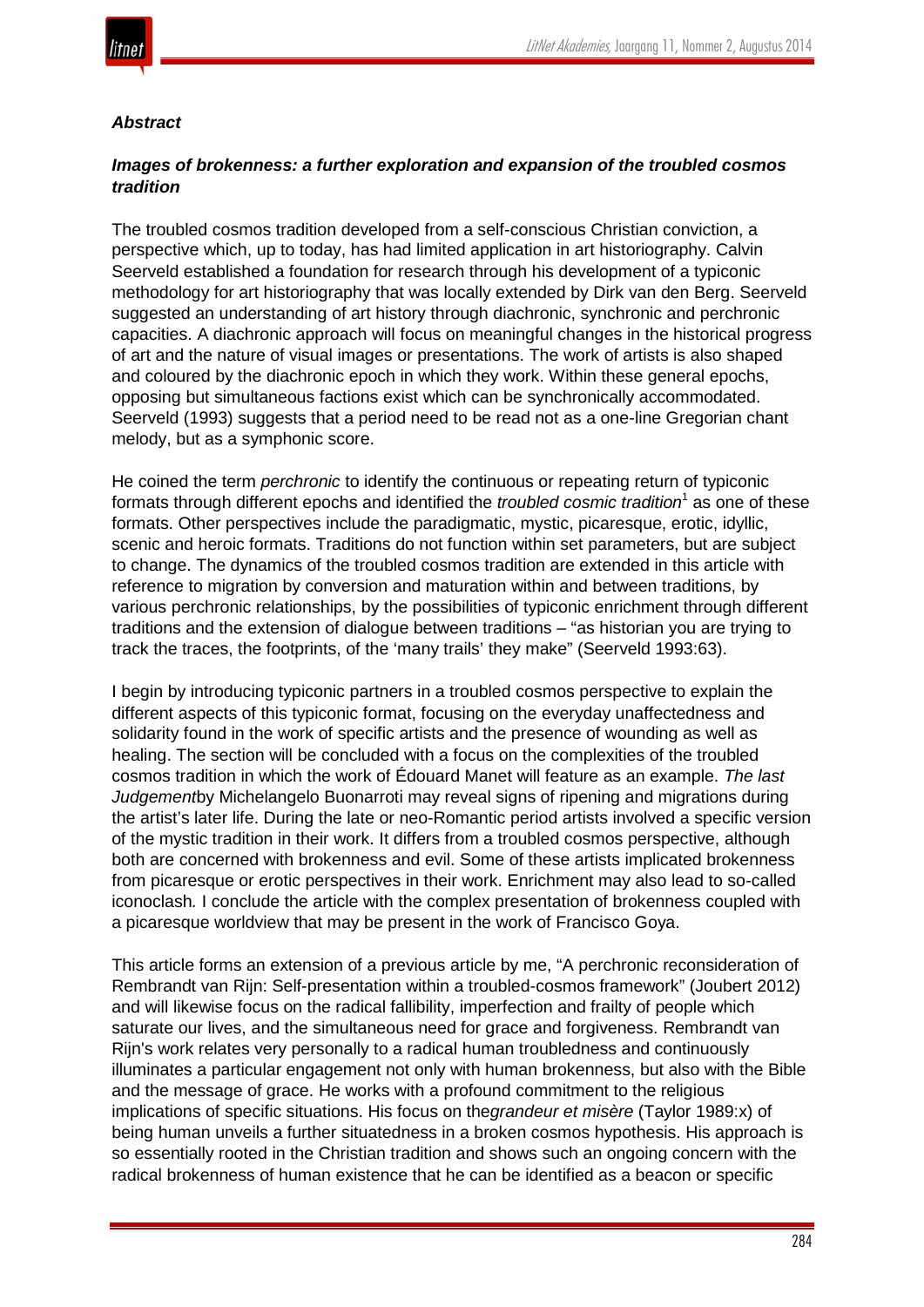

growth point of the broken cosmos tradition in the course of the history of art. Consequently, I will continuously refer to Rembrandt van Rijn's work as a representative example of a troubled cosmos approach in art history.

Seerveld's approach may be further complicated, but also enriched, by the possibility of returning to approaches and themes which have apparently lost their applicability today. The work of the South African artist Jane Alexander may be seen as an example of this. Interpretation by means of a tradition that refers to a radical, and at the same time infinite, brokenness may effectively actualise such approaches and generate new perspectives on understanding art. It may unlock new horizons that lead to the discovery of the complexity and plurality with which artists' work can function within a worldview concerned with a troubled or broken cosmos. While it would be impossible to reach a final definition with regard to the complexities of the troubled cosmos tradition, it opens and facilitates fertile and extensive possibilities for the interpretation of art with religious references. The question arises whether the broken cosmos tradition cannot rather be seen as a basic Christian approach through which the other traditions may be interpreted, enriched and dialogically extended.

The choice of visual examples was guided by the names of artists tentatively suggested by Seerveld and Van den Berg for the different traditions; the specific examples are my personal choices and are complemented by work that I find appropriate, like those of Jane Alexander, which represent a contemporary South African perspective. From a Christian worldview which recognises the reality of sin and reconciliation with God, depictions of Christ's crucifixion as typological matrix will find an important place here. Within the wide field of a troubled humanity, I also focus on depictions of violence as one of the problematic areas of human brokenness. At the same time, art can be a harbinger of hope in our fragile world.

**Keywords:** broken, Christian religion, cross, diachronic, grace, healing, mystic, perchronic, picaresque, suffering, synchronic, troubled, troubled cosmos tradition, typiconic, victim, violence, worldview

## **1. Inleiding**

In die vroegmoderne tyd was kuns volkome vervleg met godsdiens (Badt 1956, Lützeler 1975). Die beduidende breuke wat gedurende die moderne tyd tussenkunsengodsdiens ontstaan het, het nie net die *produksie* van kuns met godsdienstige verwysings problematies gemaak nie, maar ook die *ontvangs* daarvan. Van den Berg (1984:4) noem in dié verband die "kompliserende konteks van die swak ontwikkelde tradisie van die beoefening van die beeldende kunste en die ontvangs daarvan, ook op kunswetenskaplike gebied, in Christelik-Reformatoriese kringe". 'n Christelike perspektief het tot dusver beperkte toepassing in die kunsteorie gevind. Calvin Seerveld het die grond vir navorsing vanuit hierdie perspektief gevestig en nuwe moontlikhede geskep deur sy ontwikkeling van 'n ikonotipiese metodologie vir die kunshistoriografie. Dit is plaaslik veral uitgebrei deur Dirk van den Berg en sal hier as metode gebruik word.

In 'n vorige artikel van my, "'n Perkroniese herbeskouing van Rembrandt van Rijn: Selfaanbieding binne 'n gebroke-kosmos-raamwerk" (Joubert 2012),<sup>2</sup> het ek die moontlikheid van 'n ikonotipiese gebroke-kosmos-tradisie in die kunshistoriografie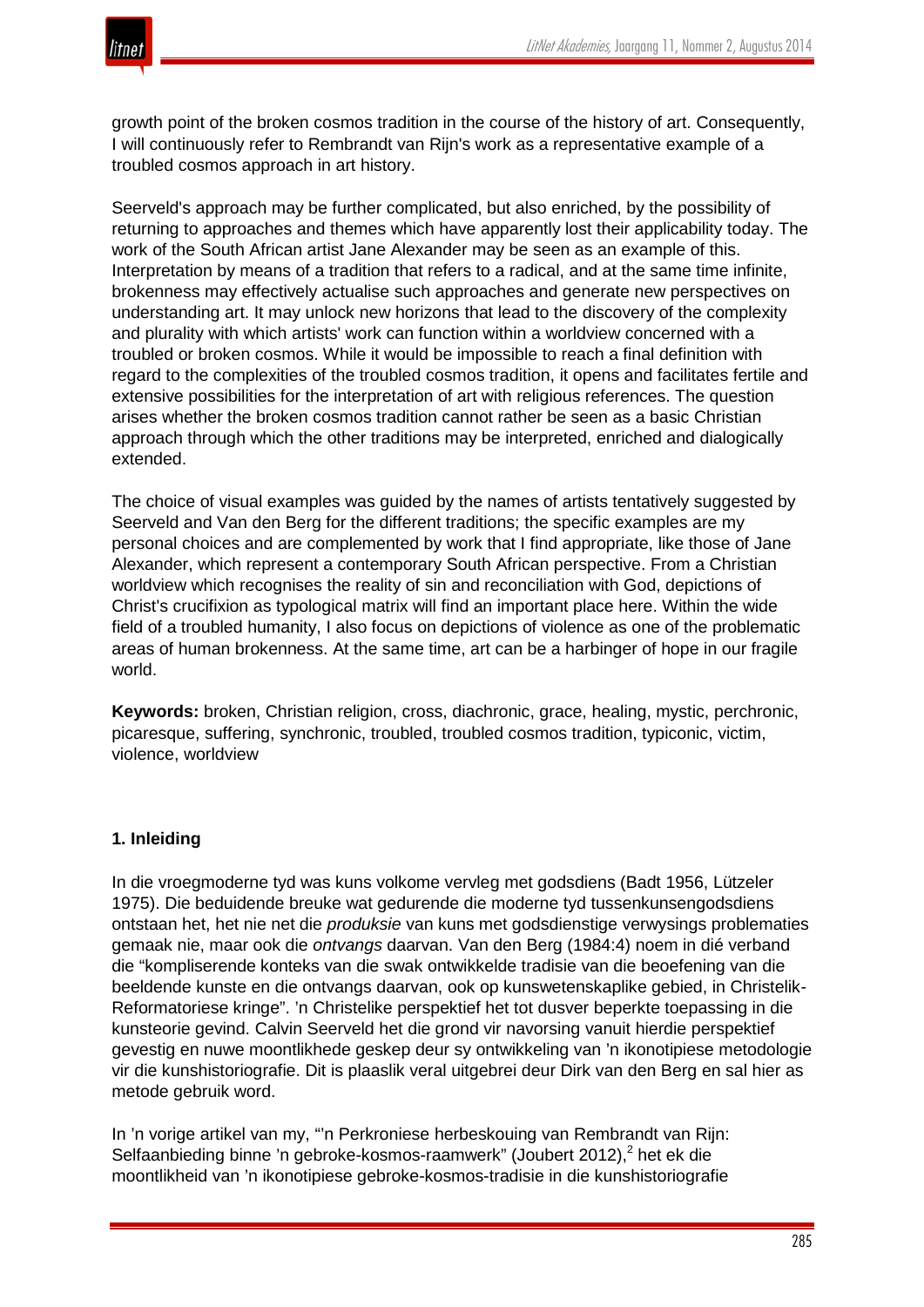ondersoek. Die werk van Calvin Seerveld (veral 1973, 1980a, 1980b, 1988, 1993) en Van den Berg (o.a. 1984, 1989, 1990, 1996, 2005, 2006, 2007) was hoofsaaklik die basis daarvan. Dit het vir my die moontlikheid geskep om uit 'n Christelike perspektief te kyk na Rembrandt van Rijn se selfuitbeeldings met Bybelse verbande. Sy werk belig deurlopend nie net 'n besondere indringendheid, sorgsaamheid oor en betrokkenheid by menslike gebrokenheid nie, maar ook by die Bybel en die genadeboodskap. Hy werk met 'n diepgaande oorgawe aan die godsdienstige implikasies van spesifieke situasies (Chapman 1990:108). Sy alledaagse benadering is so wesentlik gegrond in die Christelike beeldtradisie en 'n deurlopende gemoeidheid met die radikale gebrokenheid van die werklikheid dat hy as 'n baken of spesifieke groeipunt van die gebroke-kosmos-tradisie beskou kan word in die verdere verloop van die geskiedenis (Joubert 2012). Gevolglik sal ek deurlopend na Rembrandt van Rijn se werk terugkeer as 'n verteenwoordigende voorbeeld van 'n perkroniese ikonotipiese gebroke-kosmos-benadering in die kunsgeskiedenis.

Perkroniese ikonotipiese tradisies word deur Seerveld (1993:60–3) beskryf as verskillende maar verwante "neighbourhoods" van perspektiewe of raamwerke wat toepassing kan vind in die kunsgeskiedenis:

Working with the fact that artists enter their profession informally formatted by a certain earlier generational construct in artistry, and spired by the Vollenhovian legacy of various enduring typical philosophical conceptions, I have identified several basic ways artists (including music composers, novelists, architects, choreographers, cinematic auteurs) prefabricate, as it were, their symbolic presentations of meaning. ...*Typiconic format* refers to how the artist frames his or her artistic production to be imaginatively received. ... [T]he framing typiconic format gives artworks focus, like specially filtered eye glasses, to configure the playing field on which and in which things happen, are depicted, heard, habituated, followed, and then presented by the artist ... Typiconic formats are not abstractions for me: They are as real as a person's committed vision of what life and death mean, and how one wills or is compelled to order praxis.

Een van die verskeidenheid ikonotipiese groeperings waarna Seerveld verwys, is die ikonotipiese gebroke-kosmos-tradisie Dirk van den Berg (1984:51) beskryf dit verder as volg:

In voorstellings en uitbeeldings van gebroke-kosmiese pikturaliteit word 'n kritiese of satiriese instelling gekombineer met 'n besef van die waarde van selfkritiek, solidariteit, alledaagse natuurlikheid, en gesond-doodgewone ordinêrheid. Geen idealisering vind plaas nie en die indruk van grootsheid, diepte van insig of heftigheid van ontroering wat soms geskep word, het 'n duidelik onheroïese karakter. Daar is 'n bewussyn van kwaad, van menslike sonde en skuld, van verval en ellende, van 'n betreurenswaardige gebrokenheid en lyding wat van meer as bloot etiese of persoonlike omvang is. Terselfdertyd is daar ook 'n bewussyn van genade, van verlossing, van genesing en bevryding, van die goeie, intieme en vreugdevolle. Die uitbeelding van 'n onopgeloste spanning, asook berusting te midde van stryd, het tot gevolg dat gekompliseerdheid en 'n vermyding van eenduidige vereenvoudiging kenmerkend van hierdie tipe is.

By die keuse van visuele voorbeelde laat ek my lei deur die name van kunstenaars wat deur Seerveld en Van den Berg tentatief as voorbeelde van tradisies gestel is; die spesifieke visuele voorbeelde is my persoonlike keuses en word aangevul deur werk wat ek toepaslik vind, soos dié van Jane Alexander (Figuur 12), wat 'n hedendaagse Suid-Afrikaanse siening verteenwoordig. Aangesien 'n Christelike begronding 'n erkenning van die sondeval en die versoening met God deur Christus se kruisdood omsluit, sal uitbeeldings van Christus se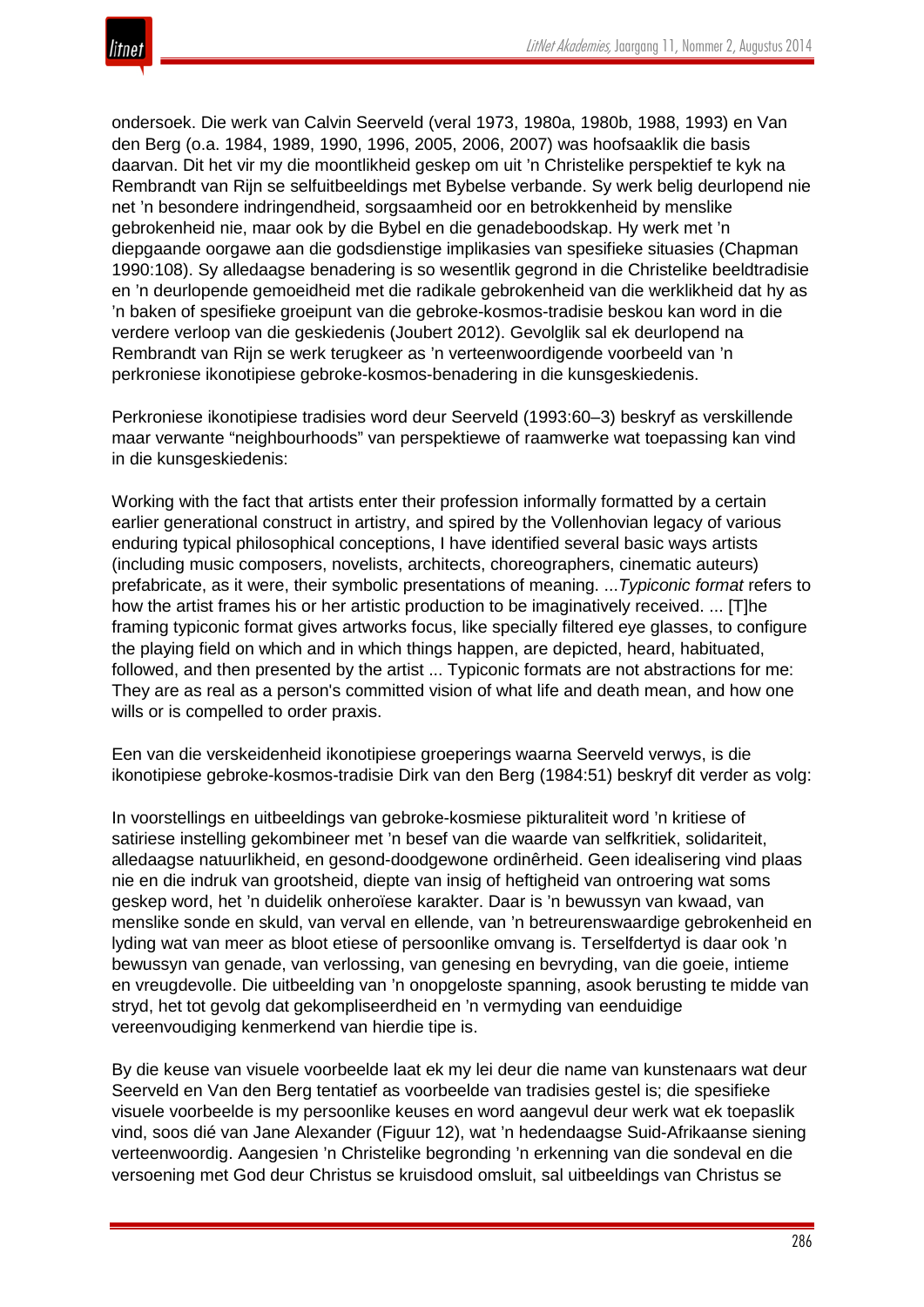

kruisiging as tipologiese matriks hier 'n belangrike plek kry. Binne die Christelike tradisie het die uitbeelding van die lydende en gekruisigde Christus ná die 4de eeu die ikoon geword waarin menslike lyding, verwerping en verlangens geprojekteer is (Hubbard 2011), vanuit verskeie standpunte. Uit die wye veld van menslike gebrokenheid fokus ek verder op uitbeeldings met geweld as uitgangspunt, veral as gevolg van die wêreldwye gewelddadige klimaat vandag. Dit verteenwoordig een van die problematiese areas van gebrokenheid.

Die visuele fokus van my benadering vereis 'n vertolkende ontginning van visuele tekste. Dit vorm die metodologiese raamwerk vir die kommunikatiewe interaksie tussen die kunswerk en die wêreld daarvan en met die aanskouers of betragters en hulle wêrelde, bepaal deur die tydperke en ikonotipiese tradisies waarbinne hulle bestaan. My beginpunt is 'n bekendstelling van ikonotipiese tradisiegenote binne 'n gebroke-kosmos-perspektief, om die verskillende aspekte van hierdie ikonotipiese formaat aan te toon. Dit fokus op alledaagse natuurlikheid, op gesond-doodgewone ordinêrheid, sonder enige idealisering en menslike solidariteit. Selfbetrokkenheid en die waarde van onheroïese selfkritiek word besef, veral waar dit uitbrei na die gemeenskap, met verkenning van die plek van die kunstenaar as vermaner. 'n Satiriese, kritiese instelling teenoor menslike gebrokenheid word ook ontgin, sowel as die gebruik van oorlogsgeweld en geweld teen kuns en teen die kunstenaar, met 'n begrip van verwonding sowel as heling. Dit word afgesluit met 'n spesifieke fokus op die werk van Édouard Manet as voorbeeld van 'n verwikkelde omgang met gebrokenheid.

*Die Laaste Oordeel* van Michelangelo Buonarroti openbaar moontlik tekens van rypwording en 'n verskuiwing tussen tradisies later in die kunstenaar se lewe. Gedurende die laat- of neo-Romantiese tydperke het kunstenaars, veral in hul selfuitbeeldings, betrokke geraak by gebrokenheid, met 'n aansluiting by die mistieke tradisie. Die werk van enkele kunstenaars uit die mistieke tradisie sal gevolglik deel vorm van die bespreking. Die kosmies-gebroke tradisie verskil van 'n mistieke perspektief, alhoewel beide erkenning gee aan gebrokenheid. Dialogiese verryking met 'n fokus op geweld is kenmerkend van die werk van Francis Bacon. Kunstenaars het ook uit pikareske of erotiese perspektiewe betrokke geraak in 'n dialogiese omgang met gebrokenheid, maar verryking kan verder tot sogenaamde *iconoclash* of beeldkonflik lei.<sup>3</sup> Die artikel sluit af met die aanbieding van 'n komplekse gebrokenheid wat verbind met 'n pikareske perspektief in die werk van Francisco Goya.

Seerveld (1993:60) beskryf 'n "typiconic format called *'troubled cosmic',* where awareness of unresolved evil needing reconciliation sets the parameters; an unidealized normality is disturbingly deep, and misery as a surd is touched by glimpses of joy". Dit is moeilik om 'n gepaste vertaling van *troubled* in Afrikaans te kry, sodat ek woorde soos *gebroke*, of omskrywings daarvan, sowel as die term *vertroebelde* gebruik*.* Die betrokke woorde in die titel van Jane Alexander se installasie *The sacrifices of God are a troubled spirit* (2002–4) verskil van Ps. 51:17 se *broken spirit*. <sup>4</sup> Die Afrikaanse vertalings verskil ook – die 1933- Bybel-vertaling lui: "Die offers van God is 'n gebroke gees; 'n gebroke en verslae hart sal U, o God, nie verag nie", teenoor die 1983-vertaling: "Die offer wat U wil hê, o God, is verootmoediging: U sal 'n hart vol ootmoed en berou nie gering ag nie, o God."

## **2. Ikonotipiese tradisiegenote in 'n gebroke-kosmos-wêreldbeskouing**

'n Bewussyn van kwaad, van menslike sonde en skuld, van verval en ellende, van 'n betreurenswaardige gebrokenheid en lyding van meer as bloot etiese of persoonlike omvang, is kenmerkend van kunstenaars wat in die gebroke-kosmos-tradisie werk. Terselfdertyd word hul werk gekenmerk deur 'n onheroïese alledaagse natuurlikheid en gesond-doodgewone ordinêrheid.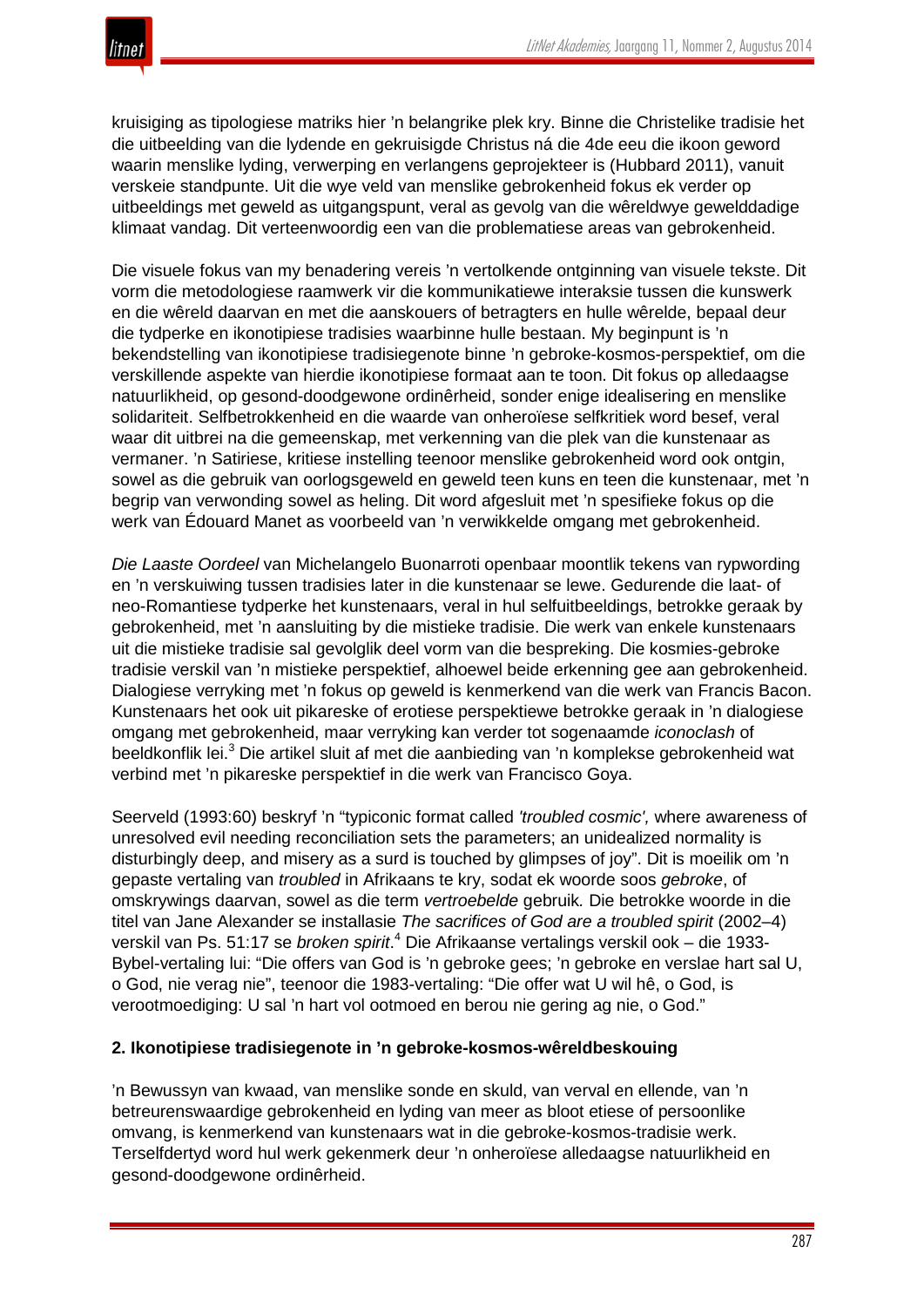

# *2.1 Alledaagse natuurlikheid*



**Figuur 1.** Ernst Barlach (1870–1938), *Die bedelaar* (1930). Brons, 327 x 1,116 cm. Ratzeburg: In die Kloosterbinnehof van die Ratzeburg-Domkerk. http://www.ernstbarlach.com (5 November 2013 geraadpleeg).

**Figuur 2.** Ernst Barlach (1870–1938), *Singende man* (1928). Brons, 50 x 47 x 42 cm. Nürnberg: Germanisches Nationalmuseum. http://www.ernst-barlach.com (5 November 2013 geraadpleeg).

Ernst Barlach se werk is beskryf as volkskuns weens die onheroïese, eenvoudige en alledaagse ongeïdealiseerdheid van sy figure. Soos by Rembrandt van Rijn en Édouard Manet se randfigure word menswaardigheid 'n integrale deel van Barlach se *Die bedelaar* (Figuur 1). Menslike broosheid, soos beskryf in Dawid se belydenis in Ps. 39 en Paulus se getuienis in 2 Kor. 5:1–10, vind terselfdertyd 'n besondere plek in sy werk. Die swaarkry en lyding by Barlach se vele bedelaarsfigure<sup>5</sup> en lydende mense word gedra sonder opstand.*Singende Man* (Figuur 2) en *Drie singende vroue* (1911)<sup>6</sup> word totaal, onselfbewus, opgeneem deur die sang waarmee hulle besig is, wat getuig van die goeie, intieme en vreugdevolle – Seerveld se *glimpses of joy*. Dit beliggaam nie net 'n Protestantse benadering nie, maar 'n algemene behoefte aan genade, bevryding en genesing soos teruggevind kan word in die werk van Barlach, Rouault, Manet en Van Gogh.

'n Uitstalling in die Leopold-museum, Wene, van Barlachen Käthe Kollwitz se werk (2009) bied insig in die verhouding tussen dié twee kunstenaars en hulle werk. Teenoor Kollwitz se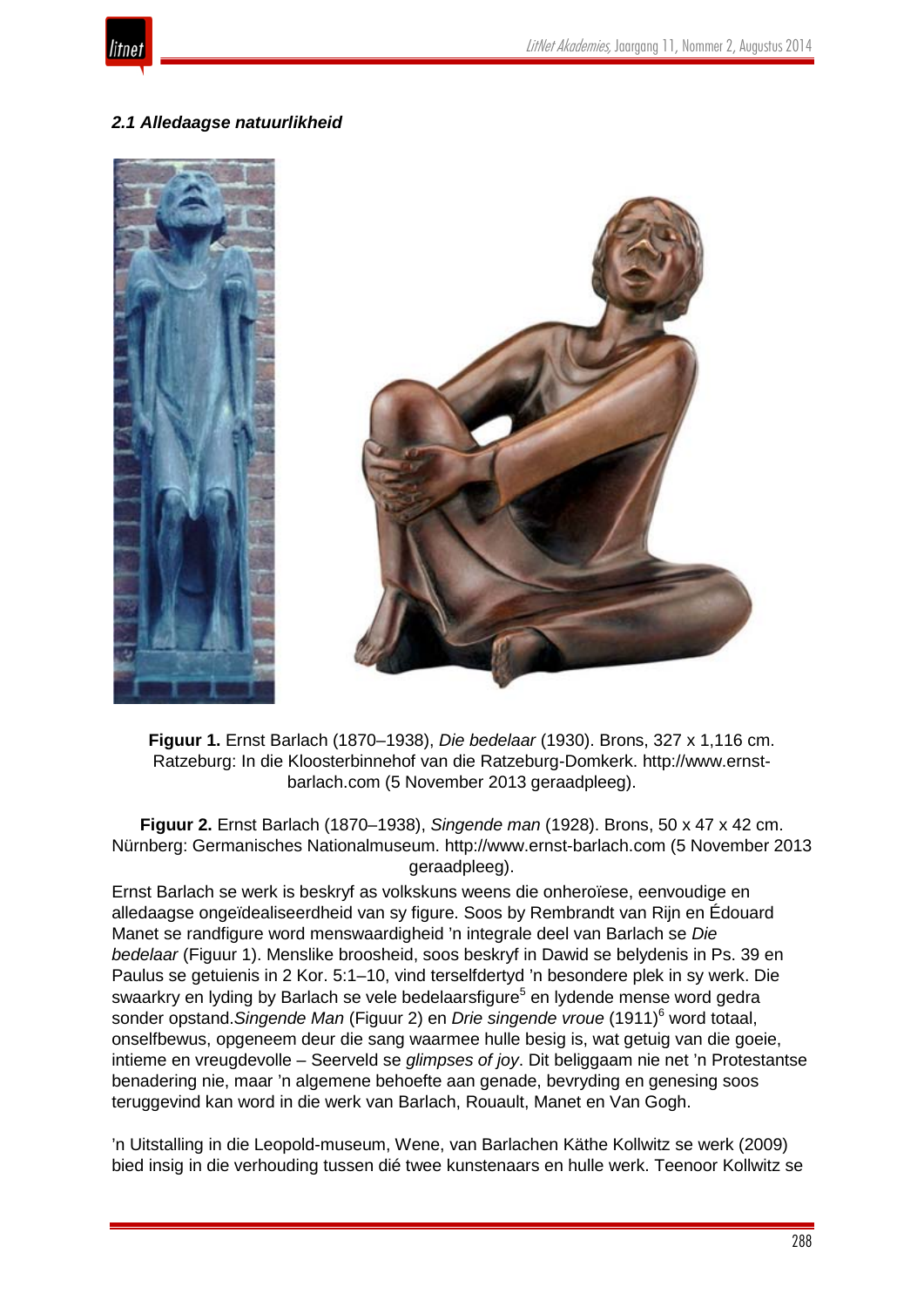

heroïese blik op mense se lyding en beproewing, beklemtoon Barlach menslike swakheid waarin die "once-only kind of fragility" (Seerveld 1988:34) van mense uitdrukking kan vind. In 'n uitstalling onder die titel *Ernst Barlach – Mystiker der Moderne* (2005, in die Christuskirche te Mainz) word sy werk in verband gebring met die mistieke tradisie. Die sentrale tema van die uitstalling word gestel as die soeke na 'n Godservaring in die huidige verbruikerseeu met die doel om die kulturele verskynsels van kerk en kuns weer in gesprek te bring. Die mistieke Godservaring is egter miskien eerder die fokus van die uitstallers as wat dit spesifiek dié van Barlach se kuns is. Sy *Schwebender Gottvater*(1922)<sup>7</sup> toon nie 'n mistieke vereniging van die mens met God nie, maar dui eerder aan dat God in deernis na feilbare mense uitreik om hulle te ontmoet en te seën. Daarmee word dit geplaas binne 'n meer gebroke wêreldbeeld met 'n bewussyn van 'n gevalle wêreld wat onder die vergewende genade van Goddelike liefde kom.

## *2.2 Solidariteit*



**Figuur 3.** Georges Rouault (1871–1958), *Wie dra nie 'n masker nie?* (*Qui ne se grime pas?*), selfportret (1923). Ets, akwatint en gemengde media oor heliogravure in swart ink op papier, 8/500, 56,5 x 43 cm. Die agtste plaat van 'n oplaag van 500, as deel van die reeks *Genade en oorlog* (*Miserere et guerre*). Chicago: LUMA-Loyola University of Chicago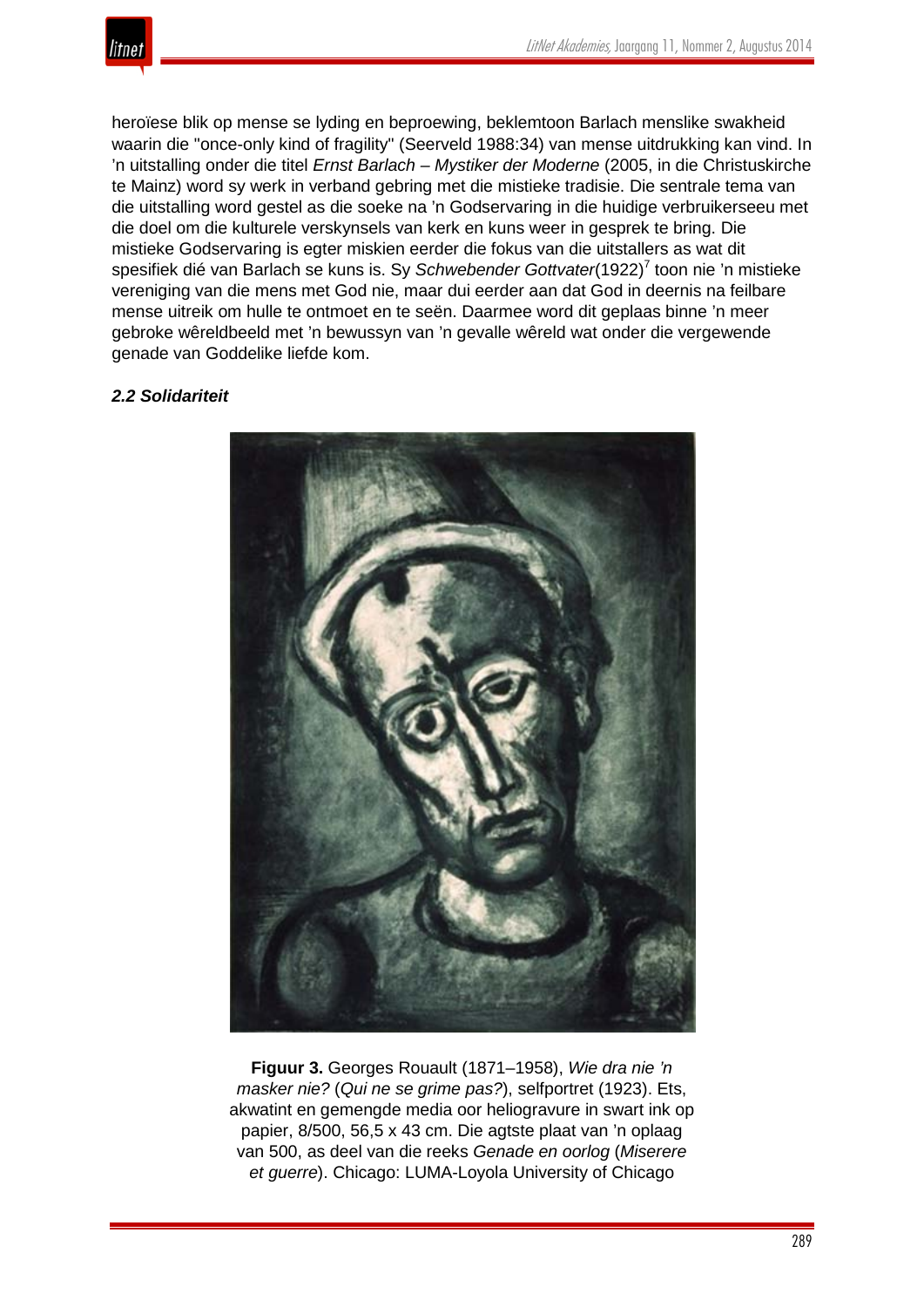

# Museum of Art.http://www.allinsongallery.com (5 November 2013 geraadpleeg).

In hul eie sosiale grenssituasie vereenselwig kunstenaars hulle gedurende die Romantiek met die sogenaamde vryheid, egtheid en naïwiteit van sosiaal-uitgeskuifde figure of slagoffers soos bedelaars, prostitute, narre en kinders.<sup>8</sup> Manet se verskuilde selfportret as bedelaar of boemelaar (Figuur 9) (Lajer-Burchart 1985) herinner aan Rembrandt van Rijn se uitbeeldings van en vereenselwiging met bedelaars, wat ver staan van die motiverings van die Romantiek. By Georges Rouault kan prostitute en narre die rol inneem van Rembrandt van Rijn, Manet en Barlach se bedelaars. Rouault gebruik dieselfde uitbeeldingswyse, liggaamshoudings en gelaatstrekke vir narre, vir Christus en vir homself as nar in *Wie dra nie 'n masker nie*? (Figuur 3). Hoewel hulle lelikheid betragters kan ontstel, toon Barlach 'n samehorigheidsgevoel met die mensdom en vereenselwig hy hom met die vertroebeling of gebrokenheid wat hulle verteenwoordig.

Terwyl narre makliker geassosieer word met pikareske ironie en parodie, kan die nar of *clown* in Rouault se werk eerder geinterpeer kan word as *pitre*, slagoffer, met 'n diepgaande inherent menslike gebrokenheid, wat met medelye en liefde beskou kan word (Hamilton 1975). Die nar as die "dwaas van God" kan ook 'n simbool wees van humor in die aanvaarding van die menslike lot, soos Rouault se selfportret as 'n nar in *Wie dra nie 'n masker nie?* (Figuur 3). As deel van die ets-reeks *Genade en oorlog* (1914–28) fokus dit ook op menslike swakhede en lyding met verwikkelde en uitgebreide nuanses.

*Miserera mei, Deus, secundum magnam misericordiam tuam* ("Wees my genadig, O God, in u troue liefde"), die openingstrofe van Ps. 51, is die oorsprong van Rouault se donker, maar ryk, ets-reeks *Genade en oorlog* (1914–28).<sup>9</sup> Soos by Rembrandt van Rijn se werk is daar geen metafisiese luister verbonde aan dié mensfigure nie. Dit verskil van Goya se *Caprichos* deur die voorstelling van redding deur Christus, soos in die plaat *Il serait si doux d'aimer* ("Dit is so soet om lief te hê") (Rookmaaker 1994:156–8). Die 58 etsplate omsluit die duur van die Eerste Wêreldoorlog in Europa, maar bied 'n alternatief vir die brutaliteit, nihilisme of absurditeit wat vergestalt word in die werk van kunstenaars soos Max Beckmann (1884–1950), George Grosz (1893–1959), Otto Dix (1891–1969) en Ernst Ludwig Kirchner (1880–1938) of in die sosiaal heroïese werk van Käthe Kollwitz (1867–1945).

Die eerste gedeelte van *Genade en oorlog* word 'n persoonlike pleitbede vir genade. Christus se lyding word ingeweef by dié van verarmde mense; maar deurgaans leef die hoop van verlossing ten spyte van mense se eiesinnige dwaashede. In die tweede gedeelte, *Oorlog* (*Guerre*), word die waansin en katastrofes van oorlog oorgedra – Plautus se *Homo homini lupus* – "die mens is 'n wolf vir ander mense". Die deurlopende figuur van die Dood beklemtoon Rouault se ernstige betrokkenheid by die diepte van menslike swakheid en verwording, van die afstand van God. Dit verskil van Goya se wreedhede sowel as sy tipe belydenis deurdat Rouault sy geloof in die vaste moontlikheid van Christelike herlewing binne menslike gebrokenheid verbeeld (Lieber 2007). Sy werk vra, soos dié van Goya, emosionele reaksies, maar vir Rouault kan lyding lei tot 'n groei in menslikheid. Tonele van lyding en dood word afgewissel met beelde en byskrifte van liefde en hoop wat mekaar verryk en aanvul. Die suiwer wit en pikswart van die etse konfronteer die betragter met die radikaliteit van die donker kant van die lewe, maar ook met die teendeel daarvan en spanning daartussen.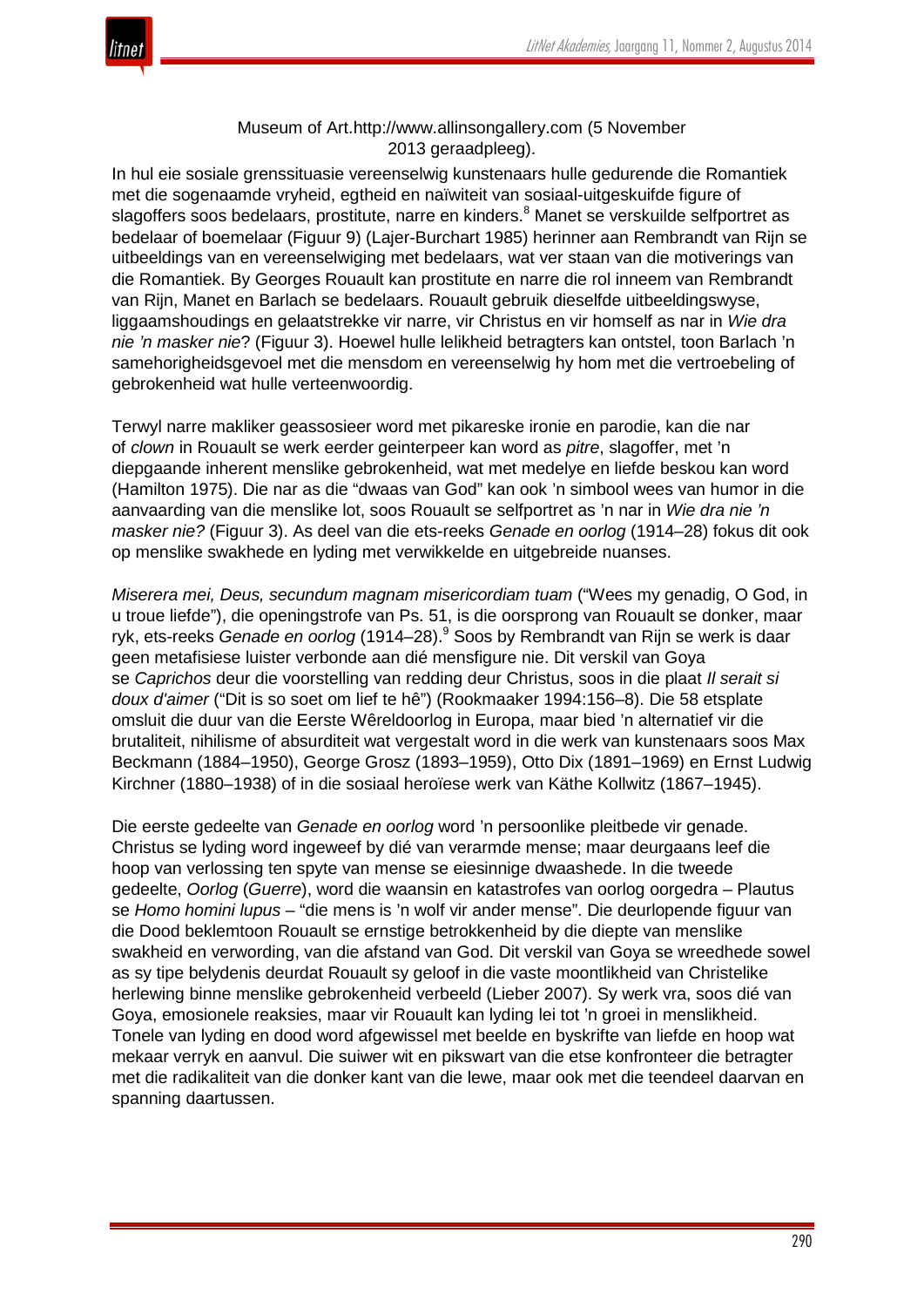



**Figuur 4.** Georges Rouault (1871–1958), *Christus bespot deur die soldate* (1932). Olie op doek, 92,1 x 72,4 cm. New York: Museum of Modern Art. http://www.moma.org (6 November 2013 geraadpleeg).

**Figuur 5.** Gustave Moreau (1826–1898), *Sint Sebastiaan en die engel* (ca. 1876). Olie op paneel, 69,53 x 39,69 cm. Cambridge MA: Fogg Art Museum (6 Julie 2014 geraadpleeg). Die lydende Christus, maar ook 'n hele lydende mensdom in hulle alledaagse, onheroïese menslike rolle, kry dikwels ruimte in Rouault se werk. Belang by 'n durende verlossing in 'n diepgaande menslike gebrokenheid word herhaaldelik verwerklik deur die sterk godsdienstige strekking daarvan. Die indruk van gebrandskilderde glas wat hy in sy skilderwerk skep, is moontlik gevorm deur sy vroeë opleiding in die maak van brandglasvensters (1885–90). Die swart omlynings wat 'n gloeiende intensiteit aan die dik, vloeiende kleure gee, vind aansluiting by Middeleeuse godsdienstige verbande, toe kuns en lewe betekenis gevind het as *sub specie eternitas*. In sy aansluiting by die lyding van Christus in *Christus bespot deur die soldate* (Figuur 4) word die sterk omlynings en intense kleure verenig met 'n boodskap van verlossing, soos wat die klip en glas in katedrale die suiwer lig deur die vervormde glas transformeer tot die genadeboodskap en tot skoonheid. Brose mense kan draers van durende genade word. Die 17de-eeuse digter George Herbert (1593–1633) beskryf juis in *The windows* die breekbaarheid en onvolmaaktheid van mense as "brittle crazie glasse", maar ook as draers van genade deur genade (Gardner 1957:84).<sup>10</sup>

> Lord how can man preach thy eternall word? He is a brittle crazie glasse Yet in thy temple thou dost him afford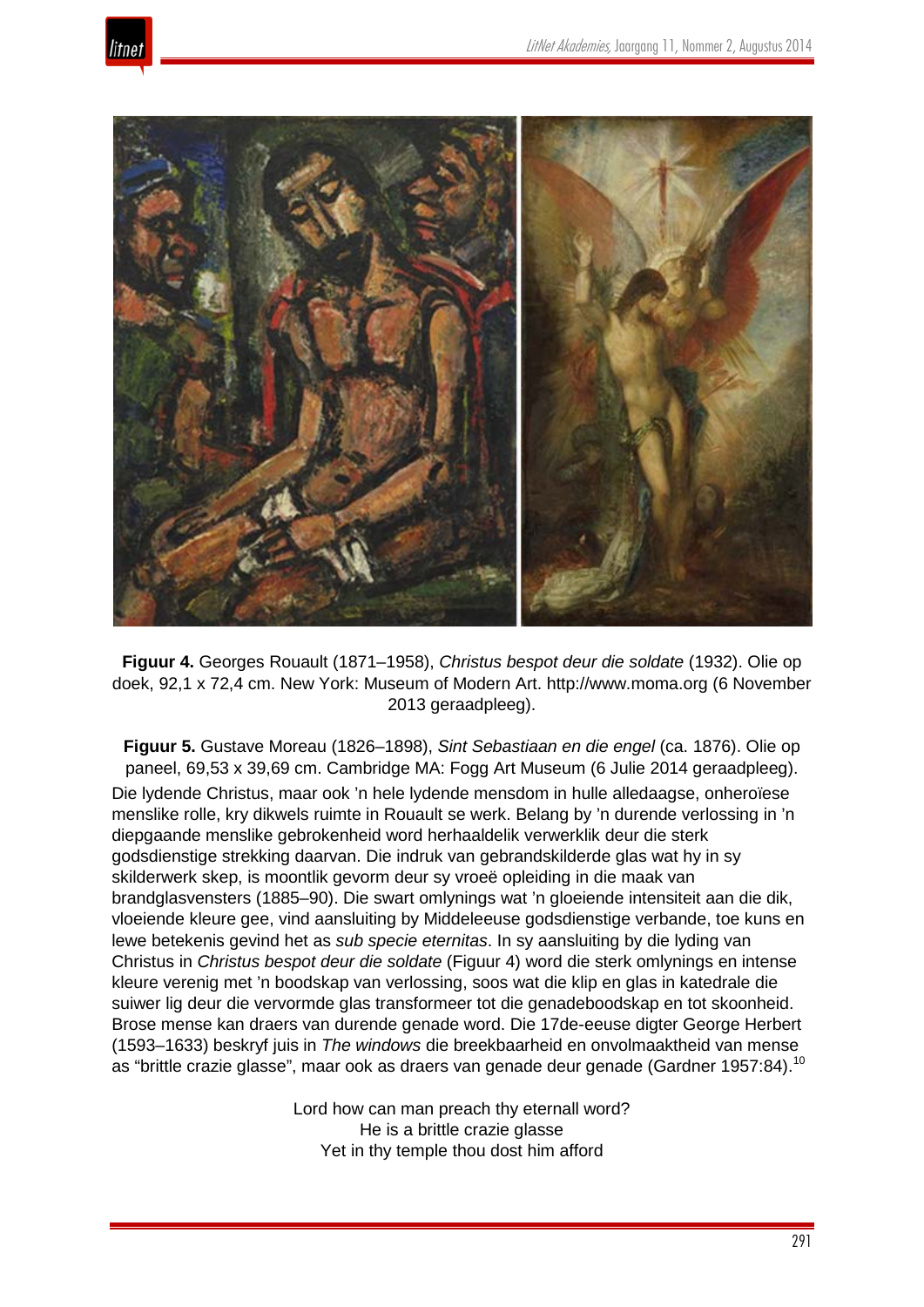

This glorious and transcendent place, To be a window through thy grace.

Rouault se werk is ook 'n alternatief vir die sentimentaliteit, selfs kitsch, wat dikwels kenmerkend is van die 19de-eeuse sogenaamde Christelike kuns, wat Seerveld (1980a:63) as emosioneel goedkoop beskryf. Dit is dikwels meer humanisties as menslik en omseil die nood van die moderne wêreld. Rouault se leermeester, Gustave Moreau, (1826–98) se *Sint Sebastiaan met 'n engel* (Figuur 5)<sup>11</sup> is 'n voorbeeld, nie net van sentimentaliteit nie, maar ook van mitologiese verwysings, weelderige erotiese intrige en die verwêreldlikte, simbolistiese godsdiensbegrip van die Romantiek, wat nie in tradisiegenootskap met Rouault of met Rembrandt van Rijn kan verkeer nie.<sup>12</sup>

# *2.3 Verwonding en heling*



**Figuur 6.** Vincent Willem van Gogh (1853–90), *Selfportret met pyp en verband op oor* (1889). Olie op doek, 51 x 45 cm. Chicago: Versameling van Leigh B. Block. http://www.vangoghgallery.com (11 November 2013 geraadpleeg).

**Figuur 7.** Paul Gauguin (1848–1903) *Portret van die kunstenaar met die Geel Christus* (1890–91). Olie op doek, 38 x 46 cm. Parys: Musée d'Orsay. http://www.museeorsay.fr (3 Junie 2014 geraadpleeg).

Van Gogh se werk kan volgens Seerveld (1993) tentatief ingesluit word by 'n gebrokekosmos-interpretasie. Hy kan veral hierin aansluit by kunstenaars soos Barlach en Rouault, veral deur die alledaagsheid van sy modelle – die posman Joseph Roulin en sy familie, boere, werkers, kinders, armes, behoeftiges, verstotelinge, dokters en pasiënte. Hy neem dit verder deur sy pogings om ander tot hulp te wees en in hulle fisieke en dikwels benarde toestande te deel. Die vertroebelende gevolge van sy geestelike onstabiliteit en weerloosheid sowel as sy deurlopende wanverhoudings met mense, soos veral op daardie stadium met Paul Gauguin (Figuur 7), kan die aanleidende oorsake wees van Van Gogh se *Selfportret met pyp en verband op oor* (Figuur 6) en *Selfportret met verband op oor* (1889).<sup>13</sup> Dat van Gogh so gou na sy ineenstorting (die wond het nog nie eens genees nie) twee selfportrette van sulke besondere artistieke waarde kon maak, getuig van die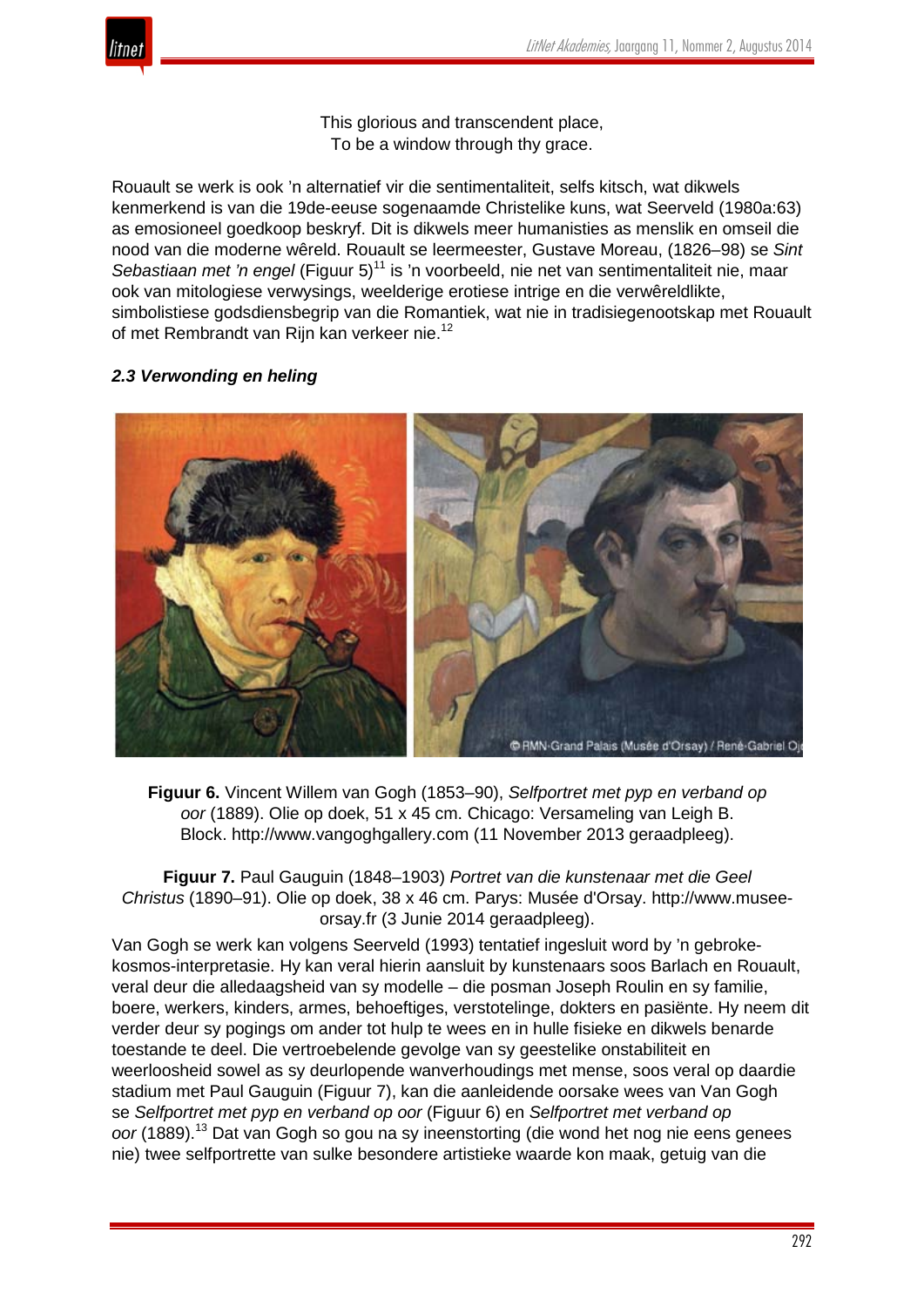

dringendheid waarmee hy sy selfbeskadiging gedokumenteer het, maar ook van sy geloof in die genesende krag van sy kuns.

Robert Rosenblum (1975) het, sonder diepgaande ondersoek, Van Gogh in die mistieke tradisie geplaas. Van Gogh soek miskien eerder na oplossings vir sy probleem van eensaamheid, van nie te behoort nie, van buite die groep te funksioneer. 'n Seënende son, bosse gloeiende blomme, voorstellings van pare, kan 'n verlange na warmte en liefde verteenwoordig, selfs 'n opstanding, soos sy Pietà na Delacroix (1889), <sup>14</sup> waar die Christelike gelaat verwysings na dié van die kunstenaar dra. Dit konsentreer nie op lyding nie, maar eerder op hoop en 'n verlange na versorging en vriendskap, wat 'n spilpunt in sy werk is. Eerder as 'n mistieke ontsnapping, kan Van Gogh se werk moontlik 'n ontlediging van homself in sy werk uitdruk en 'n oopstelling aan die metafories lewegewende, maar ook verskroeiende, krag van die son, of aan die onuitspreeklike wonder van 'n gloeiende sterrenag.

# *2.4 Komplisering van gebrokenheid*



**Figuur 8.** Rembrandt van Rijn (1606–69), *Selfportret as 'n bedelaar* (1630). Ets, 11,6 x 7 cm. Amsterdam: Rijksmuseum. http://www.rembrandtpainting.net (9 Februarie 2014 geraadpleeg).

**Figuur 9.** Édouard Manet (1832–83), *Absint-drinker* (1859). Olie op doek, 180,5 x 105,6 cm. Kopenhagen: Ny Carlsberg Glyptotek. http://www.glyptotek.com (11 November 2013 geraadpleeg). Rembrandt van Rijn se werk verkeer in 'n noue verbondenheid met Bybelse Christelikheid,

soos wat die Christus-figuur in *Christus genees die siekes* (ca. 1647)<sup>15</sup> omring word deur die gebrokenes en die op die kantlyn geskuifdes van die samelewing: melaatses, siekes,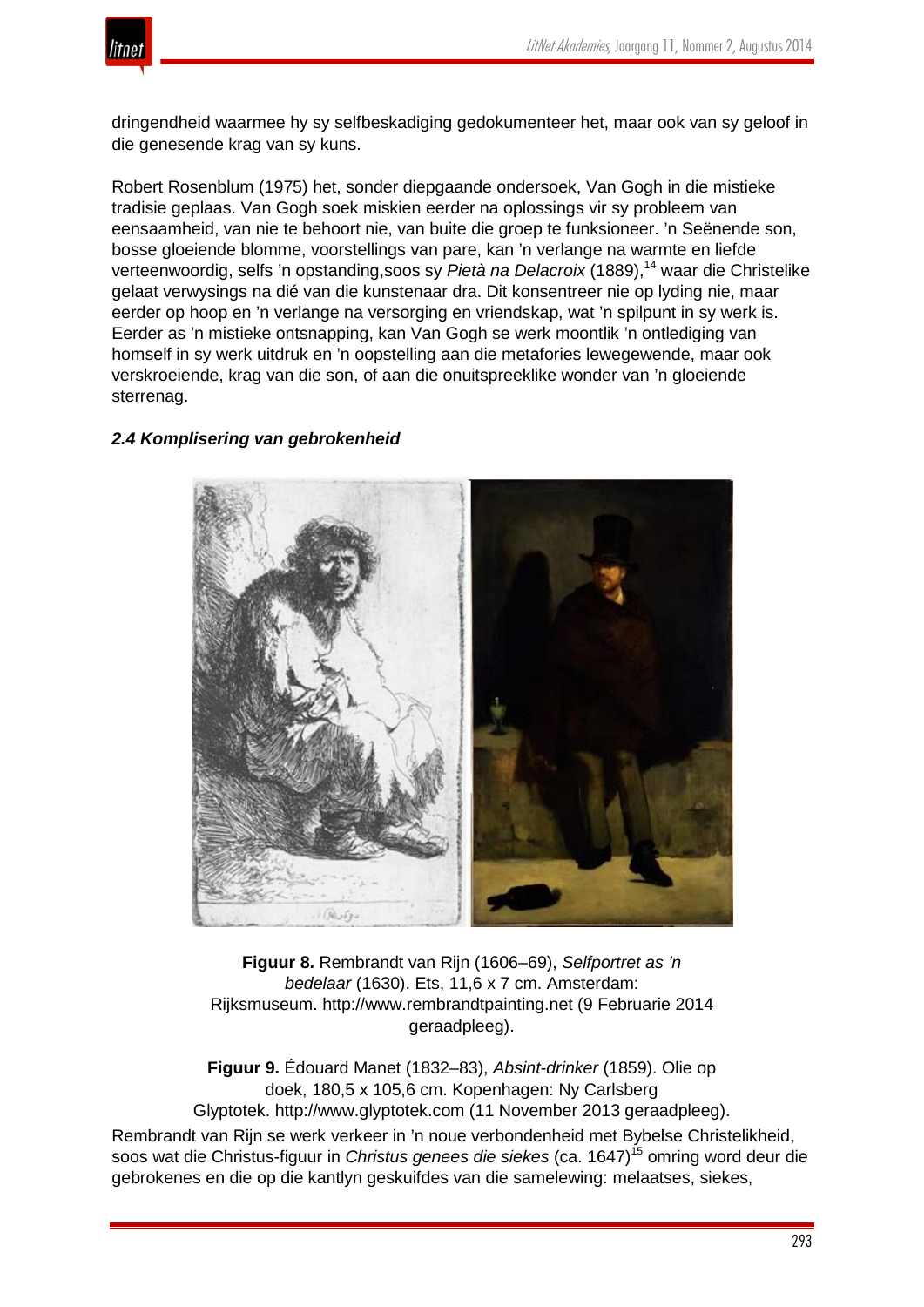

gebreklikes, kinders, vroue, tollenaars, prostitute. Sy tekeninge, etse en skilderye omvat 'n erkenning van uitrangering, alledaagsheid en swaarkry, maar ook van 'n waardigheid om uitgebeeld te word. *Selfportret met oop mond, asof skreeuend* (1630),<sup>16</sup> 'n moontlike model vir sy*Christus aan die kruis* (1631),<sup>17</sup> toon 'n opvallende verband met sy ets *Selfportret as 'n bedelaar* (Figuur 8)*.* Robert Baldwin (1985) noem dat Rembrandt 24 etse en 11 tekeninge van bedelaars maak tussen die jare 1628 en 1635. Dit sluit aan by *la condition humaine,* 'n wye metaforiese veld in sy werk: dié van die meer algemeen menslike toestand van ontoereikendheid in eenvoud, armoede, sonde, lyding, siekte; moontlik ook as uitdrukking van Christelike eenvoud of *humilitas*.<sup>18</sup> Anders as kunstenaars van sy tyd beeld hy bedelaars sonder spot, maar met empatie, uit, soos byvoorbeeld blyk uit sy beroep op erbarming en genade by *Die blinde Belisarius wat aalmoese ontvang* (ca. 1660).<sup>19</sup> Die onaansienlike en gevalle, sondige mens as objek van Goddelike liefde is 'n kerntema in die voorstellings van die gebroke kosmos in Rembrandt van Rijn se werk. Dit erken die eenvoud van selfs die belangrikste mense, maar ook die waardigheid van die eenvoudigste – "On earth we are beggars, as Christ himself was" (Baldwin 1985:122). Sy selfuitbeeldings as verskillende karakters, soos *Selfportret as 'n bedelaar*,hoef nie 'n beeldende ontvlugting in verskillende identiteite voor te stel nie, maar kan 'n verkenning insluit van die plek van die self in die wyer beeld van menswees.

Die monumentale skaal en waardigheid waarmee Édouard Manet die *Absint-drinker* (Figuur 9) en ander figure op die laagste sosiale vlak, voorstel,<sup>20</sup> toon 'n ooreenkoms met die soort aandag wat Rembrandt van Rijn in sy werk aan randfigure en uitgeworpenes gee. Manet begin sy openbare loopbaan met sy *Absint-drinker –* 'n losbandige, verloopte enkelfiguur in die skaduwees van die agterstrate van Parys. Dit kan verwys na die donkerder of duister aspekte van die stad: in 'n wêreld sonder God, met die nuwe geloof in die wetenskap, vooruitgang en *humanité*,"in the huge, overcrowded and anonymous cities of the end of the nineteenth century nervous depression, alienation, alcoholism, and other spiritual pathologies spread" (Verdon 2005:35). Manet was deel van die bourgeoisie van Parys, soos duidelik blyk uit die elegante portret wat Fantin-Latour (1836–1904) in 1867<sup>21</sup> van Manet as flaneur(drentelaar) skilder. Hierteenoor kan *Absint-drinker* as verskuilde selfportret deur die sosiaal uitgerangeerde plek van die voddeverkoper (*ragpicker, chiffonnier*) sinspeel op Manet se eie grensposisie in die kunsgeskiedenis, in sy sosiale lewe, op diakroniese en perkroniese vlakke, maar moontlik ook as 'n soort belydenis van vertroebelings op morele en/of godsdienstige gebied. Dit kan nie noodwendig in 'n persoonlik belydende sin beskou word nie, maar moontlik eerder in 'n uitgesproke antitetiese sin.

*Absint-drinker* (Figuur 9) was die eerste skildery wat Manet aangebied het om by die Franse *Salon* uit te stal. Dit is nie aanvaar nie, weens die onbenulligheid van die onderwerp en die onvoltooide voorkoms daarvan. Dit het reeds die probleme waarmee hy as kunstenaar sy lewe lank te kampe sou hê, voorspel. Manet was vriende met die Impressioniste en is selfs as hulle leier beskou, maar hy het nie saam met hulle uitgestal nie. Hy is Baudelaire se *le peintre de la vie moderne* – die moderniteit wat geskep is toe die Middeleeuse infrastruktuur van Parys van 1852 tot 1870 deur Baron von Haussmann omskep is en wat die fisieke, kulturele en sosiale atmosfeer van die stad ingrypend verander het. Manet se unieke tegniese vernuwings maak sy kuns deel van die toekoms, maar deur sy volgehoue pogings om deur die *Salon* aanvaar te word, verbind hy hom met die kuns van die verlede. Dit belig sy onmoontlike posisie, naamlik dat hy as kunstenaar sy werk in die hoofstroom moes uitstal om kunstenaar te kan wees. Sy optrede gaan verder as om hom as martelaar vir sy kuns voor te hou: hy verdedig homself deur uit te stal, op sy eie voorwaardes, anders sou hy tot niet gaan.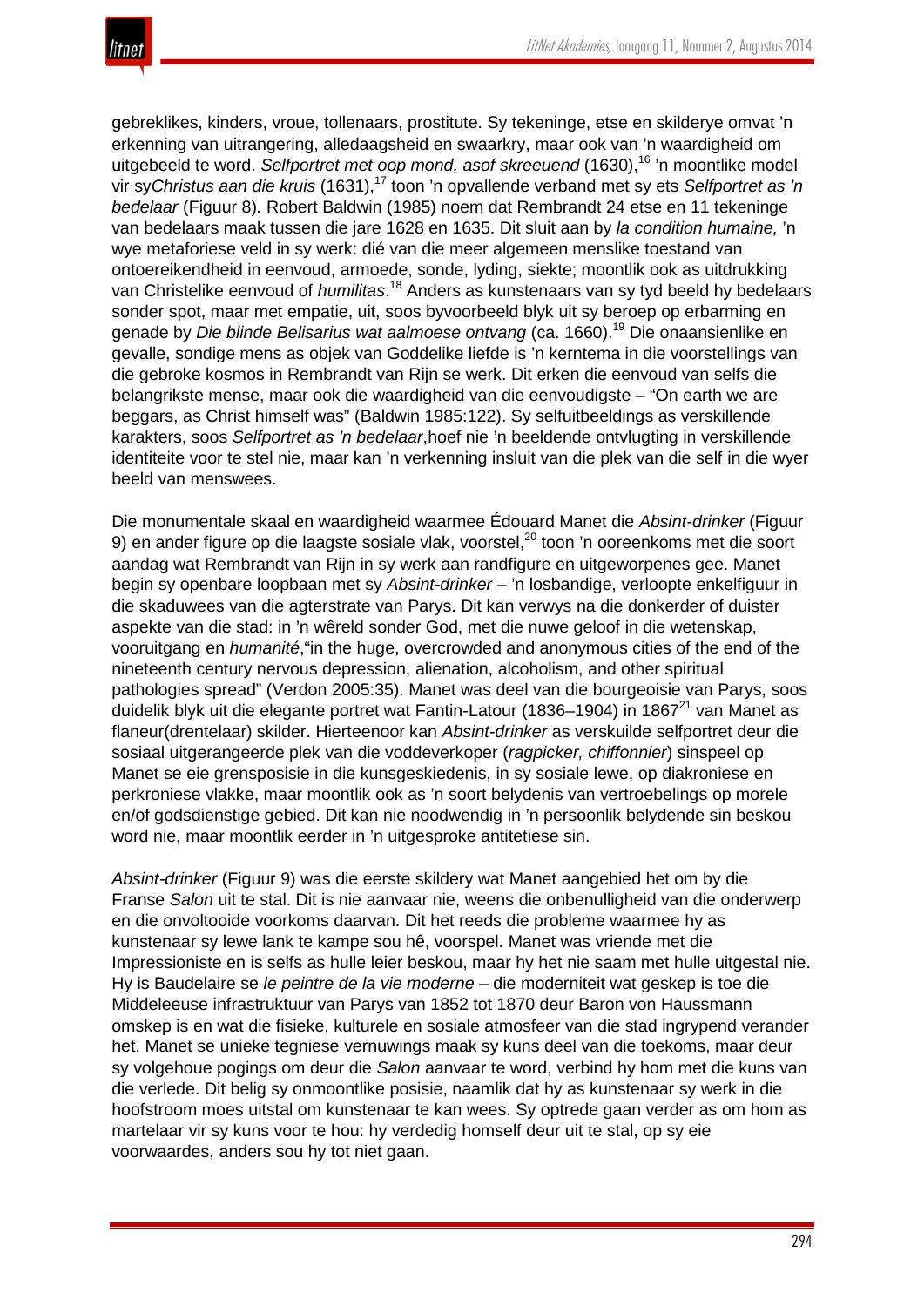Wanneer Manet teen die middel van die 19de eeu begin skilder, het die spieël reeds 'n verband verkry met sekere fundamentele probleme van realistiese uitbeelding, maar ook met alle visuele waarneming – met refleksiewe eerder as reflektiewe voorwaardes (Heywood en Sandywell 1999:8),<sup>22</sup> maar met behoud van 'n vrugbare spanning tussen die twee. Galligan (1998:140) stel voor dat die begrip *a mirror mode of looking* deel is van 'n lang tradisie in die Westerse skilderkuns in sy geheel, en nie slegs verband hou met die selfportret, wat die radikaalste uitdrukking daarvan is nie. In hierdie sin kan *Die Absintdrinker* (Figuur 9) dien as 'n spieël van die vertroebeling of gebrokenheid wat Manet in homself of sy gemeenskap raakgesien het en met betragters kon deel.

Manet se vertroebelde verhouding met betragters kan ook hierdeur verder ondersoek word. Deur homself in die skildery te plaas as afgevaardigde, *festaiulo,* van die skilder, kan hy volmag aan die betragter gee. Terselfdertyd kan hy, in die rol van vermaner of teregwyser (*admonisher*), betragters herinner dat kunstenaarskonvensies steeds berus op 'n ooreenkoms (*pact*) eerder as op tegniese of estetiese reëls. Alle skilders sal hierdie ongespesifiseerde en uiteenlopende adressaat wat deur botsende opvattings verdeel is, in ag moet neem en 'n tot 'n vergelyk daarmee moet kom (De Duve 2001:22; Morgan 2005:74– 112) sodat geloof in die plek van die kunstenaar, die kunswerk en betragters bevestig kan word. Dirk van den Berg (2006) stel voor dat beide 'n*covenant with images* (Morgan 2005) en 'n estetiese kontrak (Sussman 1997) 'n sosiale verhouding van vertroue kan skep waarbinne 'n balans tussen ontvangs en produksie gehandhaaf kan word. Die gedeelde ooreenkoms wat hierdeur veronderstel word (De Duve 2001), bly steeds vrywillig (Sartre 1972) – maar ook partydig (Kemp 2002).



**Figuur 10.** Édouard Manet (1832–1883), *Die gestorwe Christus en die engele* (1864). Olie op doek, 179,4 x 149,9 cm. New York: Metropolitan Museum of Art. http://www.metmuseum.org (11 November 2013 geraadpleeg).

**Figuur 11.** Édouard Manet (1832–1883), *Jesus beledig deur die soldate* (1865). Olie op doek, 190,8 x 148,3 cm. Chicago: Art Institute. http://www.artic.edu (11 November 2013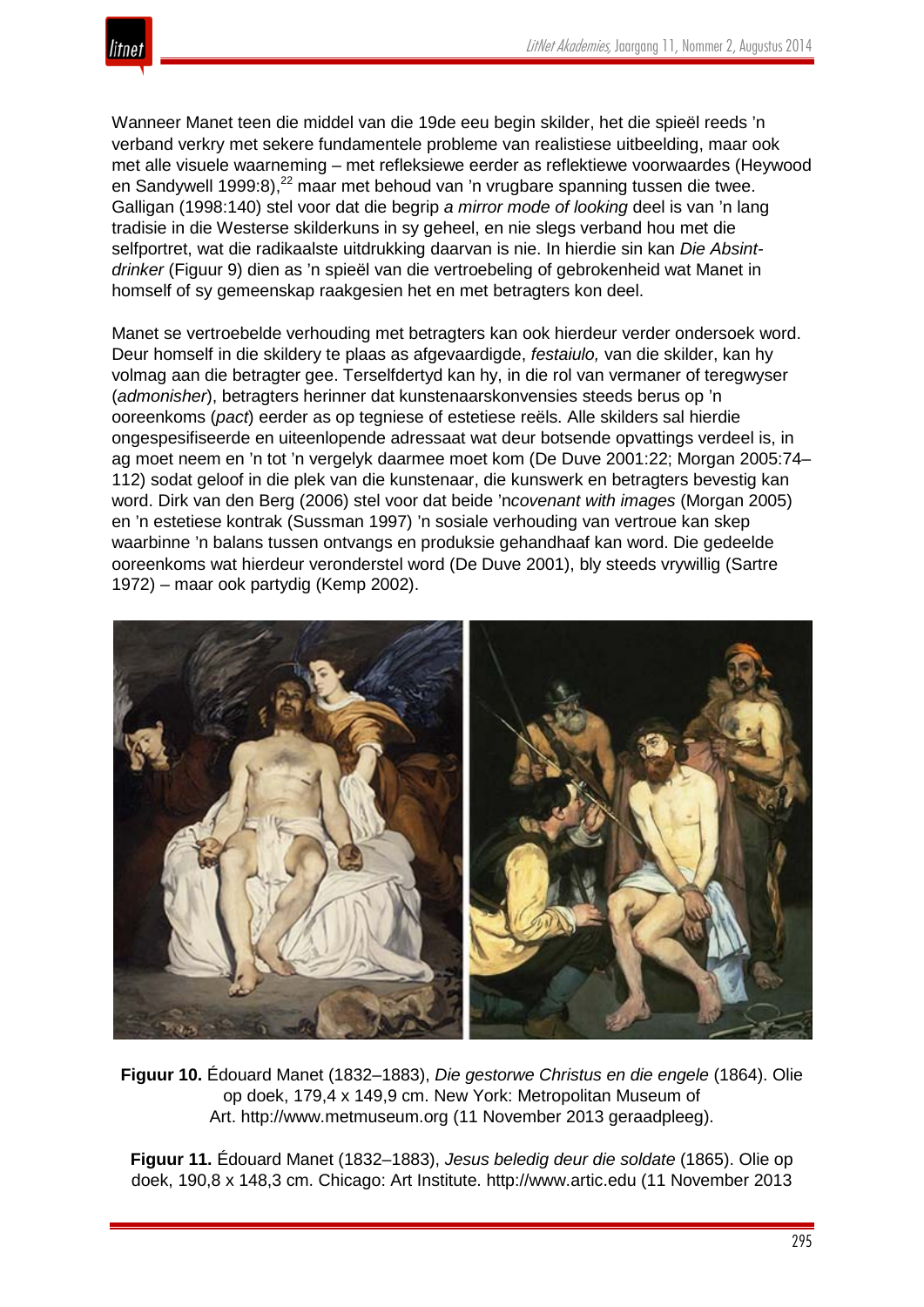

# geraadpleeg).

Een van Édouard Manet se enkele skilderye met 'n godsdienstige tema, sy piëta*, Die gestorwe Christus en die engele* (Figuur 10), met die oorspronklike titel van *Le Christ ressuscitant, assisté par les anges* ("Die Christus wat besig is om te herlewe, ondersteun deur engele") is gemaak vir die *S*a*lon* van 1864 en nie vir 'n godsdienstige instelling nie. Manet het, onder Thomas Couture, 'n deeglike opleiding in die skilder van narratiewe, historiese tonele gehad, maar staan as die eerste modernis bekend. Hy verwys na kuns uit die verlede, soos dié van Rafael, Titiaan, Rubens, Velázquez en Rembrandt van Rijn deur 'n netwerk van belange. In sy aktiewe, uitgesproke en strategiese betrokkenheid daarmee ondersteun hy ook die nuwe tendense van sy tyd. Hy staan nie net op 'n probleemryke grensgebied in die kunsgeskiedenis nie, maar vertroebel ook grense op verskeie gebiede.

Die Christus-figuur in Manet se piëta (Figuur 10) het dieselfde onheroïese voorkoms en vaalwit kleur as Jane Alexander se figure; die hande word, soos by verskeie van haar figure, op dieselfde verontskuldigende, blootstellendemanier aangebied wat 'n *ecce homo*verwysing kan oproep. Ten spyte van die doodse kleur lyk dit asof die gespanne spiere van die bene en die houding van die voete gereedmaak om die liggaam op te rig in die breukdeel van 'n sekonde wat die opstanding voorafgaan. Soos die Impressioniste, werk Manet met fragmente: afgesnyde prente en figure en enkele oomblikke as fragmente van tyd. Hierdie gevriesde oomblik as 'n fragment van tyd suggereer die gang van die tyd en verbind dit met sterflikheid eerder as met herlewing. Dit onthul moontlik die soeke na nuwe raamwerke deur bevraagtekening van die beginsels van die Westerse kunsgeskiedenis, godsdiens en religieuse kuns en om aan bekende uitbeeldingswyses nuwe verbande te bied (O'Bryan 2005:78).

Die uitbeelding van die Christus-figuur weerspreek die Bybelverwysing op die klip in die voorgrond (Joh. 20:12) wat die afwesigheid van Christus se liggaam beskryf. Die engele, voorgestel as mense, bring nie vir Maria Magdalena die triomfantelike opstandingsboodskap nie, maar treur asof Christus finaal dood is. Dit kan saamloop met 'n vertroebelende verwering van tradisie "in the face of the modern malady of doubt" (Fried 1996:10–3, 459), 'n kosmiese vervreemding. Wanneer die Christelike godsdiens slegs een van vele stelsels word, staan Manet en sy tydgenote moontlik op 'n afstand van die teologiese wortels waaruit die werk stam, hoewel dit onderliggend kan voortbestaan.

Die kop van Manet se Christus-figuur verskil van die liggaam deur die donkerder, warmer kleur daarvan wat lewe kan suggereer. Die verskillende voorstellings van die twee oë sit hierdie tweeledigheid voort: die linkeroog is amper toe, teenoor die starende voorstelling van die regteroog; die (dooie) Christus maak oogkontak sonder om die betragter te sien: "Ecce homo, but post mortem" (De Duve 2001:25), moontlik sonder Nietzsche se insig dat die "dood van God" onvermydelik gevolg word deur die dood van die mens. Hierdie skynbare onsekerheid kan dui daarop dat die vernaamste struikelblok moontlik ook die onbepaalbaarheid van die adressaat was.

Manet se idiosinkratiese *Die gestorwe Christus en die engele* (Figuur 10) bied geen maklike oplossings vir sy spesifieke omgang met 'n godsdienstige uitbeelding in die kunspraktyk nie. Thierry de Duve (2001) stel die moontlikheid dat die Christusbeeld wat aangeraak is deur wanhoop en geloofsverlies, slegs deur die *Salon*-besoeker as protagonis-betragter tot lewe gebring kan word, gelykstaande aan 'n geloofsdaad, wat met 'n*suspension of disbelief* déúr die omvormde tradisie kan kyk. As utopiese avant-gardistiese, grensverskuiwende kunstenaar kon Manet droom dat die oorspronklike onewewigtige sosiale ooreenkoms, dié tussen priester en kunstenaar, en daarmee saam die erkende, partydige misverstand, nie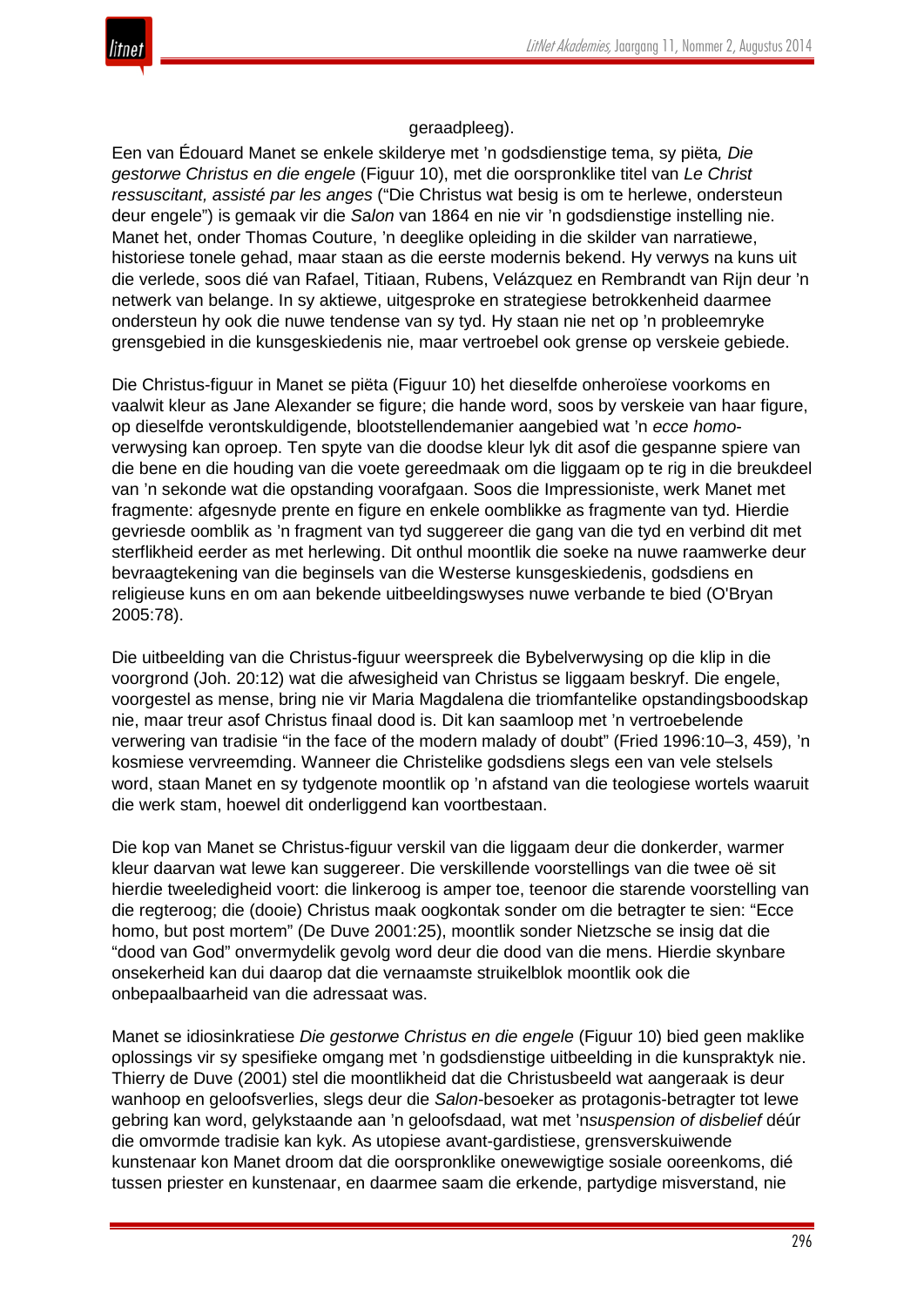meer nodig was nie. Manet moes 'n besondere geloof in sy eie werk en vertroue in die publiek gehad het om sonder kompromieë aan hulle moeilike oplossings te bied vir dit wat hy doen. James Elkins (2004) sien die talle episodes uit die Bybelgeskiedenis wat Manet in *Die gestorwe Christus en die engele* saamvoeg, nie as teenstrydige aanbiedings nie, maar as 'n aaneenskakeling van Bybelse verwysings, "to provoke the thought that a painting has to remake religious meanings as painting. ... What it can do is tentative and tenuous: It can provoke thoughts about how modern painting might address religion by putting itself in question" (Elkins 2004:26).

Édouard Manet se kuns was aan die begin van sy loopbaan dikwels die teiken van openbare bespotting, hoewel sy werke nie bedoel was om aandag te trek of mense uit te tart nie. In een van die vroegste ontledings van aggressie in verhoudings in die kunsbedryf, wat deur Emile Zola gedoen is, beskryf hy bespotting as 'n strategie van sosiale aggressie of geweld teenoor kuns. *Jesus beledig deur die soldate* (Figuur 11), wat Manet saam met*Olympia* (1863) by die *Salon* van 1865 ingeskryf het, kon moontlik as voorbeeld van die kunstenaar se bespotting dien (Bätschmann 1997:133), asof hy dit reeds verwag het. Hoewel die Christus-gelaat vergelyk kan word met dié van die kunstenaar, is James Ensor se vereenselwiging met en parodiëring van Christus se lyding aan die kruis by *Christus gepynig deur duiwels* (Figuur 16) nie in Manet se voorstelling te vind nie.

*Jesus beledig deur die soldate* (Figuur 11) getuig van 'n onopgeloste spanning, asook berusting te midde van stryd. Dit sluit terselfdertyd aan by Rembrandt van Rijn se *naer 't leven*-benadering, as deel van die kenmerke van 'n gebroke-kosmos-tradisie. Die ligte Christus-figuur wat die fokuspunt van die skildery vorm, word voorgestel in 'n ongemaklike houding wat die menslikheid en feilbaarheid van die onheroïese figuur beklemtoon. Dit word versterk deur die plat, donker agtergrond en die oorbeligte swak gemoduleerdheid van veral die Christus-figuur. Ook die drie omringende figure lyk nie na historiese soldate nie, maar eerder na alledaagse mense wat aan Manet bekend kon gewees het. Die linkerkantse figuur wat in 'n misleidende houding van aanbidding of nederigheid 'n riet na Jesus uithou, is soos 'n herleier wat die oog in die voorstelling inlei. Dit kan die betragter verteenwoordig deurdat die raam sy figuur afsny en so deel maak van die betragtersruimte. Die onmiddellike en intense konfrontasie wat die betragter met die Christus-figuur ervaar, word uitgebrei na botsings tussen die figure onderling wat toenemend ambivalent en onopgelos voorkom. Die blik van die Christus-persoon is na bo gerig asof hy nie betrokke is by die drie omringende figure nie, maar homself oorgee aan iets buite die uitbeelding. Dit kan sinspeel op die rol van interne en eksterne betragting by die skilderkuns, maar ook op die vermoë om iets te sien wat nie met gewone sig moontlik is nie.

Die skildery is nie alleen ingestel op die emosionele meelewing van die betragters nie; die verskillende verfteksture en materialiteit van die voorstelling beklemtoon ook dat Manet terselfdertyd na die skilderkuns as sodanig verwys. Dit maak 'n teenstelling tussen vorm en konteks sigbaar, wat moontlike versoening kon verkry deur dit ook aan die lewe te verknoop; deur Christus as mens in sy feilbare, sterflike menslikheid uit te beeld. Hoewel die tegniese vernuwing in Manet se werk beskou kan word as die brug tussen Baudelaire se klem op inhoud, konteks en betekenis, en Greenberg se latere nadruk op skildermaterie alleen, omvat dit soveel verwysings na gebrokenheid dat dit kan aansluit by 'n kosmiese gebrokenheid soos dié van Rembrandt van Rijn.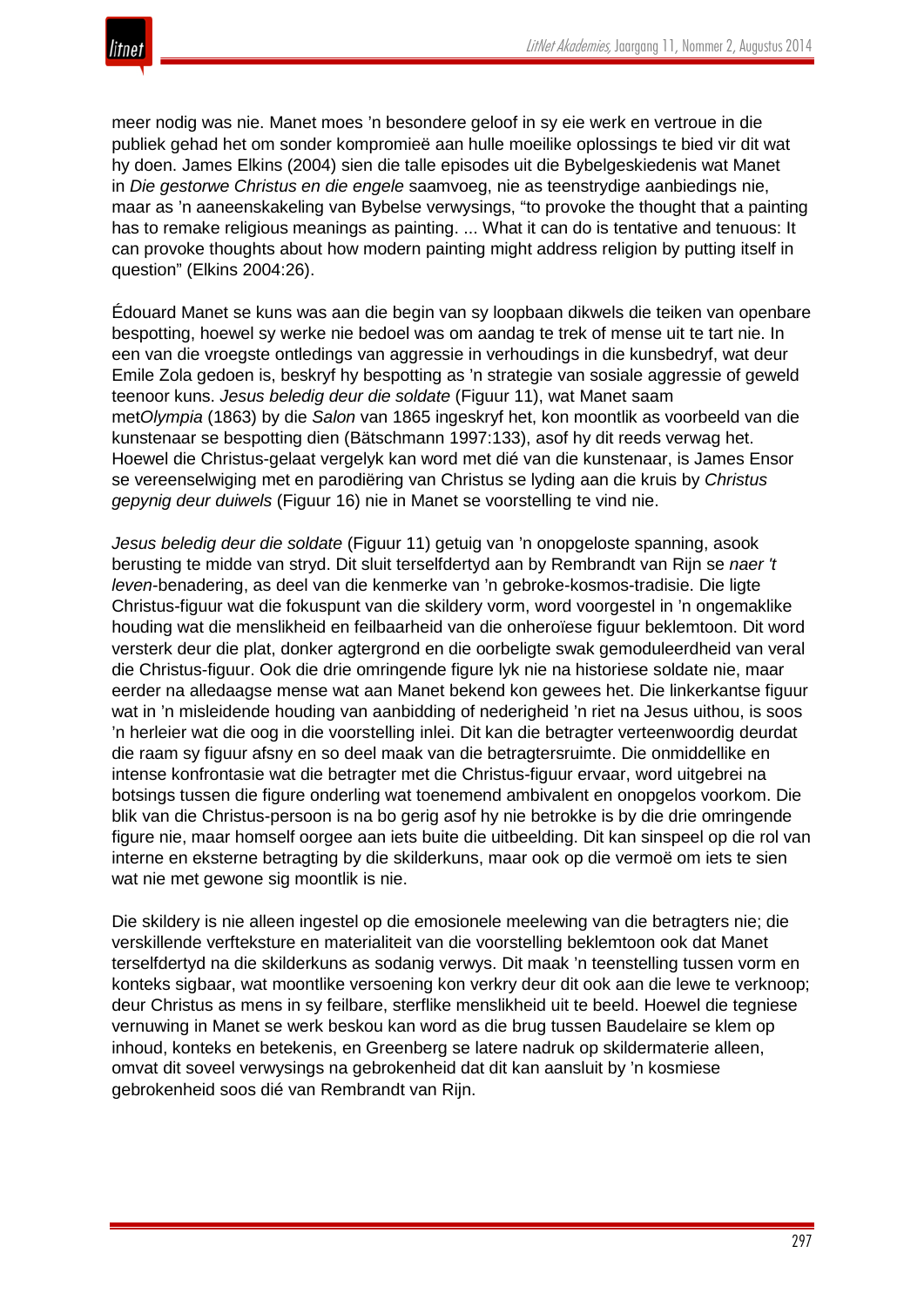

# **3. Migrasies: rypings of verskuiwings binne of tussen tradisies**

Verskuiwings binne ikonotipiese tradisies (hetsy meteens of langsaam) is vergelykbaar met bekering of geestelike migrasie, soos die veranderinge wat in Rembrandt van Rijn se werk deur sy lewensloop sigbaar word: die heroïese trekke van sy vroeë selfportrette met deftige burgerlike kleredrag, met vere en kettings, verdwyn in sy latere selfuitbeeldings; die pikareske elemente van *Selfportret saam met Saskia* (ca. 1635)<sup>23</sup> word mettertyd getemper. Die opmerklike verskille tussen sy vroeë uitbeeldings van die apostel Paulus, soos dié van 1627, 1629 en 1635<sup>24</sup> en *Selfportret as die apostel Paulus* (1661),<sup>25</sup> toon 'n besondere soort ryping en verdieping waar menslike weerloosheid, verwondbaarheid en feilbaarheid die kern van die voorstellings word (Joubert 2012).



**Figuur 12.** Jane Alexander (1959–), *The sacrifices of God are a troubled spirit* (2002–2004). Versterkte gips, olieverf en gemengde media, wisselende afmetings. Die installasie bestaan uit 'n lam (met dorings en gesteelde stewels), omring deur verskillende figure: 'n bewaker (*Guardian*), 'n vlermuisoor-pop wat ry op 'n vlermuisoor-jakkals wat 'n swart gevoeringde jakkalsvel dra; 'n gespande herkouende dier met ruiter; 'n aankondiger of voorloper (*Harbinger*) met stewels; 'n voël tussen pangas en sekels, 'n jakkals. New York: Katedraal van die Heilige Johannes http://africasacountry.com (12 September 2013 geraadpleeg). © Jane Alexander/DALRO 2014.

Die gewelddadige passiegeskiedenis, lyding en kruisiging van Jesus is die belangrikste gebeurtenis in die Christelike geloof, omdat dit Goddelike geregtigheid, liefde en versoening met ons gebroke mense en wêreld verbind. Jane Alexander se Lam (met dorings en gesteelde stewels) in *The sacrifices of God are a troubled spirit*(regs agter in Figuur 12) kan as 'n kruisigingsfiguur beskou word – die benaming *Lam,* die uitgestrekte arms, die bebloede hande en die goue dorings op die kop versterk die verwysings. Dit kan René Girard se besprekings van geweld en lyding en die *sondebok-*begrip (1977, 1987, 1989) toepaslik maak. Wanneer dié installasie met*Stripped ("Oh Yes" girl)* (1995)<sup>26</sup> as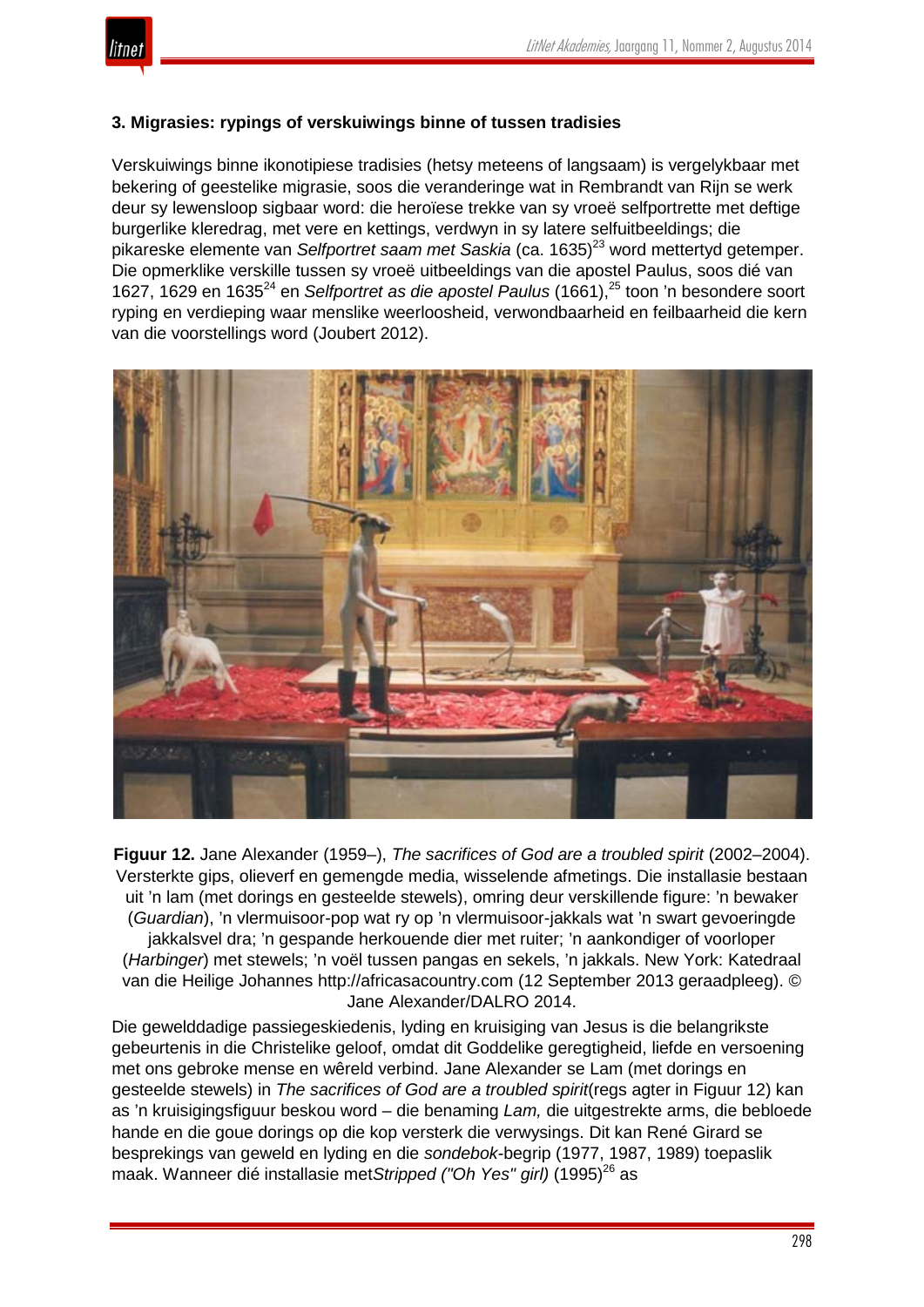

kruisigingsfiguurvergelyk word, val die opmerklike veranderinge op.<sup>27</sup>Enkelfigure of figuurgroepe brei uit tot komplekse installasies wat fotomontages, beeldhouwerke, musiek en klanke, video's en digitale projeksies insluit. Die hergebruik van figure uit verskillende installasies skep kruisverwysings, konneksies en uitbreidings, terwyl die samevloeiing van verwante fragmente 'n onvoltooidheid, selfs 'n onvoltooibaarheid, skep. Hierdie veranderinge kan dui op 'n verdieping van gebrokenheid, op komplekse verskuiwings of rypings in Alexander se werk.<sup>28</sup>

Ryping word aangetref in die werk van uiteenlopende kunstenaars uit verskillende historiese tydperke. Michelangelo Buonarroti se vroeë heroïese benadering soos by die voorstellings teen die plafon van die Sistynse Kapel verskil van die menslike swakheid en die wending tot die moontlike mistiek van sy later werk. Antonio Paolucci (2013), direkteur van die Vatikaanmuseum, vind in Michelangelo se benadering dieselfde "terrible, violent and desperate humanity" as in Goya se latere donker werk.<sup>29</sup>



**Figuur 13.** Michelangelo Buonarroti (1475–1564), *Die Laaste Oordeel* (ca. 1536–41). Tempera fresko, 1 370 x 1 200 cm. Rome, Vatikaanstad: Sistynse Kapel. http://www.italianrenaissance-art.com (9 November 2013 geraadpleeg).

**Figuur 14.** Selfportret op die vel van Bartolomeus, besonderhede uit *Die Laaste Oordeel.* Belydende vereenselwiging met menslike gevallendheid en swakheid kan gevind word in Michelangelo se moontlike versteekte of geheime selfportret op die afgeslagte vel van Bartolomeus in *Die Laaste Oordeel* (Figure 13 en 14).<sup>30</sup> Die fokuspunt van *Die Laaste Oordeel* is die heroïese Christus-figuur wat geplaas is op die vertikale as van 'n stabiele kruisvormige komposisie, gebaseer op vier verskillende sterk-gedefinieerde horisontale lae, van verdoemenis tot verheerliking. Michelangelo se jammerlike selfvoorstelling val buite hierdie struktuur, maar presies in die middel van 'n verskuilde diagonale lyn, as korrelatiewe sentrum, wat Leo Steinberg (1980) as 'n mistieke noodlotslyn beskryf.<sup>31</sup> Wanneer dit, vanuit 'n gebroke-kosmos hipotese vertolk word as 'n lyn vol beweging en potensiaal, kan dit 'n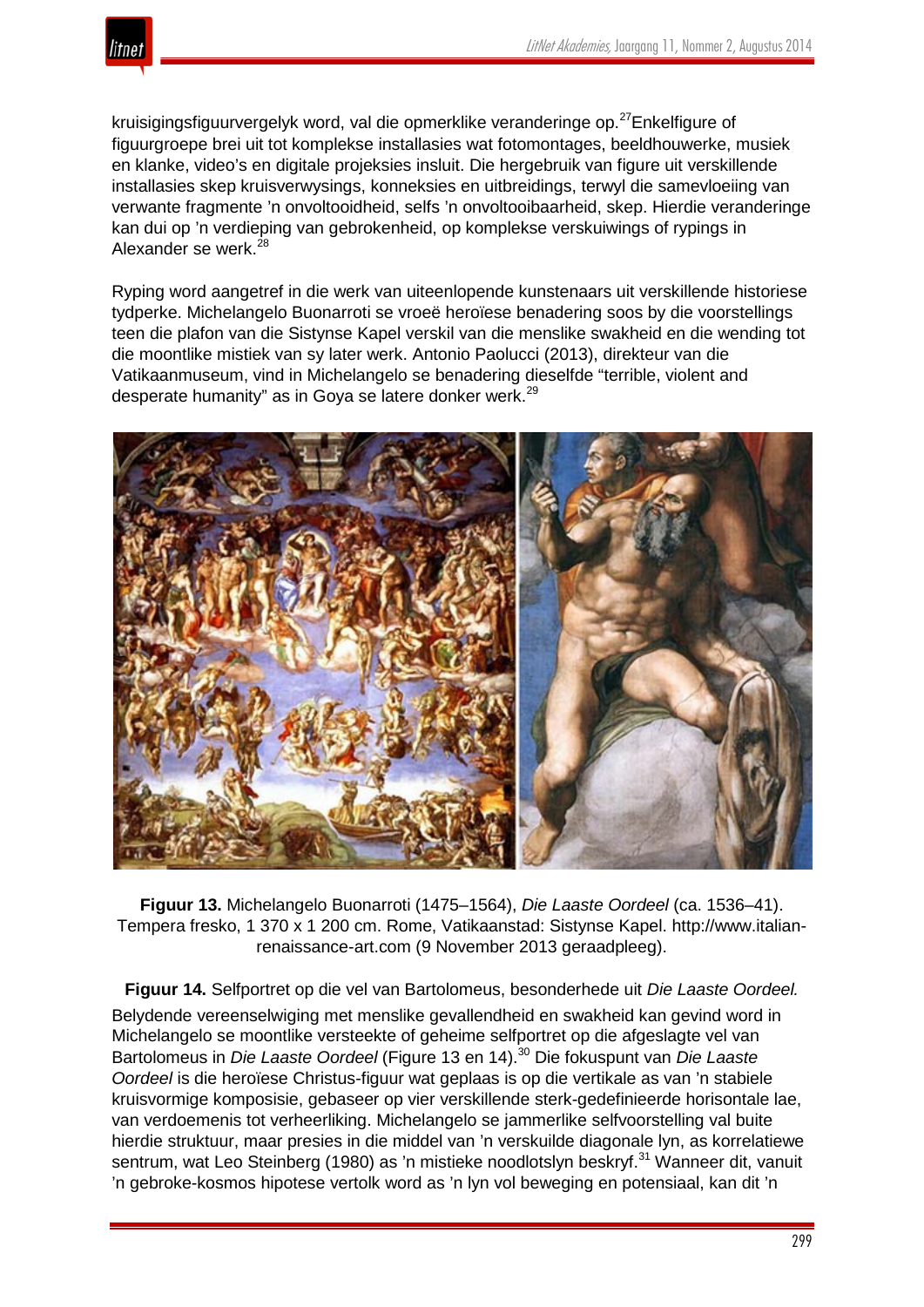

eenheid word wat deur al die lae van hel tot hemel sny, sonder dualiteite. Binne 'n algemene struktuur van sonde en skuld ontvou die selfportret as spilpunt wat dit tot 'n proses van versoening kan bring.

Die selfportret is vol onsekerhede en verskuiwende betekenisse. Dit voldoen nie aan die vereistes vir 'n tradisionele selfportret nie; ook is dit nie 'n tipe handtekening, 'n intellektuele grap of 'n biografiese klag nie. Dit lê in die middelpunt van 'n uitbeelding, wat spreek van Michelangelo se humanistiese, heroïese denke, maar terselfdertyd herinner dit aan die gebrokenheid van Paulus se erkenning van menslike onbekwaamheid en ellende (Rom. 7:24: "Ek ellendige mens ..."). Soos Rembrandt van Rijn homself in die kern van *Die* kruisoprigting (ca. 1636)<sup>32</sup> plaas as verteenwoordigend van die mens as sondaar, kan dit ook Michelangelo se persoonlike skuldbelydenis wees – die aflegging van die vel, die vleeslike begeertes. Terselfdertyd kan dit ook sy geloofsbelydenis word: dat hy weer opgewek sal word en Christus in die vlees (die vel) sal aanskou (Job 19:25–7).

Die uitbeelding van Bartolomeus is geplaas aan die voete van die triomferende Christusfiguur. Saam met die figuur van Petrus vorm dit 'n sentrale driehoek binne die geheel: Deur die selfportretplaas Michelangelo 'n persoonlike belydenis, waarby hy fataal betrek word, in 'n openbare kultiese ruimte. Dit staan teenoor Steinberg (1980) en Gantner (1974) wat die hele uitbeelding rondom die selfportret van die kunstenaar sentreer, met 'n deurlopend subjektiewe uitstraling van betekenis. Die selfinplasing skuil eerder agter 'n sekondêre verhaal wat fokus op die selfportret as puin van 'n lewe waarin niks hom geskik maak vir enige verdienste nie. Dit word verder bevestig wanneer die selfportret se verband met die Christelike martelaarskap van Bartolomeus uitgebrei word na die Klassieke martelaarskap van die afgeslagte sater, Marsuas, met wie Michelangelo 'n lewenslange verbintenis gehad het.

Een van die eerste beeldhouwerke wat Michelangelo as jong seun in die Medici-beeldetuin van Lorenzo il Magnifico gemaak het, was 'n afbeelding van 'n saterkop. Aan die poort van die tuin was twee beelde van die sterwende sater Marsuas<sup>33</sup> wat beskou is as simbole van die beeldetuin, maar ook van die volmaaktheid van kuns.<sup>34</sup> Die blootlegging van menslike spiere deur Marsuas se afgeslagte vel is beskou as verteenwoordigend van *anathomia*, of disseksie – 'n verwysing na Michelangelo se meesterskap in die uitbeelding van die menslike liggaam, wat toegeskryf is aan sy kennis van anatomie, wat meesterlik gedemonstreer is teen die plafon van die Sistynse Kapel (1508–12). Wanneer Michelangelo, in 'n Christelike verband, sy eie gelaat eerder plaas op die afskuwelike afgeslagte vel van Bartolomeus, maak hy 'n keuse tussen die twee tipes martelaarskap: 'n ontkenning van menslike meesterskap, roem, eer en skoonheid. Dit word verder bevestig deur die teenstelling van die selfportretmet die onbeskadigde, kragtige, gespierde figuur van Bartolomeus wat dit vashou, maar wat wegkyk daarvan en opkyk na die Christus-figuur.

Michelangelo se laat piëtas, of voorstellings van die afneming van Christus van die kruis, verskil wesentlik van sy vroegste piëta(1498–9).<sup>35</sup> Sy interngerigte selfportret as Josef van Arimatea in sy Florentynse piëta (1548–55)<sup>36</sup> is in direkte aanraking met die dooie, ineengesakte en kragtelose Christus-figuur.<sup>37</sup> Ek wil verder gaan as Białostocki (1980:38) en dit nie slegs sien as ideologiese individualiteitsuitdrukking en 'n aanduiding van algemene godsdienstige probleme nie, maar moontlik ook as deel van Michelangelo en Vittoria Colonna (1490–1547) se simpatie met die Reformati-faksie binne die Rooms-Katolieke Kerk wat sy individuele uitdrukking en emosionele betrokkenheid in hierdie beeldhouwerke kon vorm.<sup>38</sup> Dat gebrokenheid, wat terselfdertyd dui op 'n draaipunt tussen redding en die ewige verdoemenis, so intensief die tema of onderwerp van Michelangelo se latere werk word,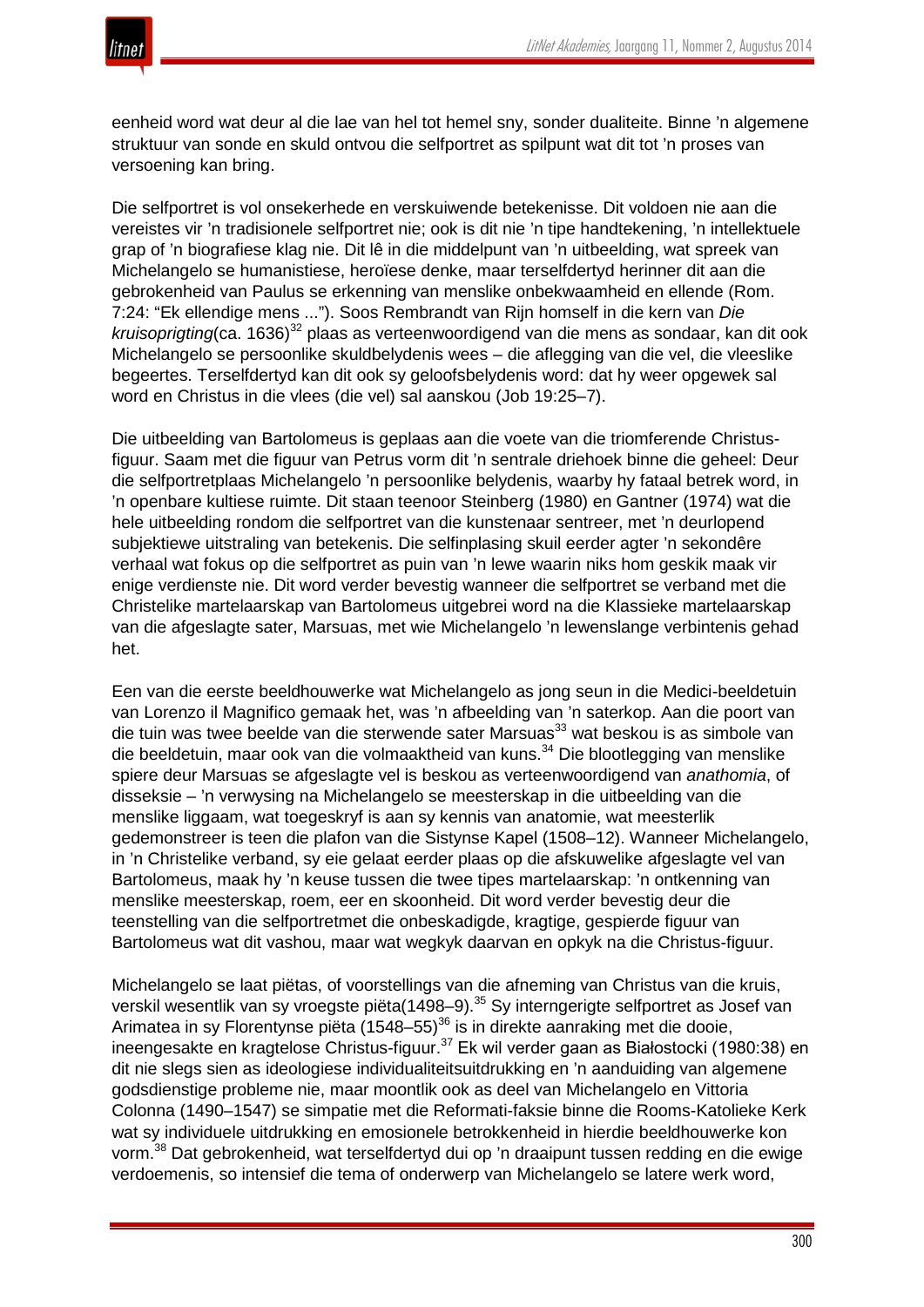

plaas hom moontlik tussen die kunstenaars wie se werk in hul latere lewe oorgegaan het na 'n erkenning van 'n ingrypende toestand van gebrokenheid en die soeke na 'n mistieke genesing daarvan.

#### **4. Ikonotipies-dialogiese verryking uit meerdere tradisies**

Rembrandt van Rijn se werk word verryk deur moontlike blootstelling aan en vertolkings daarvan uit meerdere tradisies, soos wat sy werk wederkerend verrykend kan optree teenoor ander tradisies. Dit kan verryk word uit die heroïese tradisie volgens die temas wat hy kies, sy meting van homself aan die meesters van die verlede, of moontlik in 'n visualisering van die *gloire* of *grandeur* van menswees. Die transendente gloeiing van lig teenoor sy verskuilende *chiaroscuro*, sy introspektiewe benadering en toewyding, en die hunkering na heling wat dikwels in sy werk gevind word, kan op 'n uitreiking na die mistieke tradisie dui. Sy fyn intellektuele beplannings en filosofiese insigte kan aansluiting met die skematistiese tradisie te kenne gee; die humor en satire met die pikareske tradisie; terwyl sy landskappe en herinneringe aan geliefdes 'n band vorm met die idilliese tradisie.

Jane Alexander se installasies kan verrykend by meerdere kunstradisies aansluit. Sy beweeg weg van 'n direkte teenoorstelling met betragters binne die betragtersruimte van byvoorbeeld *Butcher Boys* (1985/86)<sup>39</sup> en *Stripped ("Oh Yes" girl)* (1995),<sup>40</sup> na die afstandneming van 'n meer sceniese posisie. Ook die rasterpatroon van haar installasie *The sacrifices of God are a troubled spirit* (Figuur 12) en die skynbaar onpersoonlike, onemosionele vormgewing van die werk kan haar belydenis laat inpas in 'n sceniese kunstradisie.<sup>41</sup> Die half-menslike figure, ingeklee in velle en dieremaskers en met horings, soos *Harbinger* (die heel voorste, regop figuur in Figuur 12), 'n profeet met 'n menslike liggaam maar anteloop-gelaat en helder gefokusde oë, wat kyk deur 'n masker van 'n gemsbokneus en -horings, roep verbande op met primitiewe sjamanistiese, magiese en sakrale beeldbegrippe en rituele beeldgebruike. Voorbeelde hiervan is waarseggende, reinigende, inwydende, helende beeldmag en ooreenkomstige ontvangerspatrone in die kommunikatiewe proses, wat in die voormoderne tyd, en vandag nog in meer primitiewe gemeenskappe, hulle religieuse wortels behou het (De Duve 2001). Dit skep verwysings na die godsdienstige (historiese) herkoms en (ideologiese) gesagsbron van kuns, wat bekragtig word deur die ritualiserende en gewyde omgewing waarin die installasie, byvoorbeeld in 'n katedraal in New York (2004), geplaas is. Wanneer dit vergelyk word met die kultiese werking van 'n altaarstuk, kan die onvanpastheid daarvan onderstreep word (Bauch 1967:72), maar terselfdertyd kan dit 'n nuwe vorm van 'n altaarstuk wees vir 'n 21ste-eeuse belydenis van menslike onvolkomenheid en gebrokenheid.<sup>42</sup>

#### *4.1 Gewelddadige verryking*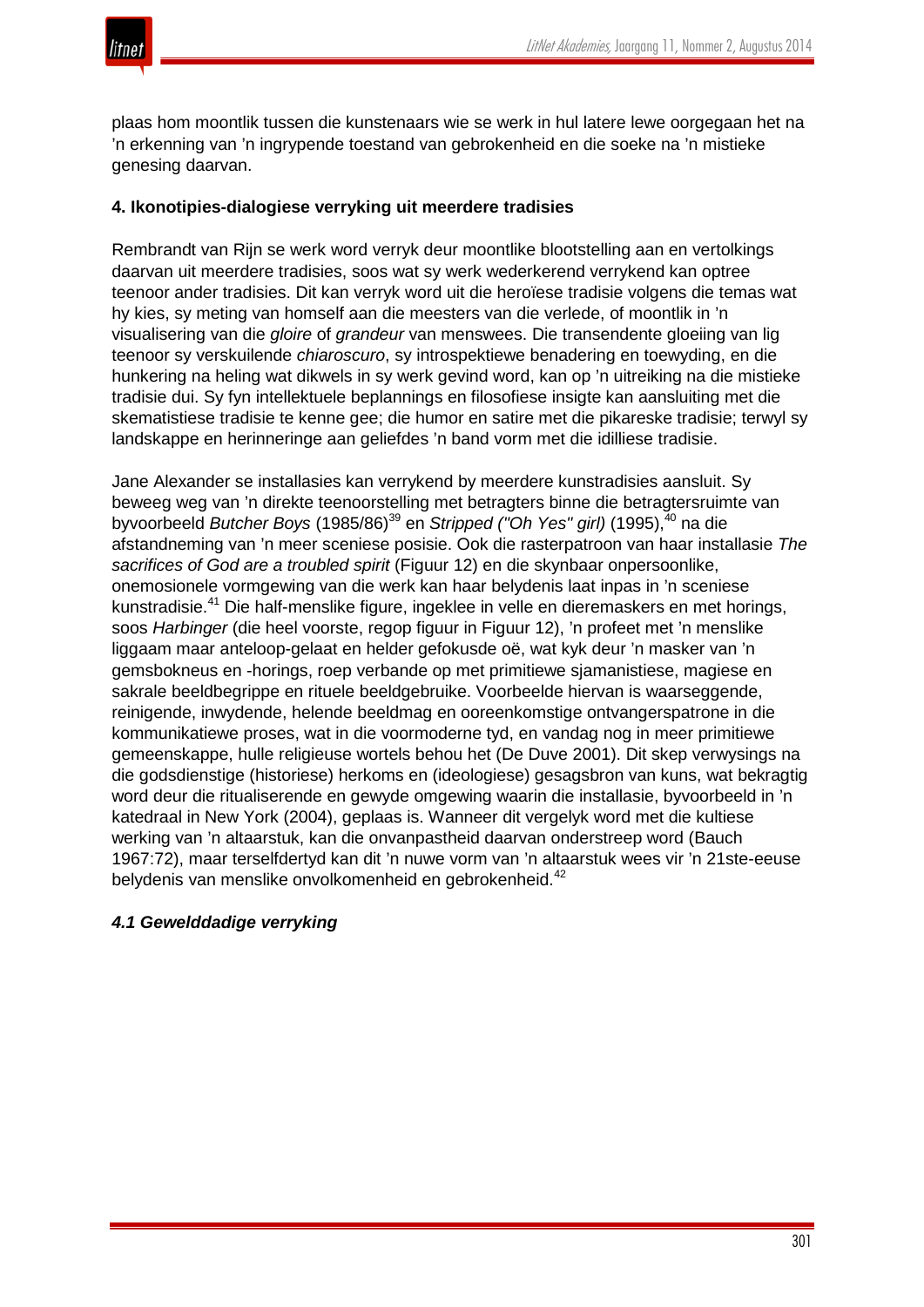



**Figuur 15.** Francis Bacon (1909–1992), *Drie studies vir figure by die voet van 'n kruisiging* (1944). Olie op karton, drie panele, 95 x 73,5 cm elk. Londen: Tate Britain. http://www.tate.org.uk (9 November 2013 geraadpleeg).

Francis Bacon se werk word verryk uit die hele Westerse kunsgeskiedenis: Cimabue, Grünewald, Velázquez, Rembrandt van Rijn, Poussin, Goya, Van Gogh, Picasso en die verskeidenheid tradisies wat daardeur omvat kan word. Bacon se *Kruisiging* (1933)<sup>43</sup> wat verwys na verskillende kruisigingsuitbeeldings wat Picasso tussen 1928 en 1932 gemaak het (Sylvester 1996:13), kan aansluit by die heroïes-menslike benadering van Picasso se *Die kruisiging* (*La crucifixion*) (1930)<sup>44</sup> wat die retoriese orde van die tradisie, maar ook van die gevestigde God- en mensbeeld, ontwrig het. Rookmaaker (1994:120) sien dit selfs as die einde van enige persoonlike mens- of Godservaring, deurdat dit wil toon dat daar geen waarheid meer bestaan nie, "that anything may and can happen".

Die (selfbelydende) ateïstiese Bacon verryk sy werk deurgaans ondermynend met Christelike temas soos met kruisigings, Velázquez se pouse en 'n drieluik-formaat wat aan altaarstukke herinner.<sup>45</sup> *The Crucifixion* (1933),46wat sy lewenswerk voorspel, het vir die eerste keer sy skilderkuns onder die openbare aandag gebring. Hy wou*Drie studies vir figure aan die voet van 'n kruisiging* (Figuur 15) as die beginpunt van sy loopbaan stel deur al die werk wat dit voorafgegaan het, te probeer vernietig. Bacon se latere kruisigingsuitbeeldingskan daaraan herinner dat die historiese kruisiging en lyding van Christus nie sonder die sigbare tekens van die gevolge van die geweld waarmee dit gepaard gegaan het, was nie: vloeiende en gekoekte bloed, sweet, urine, slegte reuke en vlieë. Dit herinner aan die kruisigingsuitbeelding van Matthias Grünewald se Isenheim*-*altaarstuk (ca. 1516),<sup>47</sup> waar die verwronge kruisigingsfiguur, die intense emosionele uitdrukkings van die omstanders, die skildering van swere en wonde getuig van die "awful, hellish meaning of the crucifixion – God-become-flesh atoning for the sin of the world" (Seerveld 1980a:82).

Die skreeuende figure, beelde van lyding, wanhoop en vervreemding in *Drie studies vir figure aan die voet van 'n kruisiging* (Figuur 15) het geen onmiddellike religieuse verband nie, maar is gebaseer op die geweld van die wraakgierige Klassieke *Furies* wat herhaaldelik in Bacon se werk voorkom.<sup>48</sup> By Bacon word gemoeidheid met groteske, disfunksionele families, geweld en moord 'n sentrale tema, selfs 'n genre (Newman 1997). Hy werk nie slegs teen die verwagtings van sy betragters in nie, maar ook teen die aanvaarde konvensies van taal en uitbeelding in die geskiedenis van die Westerse kuns (Van Alphen 1992). Hoewel Bacon enige verhalende element in sy werk ontken, word dit tog in 'n proses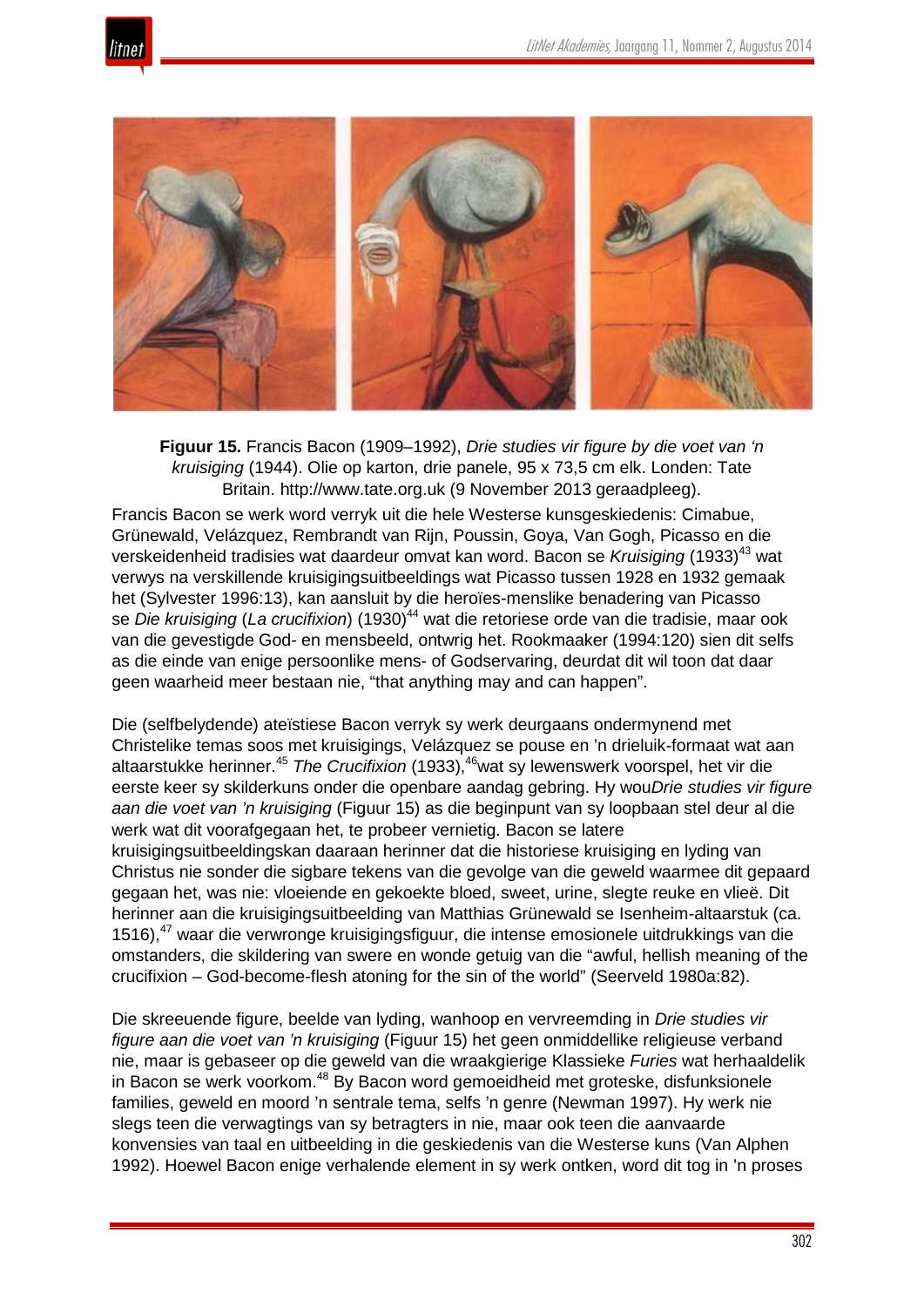

tussen die betragter en die kunswerk verwerklik as emosionele narratief van 'n diepsnydende gebrokenheid wat ongeneesbaar is (Van Alphen 1992).

Die ontsetting van die gebrokenheid lê by Bacon in die passiwiteit en magteloosheid van die slagoffers. Ten spyte van die gewelddadige gevallenheid van sy menslike figure bied hy terselfdertyd menslikheid aan met "une splendeur métaphysique" (Peppiatt 2004:11). Dit is bykans onbekend in die Modernisme, maar kan verwys na 'n verryking uit Klassieke tradisies en veral uit die Barok. Teenoor die omgang met 'n belydenis van onvolkomenheid en genade in Rembrandt van Rijn se werk (Halewood 1982) put Bacon nie uit Rembrandt van Rijn se gebroke wêreldbeeld nie. Bacon se werk verken eerder hegte verbande met die patologie van die beeld – 'n veld wat Dirk van den Berg (2007) voortreflik ondersoek. Bacon se werk word nie net verryk deur die geskiedenis van die voorstelling van 'n grondig gebroke wêreldbeeld nie, maar hy tree terselfdertyd in 'n intense mistieke dialoog daarmee.

#### *4.2 Pikareske en erotiese verryking uit gebrokenheid*

Van den Berg (1984:49) skryf:

In die pikareske pikturaliteit is daar 'n voorliefde vir dansagtige bewegings in uitbeeldings van 'n komiese aard, terwyl 'n *cartoon*-agtige lyntekening wat ook kan ontwikkel na die bytende satire van spotprente, verkies word bo skulpturele massa en stemmingsvolle kleur. Terselfdertyd word die ernstige, selfs tragiese aard van die vitale, robuuste, ongeraffineerde, alledaagse lewensaktiwiteite besef. Sulke aktiwiteite word meestal episodies, boertig, aards en platvloers voorgestel, maar met 'n hoë waardering vir handearbeid, die seisoenale gang van die lewe, die natuurlike gang van sake, die waarde van tradisionele wysheid en selfspot en die bodemgeworteldheid van alle menslike kultuur. In hierdie *genre-*benadering word die lewensoorsprong van alle belangrike en geliefde aspekte van die werklikheid beklemtoon, maar nie noodwendig daartoe beperk en gereduseer nie.



**Figuur 16.** James Ensor (1860–1949), *Christus gepynig deur duiwels* (1898). Ets op papier, 17,2 x 23,5 cm. Londen: The British Museum. http://jamesensor.vlaamsekunstcollectie.be (9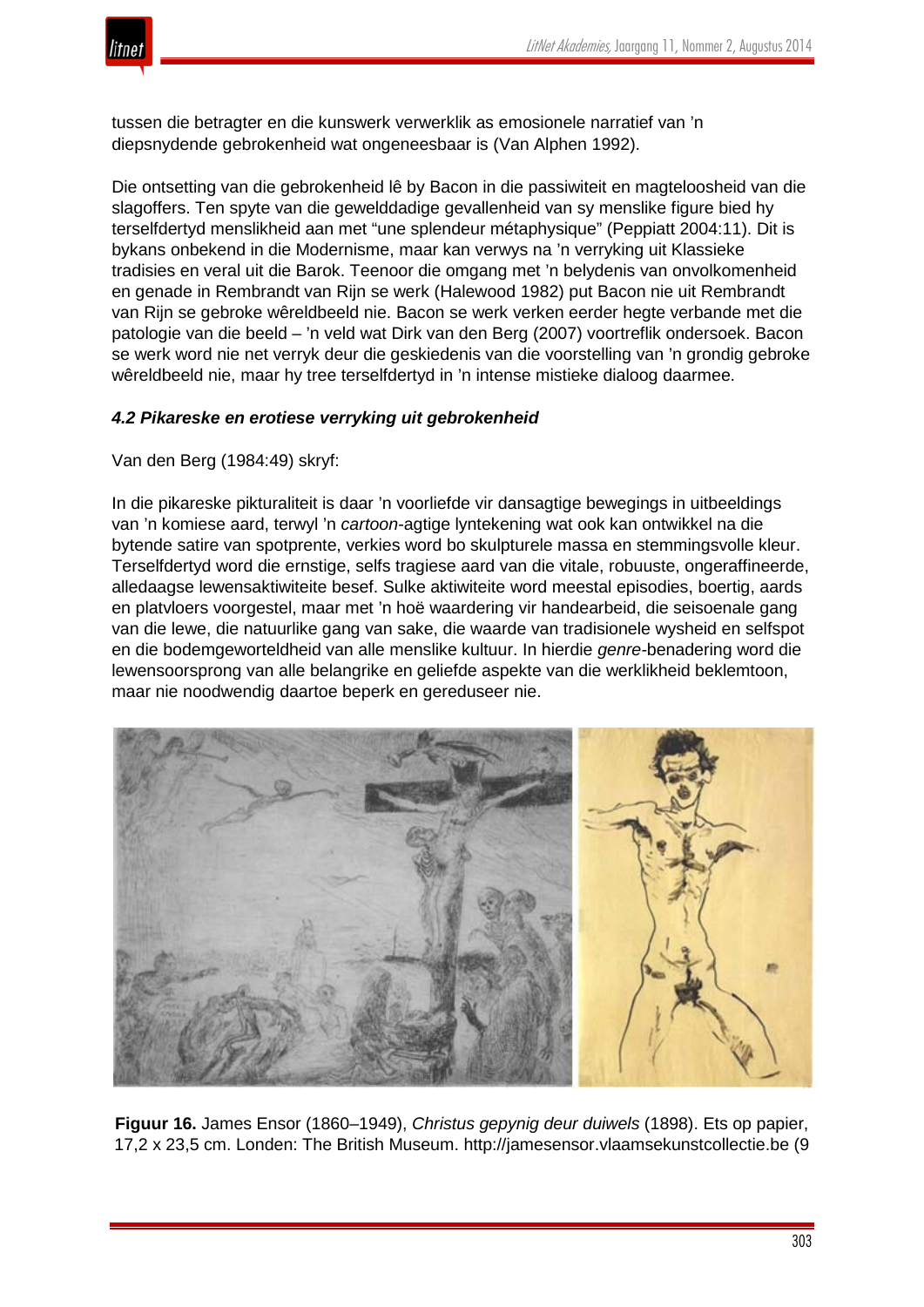



### November 2013 geraadpleeg).

## **Figuur 17.** Egon Schiele (1890–1918), *Selfportret as naakfiguur* (1912). Ink en swart kryt op papier, 46,9 x 30,1 cm. Wene: Leopold-museum. http://www.juxtapoz.com (8 Junie 2014 geraadpleeg).

In sy uiters persoonlike werk gebruik James Ensor Christelike ikonografie as 'n bespottende vereenselwiging met Christus se lyding en stigmatisering aan die kruis. In sy dialoog met gebrokenheid en menslike lyding vervang hy in sy *Christus gepynig deur duiwels* (Figuur 16) die Christus-figuur met dié van die kunstenaar self, omarm deur 'n skelet. Die onbeskuttende, vernietigende lig in die ets versterk die gevoel van afgesonderdheid en blootstelling. Hoewel die engele kan verwys na die Bybelse Openbaring van Johannes, is die figure om die kruis, hier en in ander werk, sy kritici (Sturgis e.a. 2006:155). Teenoor Rembrandt van Rijn se voorstelling van menslike ontoereikendheid kan Ensor se *Christus gepynig deur duiwels* vertolk word as 'n persoonlike pikareske, wêreldlike belydenis uit sy laat-Romantiese ervaring van homself as sosiale slagoffer, *martelaar* of *scapegoat*(Poggioli 1968).<sup>49</sup> Hierdie tema van gebrokenheid en lyding, verwysend na religieuse begrippe, maar uiters selfgesentreerd, kan selfs dui op 'n binneplek in die radikaal ontwrigte wêreld wat hy en ander kunstenaars van sy tyd uitbeeld.

Egon Schiele se *Selfportret as naakfiguur* (Figuur 17) kan as martelaardui op die gekruisigde Christus. In sy intense projek van selfuitbeelding kan sy reeks naakte selfportrette (1910–12) in hulle pikareske verwrongenheid 'n belydende konfrontasie met sy persoonlike weerloosheid en blootgesteldheid wees. Terwyl dit selfs 'n dieper vertroebeling ontbloot, kan die ambivalensie tussen swakheid en aanstellerigheid as 'n *performance* van sy adolessente narsissistiese selfabsorpsie en seksualiteit gelees word (Sturgis e.a. 2006:178). Die sterk sensualiteit van sy menslike uitbeeldings kan sy werk ook binne 'n erotiese tradisie, in dialoog met gebrokenheid, plaas.

Die ekstreme gevolge van die radikalisering van die self-kultus het teen die laat-Romantiek uitdrukking gevind in die beskouing van die kunstenaar as antiheld, miskende, vervloekte genie en vereensaamde martelaar, as *le poète damné / l'artiste maudit*. <sup>50</sup> Hulle ontkom nie aan die donker kant van inspirasie, van demoniese korrupsie, besetenheid en waansin, 'n lewe op die rand van disintegrasie, nie, soos Edvard Munch se *Selfportret in die hel*(1903)<sup>51</sup> kan toon. Avant-gardistiese kunstenaars draai teen hulself as selfkastyders, Baudelaire se,*heautontimorumenos* met dieselfde wapens wat teen die gemeenskap gebruik is, soos selfkarikatuur en selfspot. Gedurende die 1970's gee verskeie kunstenaars nuwe momentum en nuwe betekenisse aan selfbeskadiging deur hulle *performances.*<sup>52</sup> Ten spyte van die radikale gebrokenheid is daar geen genade of reddende elemente in hulle werk nie.

## *4.3 Beroering deur verryking*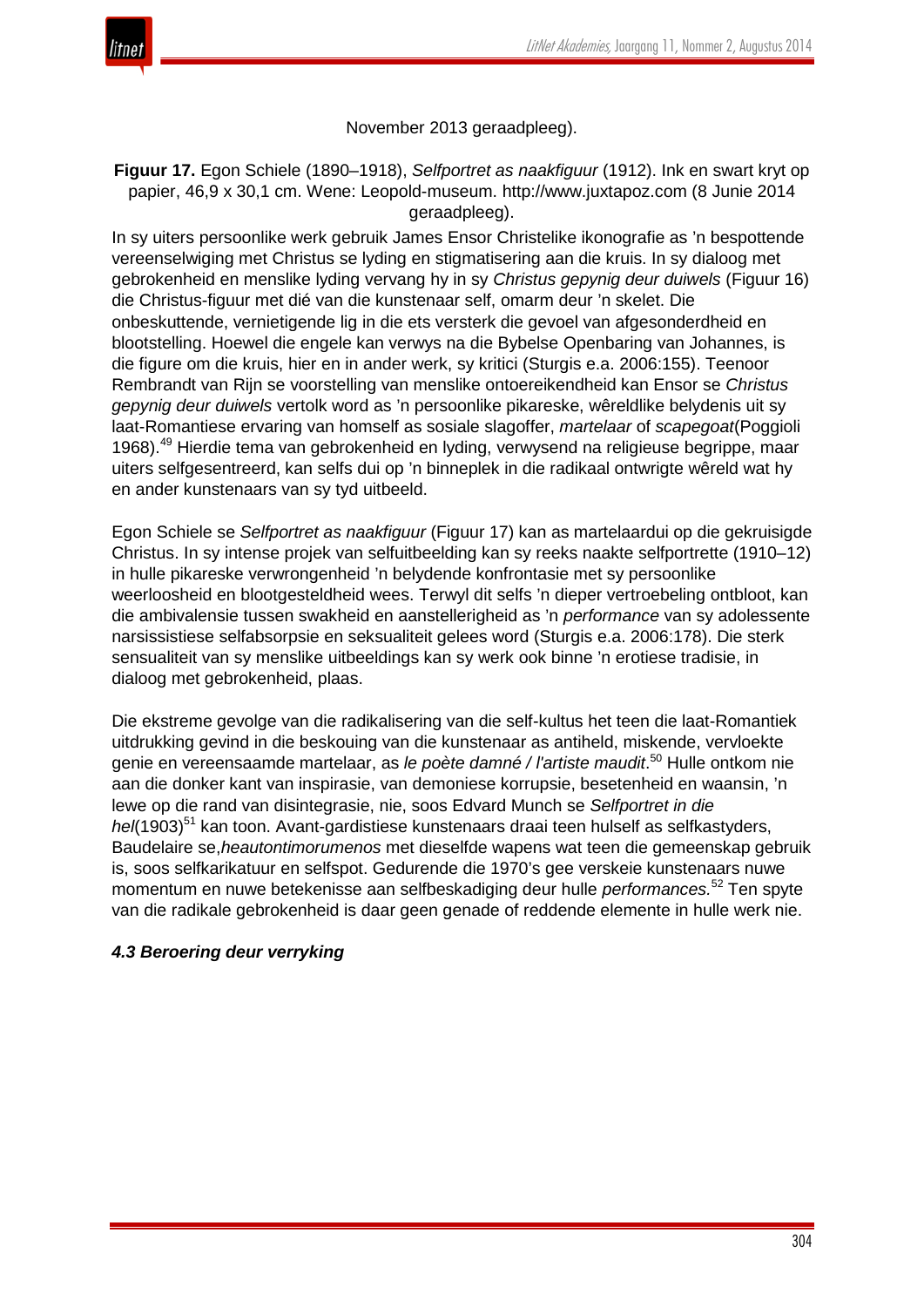



**Figuur 18.** Rembrandt Harmenzoon van Rijn (1606–69), *Die kruisafneming* (ca. 1633). Olie op doek op paneel, 89 x 65 cm. München: Alte Pinakothek. http://www.rembrandtpainting.net (11 Maart 2013 geraadpleeg).

**Figuur 19.** Andres Serrano (1950–), *Piss Christ* (1987). Cibachrome-foto, 152,4 x 101,6 cm. Uitgawe van vier. New York: Paula Cooper-galery. http://c4gallery.com/artist (9 November 2013 geraadpleeg).

Rembrandt van Rijn stel homself voor in 'n intieme aanraking met Christus se inmekaargesakte, dooie liggaam in sy *Kruisafneming* (Figuur 18). Volgens die Joodse wette is iemand wat 'n lyk aanraak, onrein. Dit sou 'n verband kon lê met skatologiese verwysings by die kruisiging, en die dooie, vervreemde afval wat die liggaam is – dit waarna Halewood (1982:130) verwys as "Christ's lack of grandeur … the complete abasement of God". Hierdie *kenosis,* of ontlediging (Fil. 2:6–7), deur Christus se offerdood word deur Andres Serrano verken in sy *Piss Christ* (Figuur 19) – 'n fotografiese vergroting van 'n klein, kommersiële kitsch-kruisigingsbeeldjie wat hang in die kunstenaar se eie urine, in 'n deursigtige houertjie bewaar. Hier is dit nie die kunstenaar se selfuitbeelding wat in aanraking kom met die Christus-figuur, soos by Rembrandt van Rijn nie, maar die Christusafbeelding wat opgehang word in die afval van die kunstenaar se liggaam.

Serrano verken in *Piss Christ* (Figuur 19) die liggaamlike sowel as die emosionele aspekte van voorstelling. Dit is moontlik dat die *image* van Serrano se kruisigingsfiguur beledig kan wees deur die materiaal: "*being* offended by … desecration, disfigurement and defacement" (Mitchell 2005:135-6) en by verstek ook die betragter.53Uitbeeldings het 'n uitsonderlike krag om mense te ontstel of aanstoot te gee – een van die onmiskenbare tekens van die emosionele werking van die beeldretoriek. Mitchell (2005) sien die komplekse sosiale kontekste of die sielkundige kragte wat uitloop daarop dat uitbeeldings gestraf word, as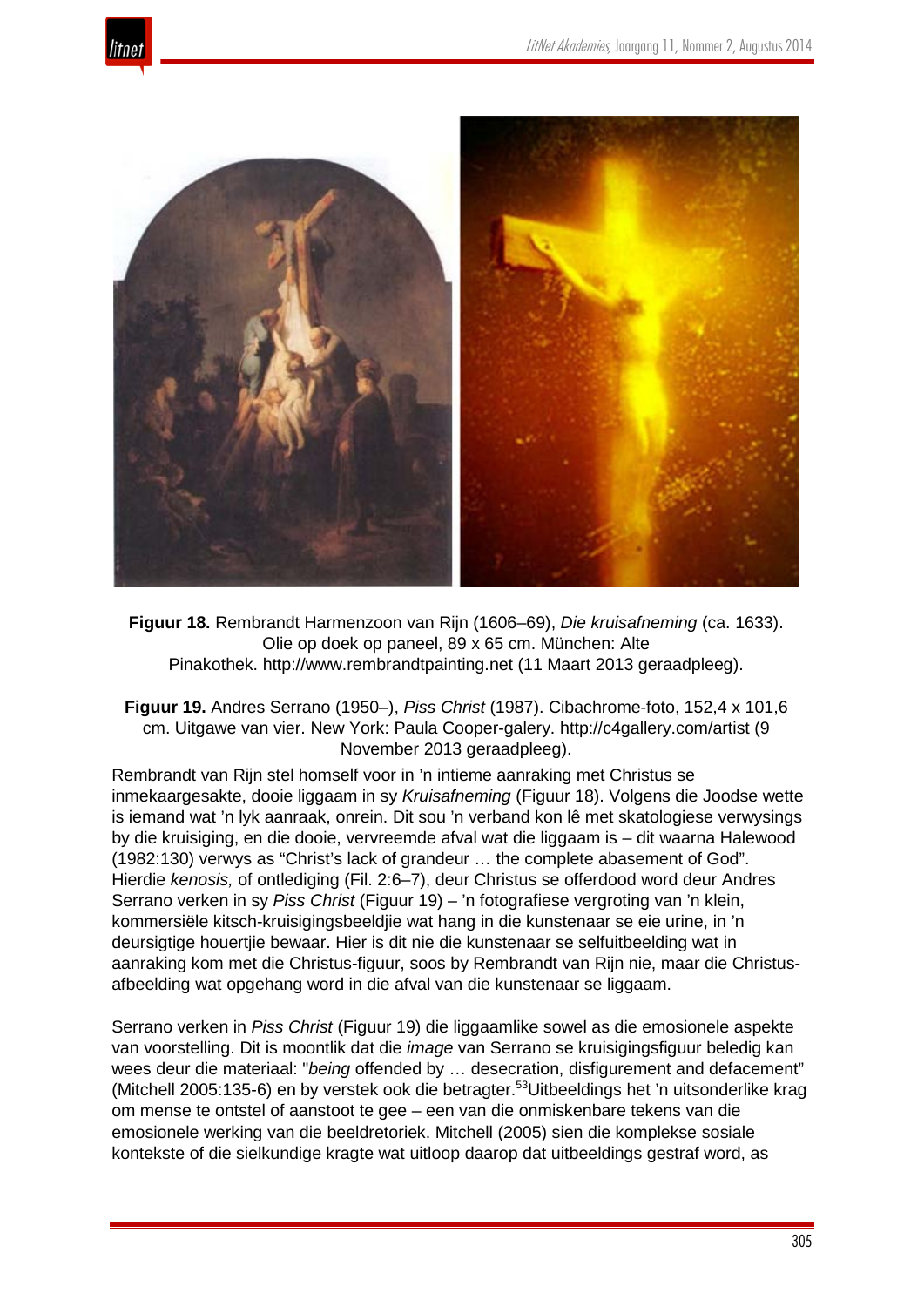

onsigbaar en onvoorspelbaar, maar suggereer dat dit op die vertroebelende mag van uitbeeldings fokus.

Die resepsiegeskiedenis van *Piss Christ* (Figuur 19) toon dat dit begrensings oorskry en ontwrig, en die mees aanvaarde Christelike beginsels bevraagteken. Vanaf die eerste aanbieding daarvan in 1987 is dit omring deur beroering: omstredenheid en selfs die geweld van ikonoklasme. Hierdie tipe verryking is beskou as misplaaste aanwending van die Christelike ikonografie (Elkins 2011). Aanstoot is moontlik geskep deur die titel daarvan, omdat dit aan die kruisigingsaanbieding 'n alternatiewe fokus gee, verwyderd van konvensionele ontvangspatrone.<sup>54</sup> Die kern van die protes teen *Piss Christ* kan wees dat die werk sigself verryk met dieselfde gloeiende skoonheid van 'n skildery van Rembrandt van Rijn, of met 'n mistieke Middeleeuse of Rooms-Katolieke barok-altaarstuk. Dit kan selfs aansluit by 'n barok-gees, weens die temas van geweld, sterflikheid en offerande wat deur Mieke Bal (1999) in Serrano se werk gesien word. Die visuele barok-drama, -komposisie, ligwerking, -kleur, -balans en –illusionisme oorskry die beperkings van die verlede deur 'n hedendaagse inspeling op die vorm van talle relikwieë in die Roomse wêreld waaruit Serrano stam, en waar dit in ekstreme vorme van godsdienstige kitsch verval.

Deur die gebruik van die kitsch-Christusbeeldjie en urine as kunswerk, vertroebel *Piss Christ* (Figuur 19) die grense tussen kuns en dit wat in die relikwiekultus beskou is as menslike reste behorende tot martelare en heiliges, hulle wat menslike ellende oorstyg het en deur vernedering opheffing gekry het. 'n Ikoon word gesien as afvalprodukwat leef deur die sterk emosies, beelde en herinneringe wat dit oproep. *Piss Christ* kan hierby aansluit en vra om 'n meer persoonlike en nadenkende ontvangs, soos ook by die intense teenwoordigheid van Andrea Mantegna se *Brera-pietà*<sup>55</sup> en Rembrandt van Rijn se introspektiewe *Kruisoprigting* (ca. 1636). Die heilige aura wat geskep word deur die gloeiende beligting van die urine kan, uit 'n oogpunt van menslike gebrokenheid, gelees word as die Augustiniaanse konsep van dít waartoe die liefde van God moes daal deur die menswording van sy Seun. "Perhaps in contemplating *Piss Christ* we can restore to the cross some of its subversive power" (Damien Casey 2004), met inagneming van die belangebotsings in Serrano se werk (Michael Casey e.a. 2004, Elkins 2004:67).

Gedurende die 1960's tot 1980's is ook in Suid-Afrika verskillende voorbeelde van proteskuns met gebruik van Christelike verwysings gemaak. Karen von Veh (2013) beskou dit as 'n vorm van ikonoklasme om religieuse ikonografie te gebruik as "a vehicle for 'struggle' commentaries to promote freedom from an oppression that Christian teaching was culpable in enforcing" (Von Veh 2013:2).<sup>56</sup> Die aggressiewe, negatiewe reaksie teen Harold Rubin se protesuitstalling *My Jesus* (1962)<sup>57</sup> was nie gemik slegs teen Rubin se aanval op die apartheidsideologie deur die voorstelling van 'n swart Christus-figuur aan die kruis nie, maar ook teen die afskuwelikheid van die monstergelaat van die figuur en die alternatiewe aanwendingvan die Bybelteks deur die kunstenaar.

#### Die Suid-Afrikaanse kunstenaar Wim Botha se twee komplekse

beeldhouwerke *Scapegoat* (2005)<sup>58</sup> was gedurende 2006 in die Oliewenhuis-kunsmuseum in Bloemfontein die onderwerp van 'n uiters gemengde ontvangs, intense debatte, protes en demonstrasies. Sekere faksies het dit as godslasterlik beskryf, as 'n beledigende uitbeelding, vergelykbaar met dié van Andres Serrano se *Piss Christ* (Figuur 19). Die spesifieke omstandighede op daardie stadium in Bloemfontein en die plek en manier waarop *Scapegoat* uitgestal is (die ondergrondse Reservoir van die Oliewenhuiskunsmuseum), kon die religieuse verwysings en die protes vererger het. Dit kan beskou word as 'n voorbeeld van 'n ideologies-geïnspireerde *iconoclash*,of beeldkonflik – 'n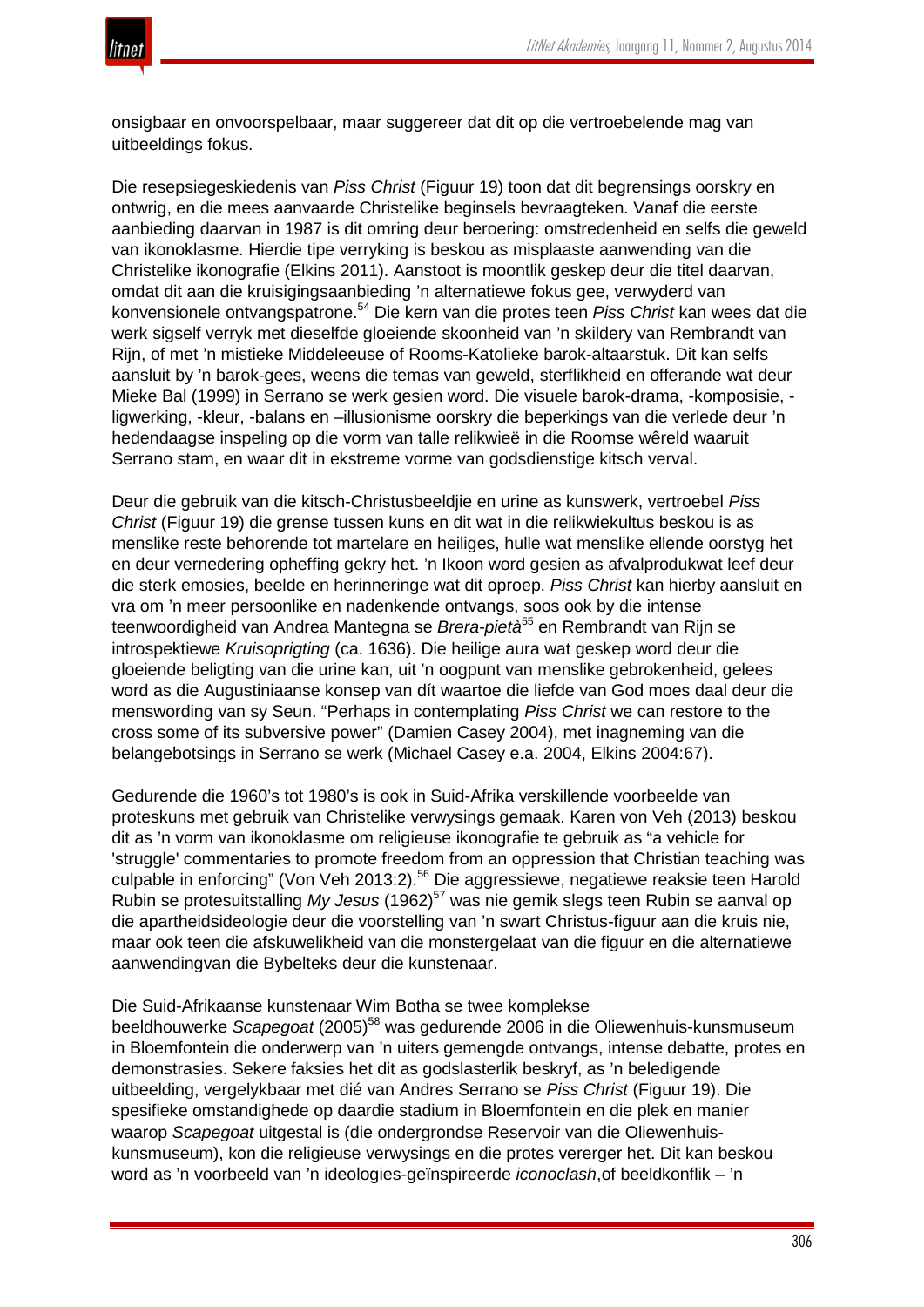

kortsluiting tussen die produksie en ontvangs van visuele voorstellings, wat versterk is deur die eiesoortige beeldmag waarin die beeld self die *scapegoat*,of sondebok,geword het (Van den Berg 2006, Latour en Weibel 2002). Terselfdertyd kan dit fokus op die verwikkelde mag van uitbeeldings om die grondeienskappe van oortuigings oor lewe, dood, geskiedenis en verandering te bemiddel (Human 2005).

# **5. Oorvleueling van tradisies**

Francisco de Goya y Lucientes (1746–1828) se werk verskil van Ernst Barlach en Georges Rouault se aansluiting by gebrokenheid. Dit getuig, soos by Édouard Manet se gekompliseerde werk, selfs sterker van 'n onopgeloste spanning en 'n vermyding van eenduidige vereenvoudigings. Nóg Manet nóg Goya se werk getuig opvallend van persoonlike belydenisse, maar soms selfs van 'n uitgesproke teenstellende benadering. In Goya se werk het die indruk van grootsheid, diepte van insig of heftigheid van ontroering wat soms geskep word, 'n duidelik onheroïese karakter. Soos by Rembrandt van Rijn, is Goya se werk deurlopend gemoeid met 'n diepreikende bewussyn van menslike swakhede. Hofmann (2003:45) dui as voorbeeld hiervan aan die ingrypende beweeglikheid van Goya se vallende mens, waarvan sy *Strooipop* (1791–2)<sup>59</sup> 'n vroeë voorbeeld is. Die proses omvat 'n vermindering in waarde, hulpeloosheid, magteloosheid, afdaling na 'n laer, minder belangrike of minder volmaakte toestand; versinking in ongeloof, sonde, afvalligheid, foutering, bedrog, onreg; afwyking van die goeie, ontaarding.



**Figuur 20.** Francisco José de Goya y Lucientes (1746–1828), *Teregstelling van die Madrileños op die derde Mei 1808* (1814–15). Olie op doek, 260 x 345 cm. Madrid: Museo del Prado. http://www.museodelprado.es (9 November 2013 geraadpleeg).

**Figuur 21.** Francisco José de Goya y Lucientes (1746–1828), *Selfportret* (1799). Eerste plaat van die *Los caprichos*-reeks (1799). Ets, akwatint, droë etsnaald en buryn op papier, 21,5 x 15 cm. Madrid: Museo del Prado.http://www.nationalgalleries.org (9 Februarie 2014 geraadpleeg).

Goya se loopbaan het begin met 'n groot hoeveelheid opdragwerk van die Rooms-Katolieke Kerk in Spanje.<sup>60</sup> Dit toon egter 'n deurlopende ambivalensie teenoor die kerk en kerklike dogma, selfs 'n wantroue in die religieuse dimensie. Deur sy ironiese ontkenning van 'n *opus*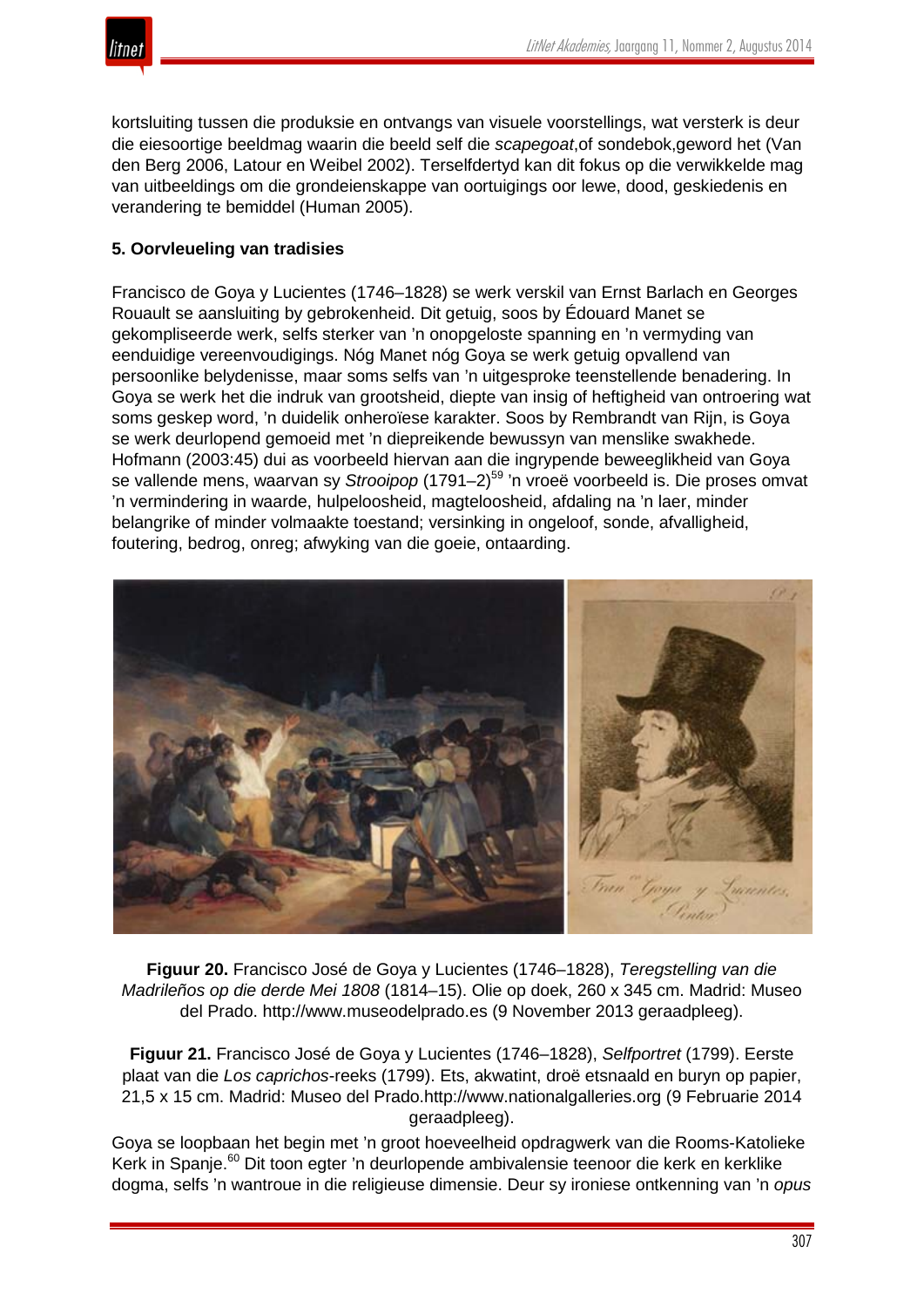

*sacra*-benadering word die kultiese funksie behou, maar die betekenis gaan verlore: dit is nie in Goya se *Christus aan die kruis* (1780)<sup>61</sup> waar lyding 'n hoogtepunt vind nie, maar eerder in die manier waarop die kruis in ander skilderye optree as teken van menslike lyding, soos byvoorbeeld in *Die wurgberoofde man* (ca. 1778–80),<sup>62</sup> waarin die figuur 'n kruis vasklem, maar geen redding daardeur vind nie. Dié werk toon 'n soort ontnugtering met die boodskap van die kruis. Terwyl Goethe twyfel in sy karakters inbou, maar dit ook teenspreek, bied die duisternis van twyfel waarin Goya sy skeppings en hulle Redder plaas, min ruimte vir verlossing. In sy dialoog met 'n vertroebelde wêreldbeskouing moes hy die bestaande visuele taal en die konvensies van die bekende aflê en die onderbewuste verbeeldingswêreld van 'n nuwe een aanleer (Hofmann 2003:314).

Die diepte van menslike ontoereikendheid en weerloosheid teenoor gewelddadige aggressie word vergestalt in Goya se *Teregstelling van die Madrileños op die derde Mei 1808* (Figuur 20).<sup>63</sup> Die helder verligting van die sentrale wit figuur kan 'n verwysing wees na, maar ook 'n vervanging wees van, die gekruisigde Christus. Die persoon word voorgestel as in wanhopige protes, in teenstelling met die stille aanvaarding van die figuur in Rembrandt van Rijn se kruisigingstonele. In Goya se skildery kan die verbintenis van die figuur se linkerhand met die donker kerk in die agtergrond die magteloosheid van godsdienstige instellings belig, maar dit kan ook 'n belydenis wees van twyfel in die rol van dié instellings – 'n eksistensiële vervreemding.

Die eerste publikasie van Goya se *Los* c*aprichos* wat vrygestel is op As-Woensdag 1799 – die laaste karnaval van die eeu – is 'n parafrase van die sewe doodsondes, "a sublimated dialectic between festival and violence" (Stoichita en Coderch 1999). Dié karnaval, wat Goeie Vrydag voorafgaan, is religieus verbind met Christus se kruisiging. Goya beklemtoon die samelewingsbetrokke en pikareske aard van die karnaval en van die radikale menslike gebrokenheid onderliggend daaraan deur kosmies-religieuse beginsels te gebruik, ook by die bekendstelling daarvan. Die komplekse manier waarop hy die gebrokenheid van die self en die gemeenskap karnavaliseer, belig terselfdertyd 'n omvattende en diepgaande erns in sy werk.<sup>64</sup> Die karnavalisering weerspreek terselfdertyd 'n persoonlik belydende gesindheid. Dit kan selfs 'n uitgesproke teenbeeld van 'n Christelike oortuiging openbaar.

Waar Rembrandt van Rijn sy eie figuur sentraal in sy kruisigingstonele plaas, vind Goya se selfuitbeeldings plek in die hart van sy karnavaliseringswêreld deur suggestie, by verstek. Sy *Slaap van die rede bring monsters voort*, <sup>65</sup> 'n ets van die kunstenaar aan die slaap by sy tafel, omring van nagdiere en -voëls, word in die middel van die *Los caprichos*-etsreeks (1799) geplaas,<sup>66</sup> terwyl sy *Selfportret* (Figuur 21) op die titelblad verskyn. Die halfgeslote ooglid met die skuins blik wat as hooghartig of trots beskryf kan word, kan terselfdertyd 'n wending van konfrontasie na innerlikheid daarstel, 'n oorskakeling vanaf die frontale eerstepersoon- na die selfobjektiverende derdepersoon-narratief (Brilliant 2000; Stoichita en Coderch 1999). Terwyl die driekwartprofiel-formaat van die werk die hele voorstelling selfverwysend, selfkrities op die kunstenaar laat fokus, bied dit terselfdertyd slegs sydelingse, twyfelagtige toegang tot die persoon self. Die na binne gekeerde blik kan beskou word as die sleutel tot die hele reeks van tagtig etse – as 'n moontlike gids of getuie wat sy medepligtigheid by dit wat hy uitbeeld, en hoe hy dit doen, aantoon. Die oogkontak wat gesuggereer word, kan die kunstenaar terselfdertyd tot gebroke-kosmiese vermaner of teregwyser (*admonisher*) maak; as een van die ikonotipiese kunstenaarformate in die gebroke-kosmos-tradisie wat deur Dirk van den Berg uitgewys word.

Die manier waarop Goya die belaglikheid en negatiewe aspekte van mense uitbeeld, onthul 'n satiriese en kritiese benadering in sy werk wat op 'n alternatiewe pikareske wyse aansluit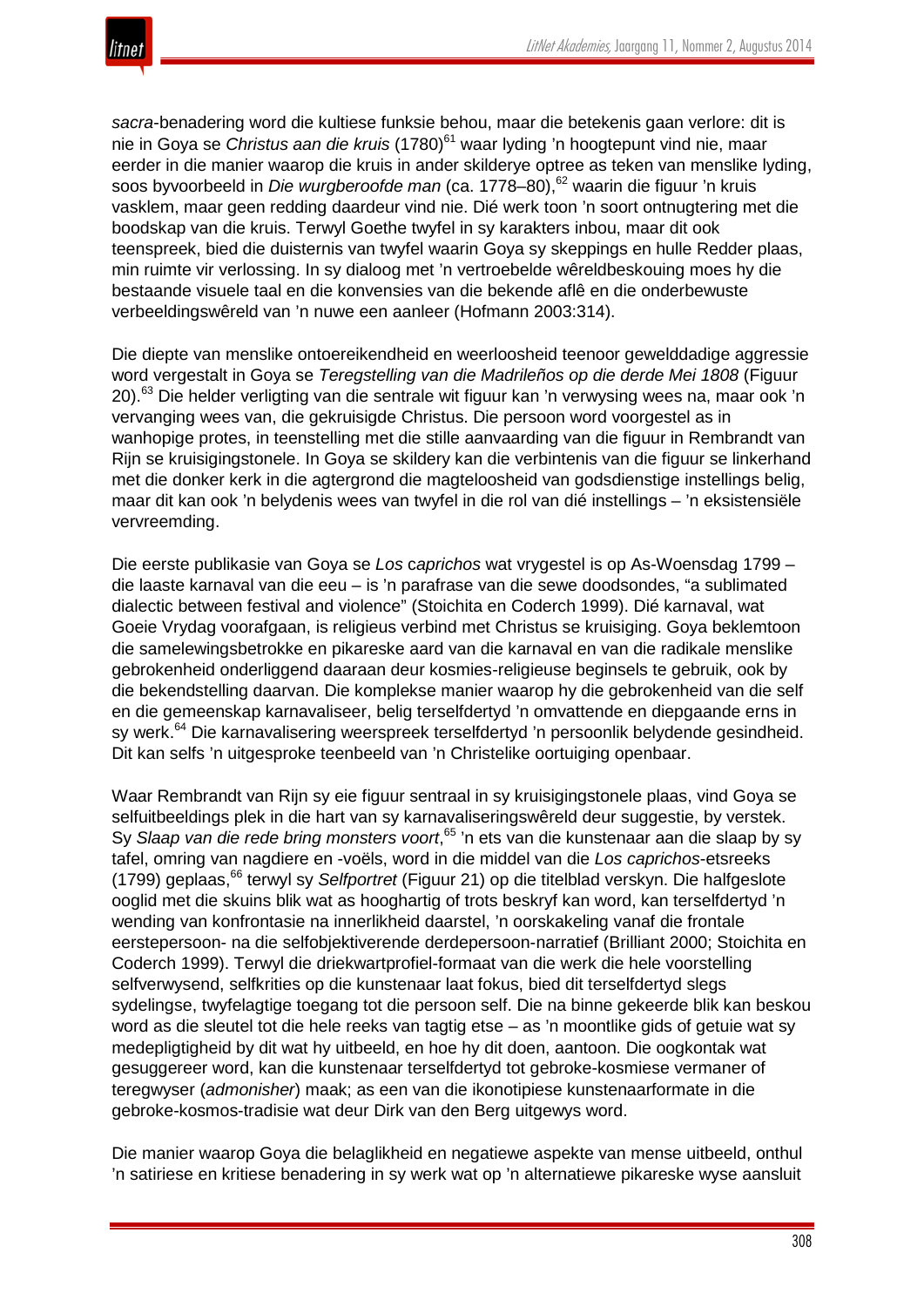

by Rouault en Manet se kuns. Goya maak min verskil tussen die maniere waarop hy mense van verskillende sosiale stande skilder: sy pikareske*Portret van Karel IV en sy familie* (1800–1)<sup>67</sup> beeld die adellike persone uit soos wat hy gewone werkers sou skilder. *Tyd/Die verouderdes* (*Les vieilles*) (Figuur 22) is moontlik 'n voorstelling van die hertogin van Osuna en koningin Maria Luisa, wat bekend was vir haar onaansienlikheid en ydelheid. Dit fokus op veroudering, die broosheid van die menslike bestaan en die onafwendbaarheid van die dood. Terselfdertyd word dit, soos 'n lewensgroot geskilderde *capricho,* 'n donker bespotting, 'n tentoonstelling van die ydelheid van mense. Die kontras tussen menslike verganklikheid, die liggaamlike verwoesting wat die ouderdom meebring en die rykheid en prag van die kleredrag en juwele, word ironies en pikaresk belig.



**Figuur 22.** Francisco José de Goya y Lucientes (1746–1828), *Tyd/Die verouderdes* (*Les vieilles*) (ca. 1810–12). Olie op doek, 181 x 125 cm. Lille: Palais des Beaux-Arts de Lille. http://www.musenor.com (9 November 2013 geraadpleeg).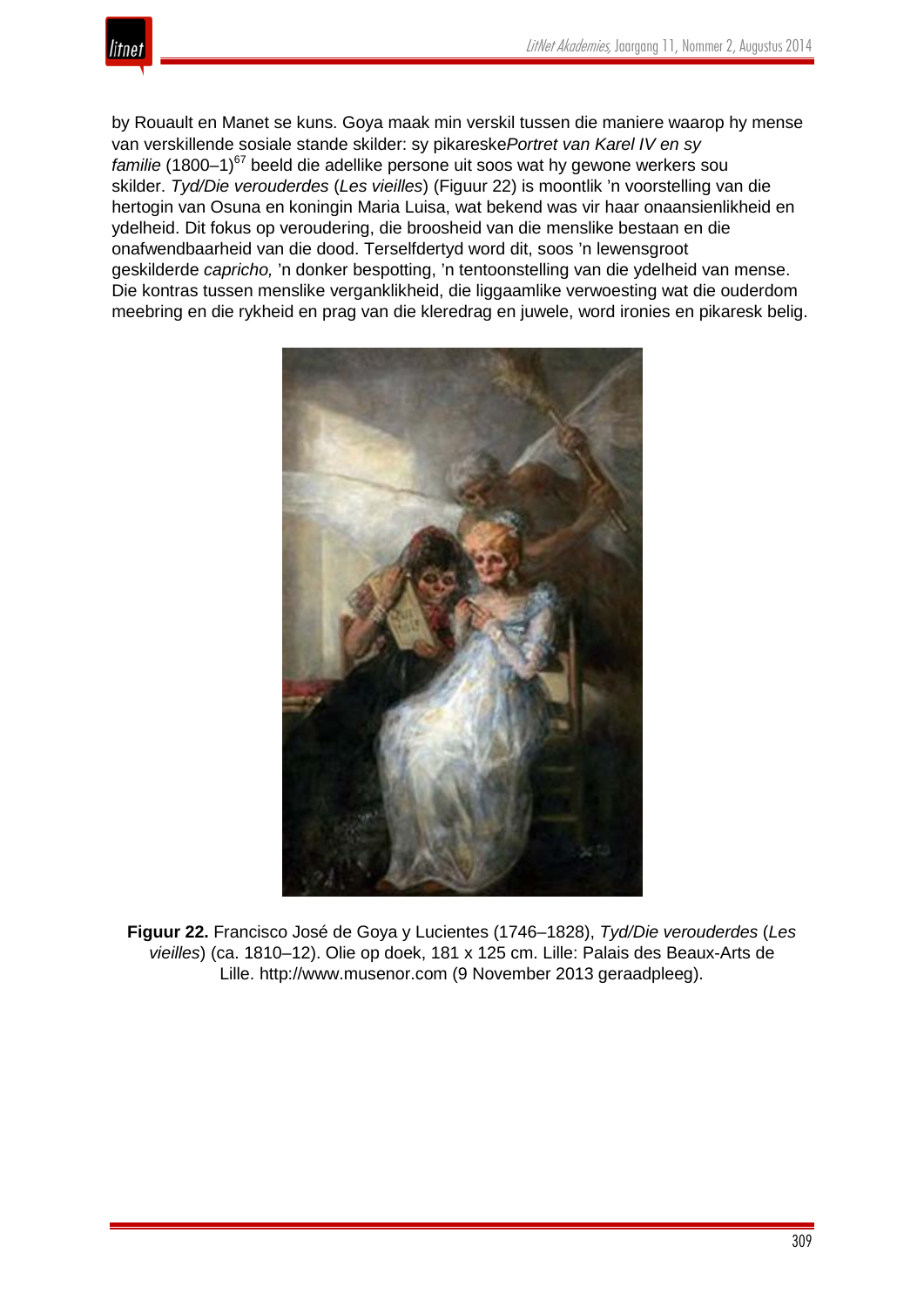



hazaña! Con Grande mu

**Figuur 23.** Francisco José de Goya y Lucientes (1746–1828), *Grande hazaña! Con muertos!* ("'n Heroïese prestasie! Met dooie mense!"). Nr. 39 van die reeks *Los desastres de la guerra* ("Die rampe van oorlog") (1810–20). Ets en akwatint, 21,7 x 15,1 cm. http://www.richardharrisartcollection.com (9 Februarie 2014 geraadpleeg).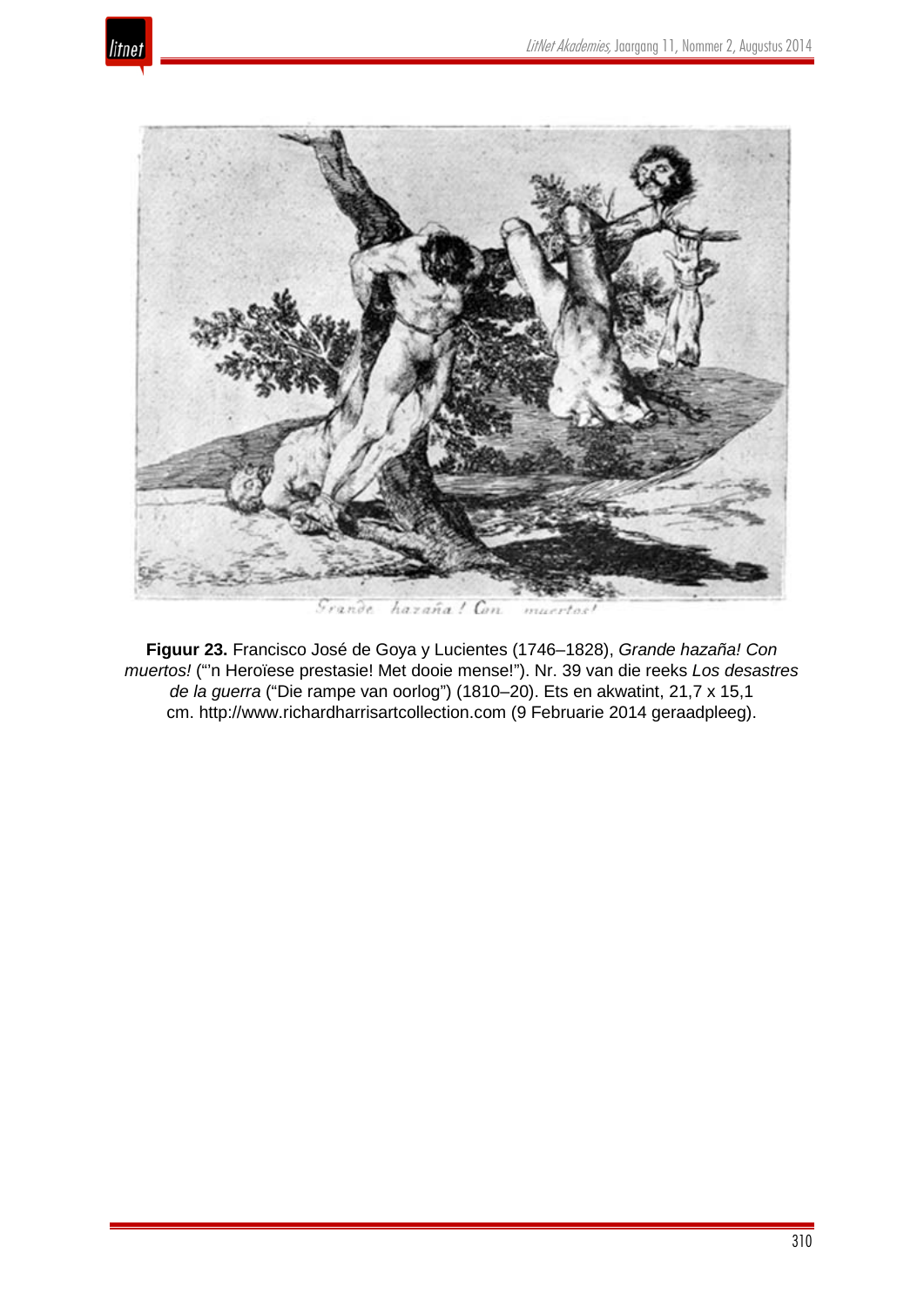



**Figuur 24.** Francisco José de Goya y Lucientes (1746–1828), *Saturnus verslind sy seun* (ca. 1819–23), olie-muurskildery, oorgedra op doek, 143 x 81 cm. Madrid: Museo del Prado. http://en.wikipedia.org (2 April 2014 geraadpleeg).

Die gebrokenheid van sinlose en doellose geweld en lyding vorm die kern van Goya se *Los desastres de la guerra* (Figuur 23).<sup>68</sup> Dit getuig van 'n bewussyn van kwaad, van menslike sonde en skuld, van verval en ellende, van 'n betreurenswaardige gebrokenheid en lyding wat van meer as bloot etiese of persoonlike omvang is. Dit is nie 'n opdragwerk nie, maar 'n private projek wat die wreedhede en afskuwelike, redelose dade van geweld aan albei kante van die stryd sonder verdoeseling voorstel; 'n grimmige waarneming van die menslike potensiaal van wreedheid en onmenslikheid, sonder enige genade of vergifnis – wat ook 'n aspek van Christus se kruisdood is. Die uitbeelding van die waarneming is terselfdertyd 'n waarskuwing.

Die ontsetting en grafiese besonderhede van die etse (Figuur 23) wek die indruk dat Goya, volgens Ernst Gombrich se *eyewitness principle*,'n ooggetuie kon gewees het, waardeur slegs dít aangebied word wat 'n ooggetuie van 'n spesifieke plek op 'n spesifieke tyd kon sien (Burke 2001). Die uitbeeldings bied so min afstand van die gebeure dat dit die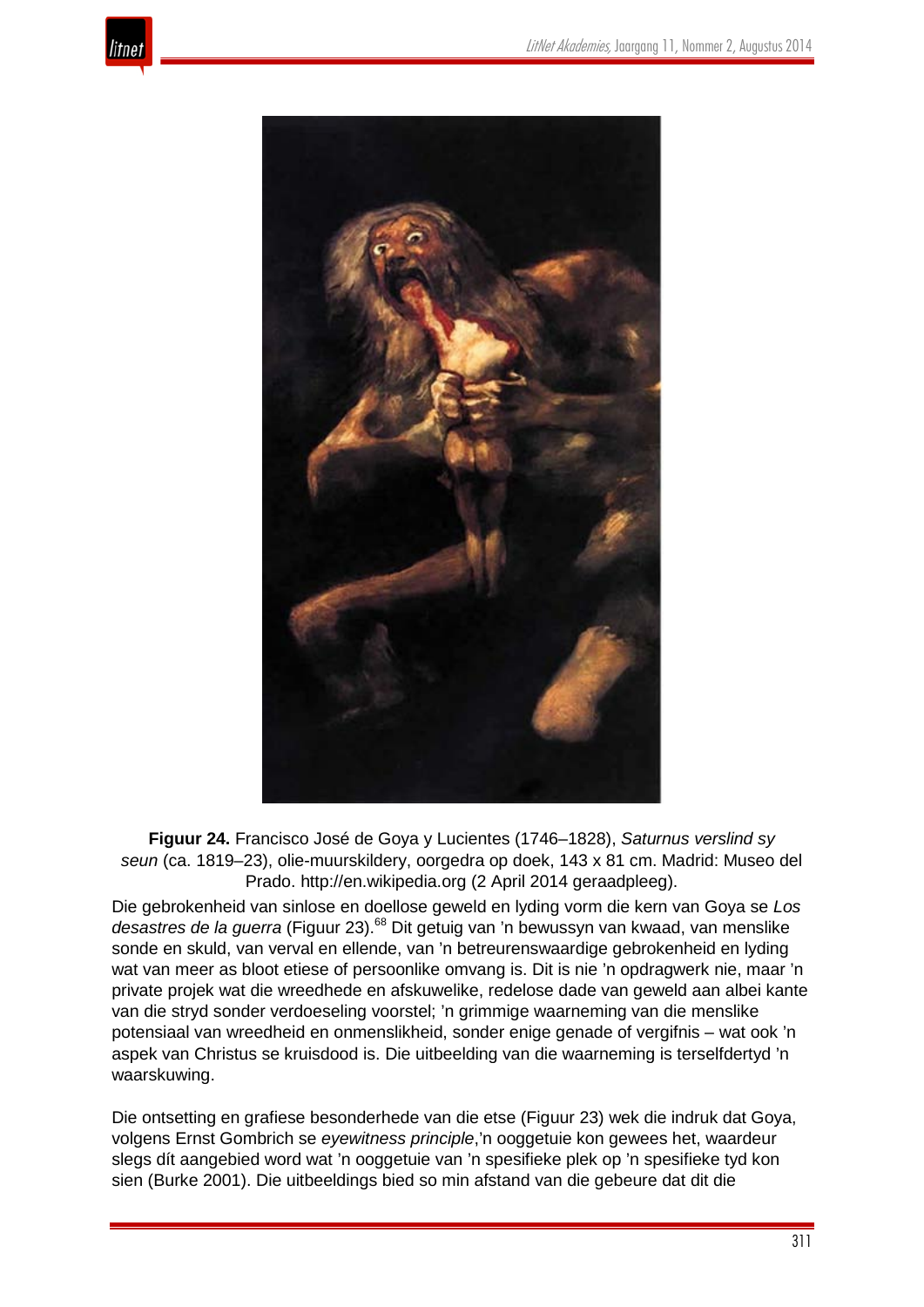betragters kan intrek in die voorstelling en hulle oorreed om medegetuies (Heller 2004) van die verbreking van die waardes onderliggend aan medemenslikheid te word, van mense se monsteragtige dade teenoor hulle medemense. Om ooggetuie te wees bly egter 'n illusie, 'n vertolking van die kunstenaar se vertolking. Deur afstandneming of distansiasie(Ricoeur) kan die alledaagse werklikheid omvorm word met verbeeldingryke variasies wat die kunsaktiwiteit op die werklikheid uitoefen, 'n verhaalmatige, denkbeeldige herbeskrywing, wat Aristoteles die "mimesis van die werklikheid" genoem het. Betragters kan slegs deur afstandneming van die kunstenaar agter die werk 'n eie aktualisering van die voorstellings bewerkstellig (Ricoeur 1981:142).

*Getuie* is in die verlede verbind met *martelaar*. Dit belig Goya se noue betrokkenheid by die teenstrydighede en verskeurdheid van die menslike bestaan – die probleme van swaarkry, lyding, siekte, pyn, veroudering, sy eie doofheid; maar ook die menslike verwording in wreedheid en ook die latere uitbeeldings van verminking, moord en teregstelling. Die onderskrifte in die werk, soos die ontsetting of die kritiese satire van "'n Heroïese prestasie! Met dooie mense!" (Figuur 23), beklemtoon op 'n pikareske manier die verwikkeldheid daarvan en word saam met die etse kritiese tekens van vernedering, boetedoening en straf. Vertalings van Goya se fyn woordkeuses kan nie reg laat geskied aan sy spel met Spaanse spreekwoorde nie, ook nie aan die satiriese, sardoniese, duistere, dubbelsinnige aard van sy sinspelings by beide *Los caprichos* (1799) en *Los desastres de la guerra* (1810–20) nie. Die onderskrifte en die etse word soos sigbare littekens, rowe of letsels van gebrokenheid, wat egter terselfdertyd tekens van genesing kan wees (Hofmann 2003:136).

Deur die gebruik van sy verbeelding en skildermiddele as instrumente van beswering – om aan die demone vorm te gee sodat hulle uitgedryf kan word – keer Goya terug na die vroegste model van 'n kunstenaar: nie dié van maker van objekte nie, maar dié van uitdrywer, besweerder.Sy hele repertoire van mislukte mense word sy medewerkers, sonder enige selfregverdigende morele oordele. Selfs in sy donkerste werk veroordeel Goya nie die slagoffers van bose verleiding nie; vrees en visioenêre beswering word gelyktydig tot spreke gebring. Die gebruik van die Christelike ikonografie van lyding en verlossing verhoog die belang van die naamlose slagoffers.<sup>69</sup> Omdat hy twyfel aan die godsdienstige proses van redding, kan die kunstenaar slegs deur die oordrag van 'n bewuswording van die onreg in die wêreld wat hy voorstel, probeer om genesing te bewerkstellig. Maar Christus kon ook twyfel in sy stoflik gebroke dissipelkring opneem.

As kunstenaar is Goya besonder gemoeid met emosie, veral die donker kant daarvan. Dit het uitgeloop op die ontstellende veertien *Swart skilderye* (*Pinturas negras*) (1819–23)<sup>70</sup> wat hy laat in sy lewe teen die mure van sy huis buite Madrid gemaak het. Een daarvan was *Saturnus verslind sy seun* (Figuur 24). Dit is miskien een van die wreedste van die *Swart skilderye*. Dit kan verwys na die kunstenaar wat onder die teken van Saturnus gestaan het. Die liggaamlike en geestelike konvensies en die eienskappe van 'n melankoliese temperament wat tradisioneel by dié sterreteken hoort (Klibansky e.a. 1979), kan verwys na Goya se probleme met depressie.<sup>71</sup> Dit ontbloot die geweld en lyding wat kuns aan die skeppers daarvan kan toedien, soos ook by Vincent van Gogh die geval was. Saturnus se verband met Kronos (Tyd) skep ook verbande met die verloop van tyd, met veroudering en met die dood. Die intense, ontstellende en byblywende effek van hierdie skilderye kan getuig van Goya se obsessies en sy ontnugterde opvatting van menslikheid. Dié skildery kan 'n buitengewoon belangrike stelling wees oor die waansin van die waarheid, 'n versinnebeelding van 'n land wat sy mense in bloedige oorloë en revolusies verbruik. Dit kan ook selfs die denke weerspieël van iemand wat sy God verloor het en slegs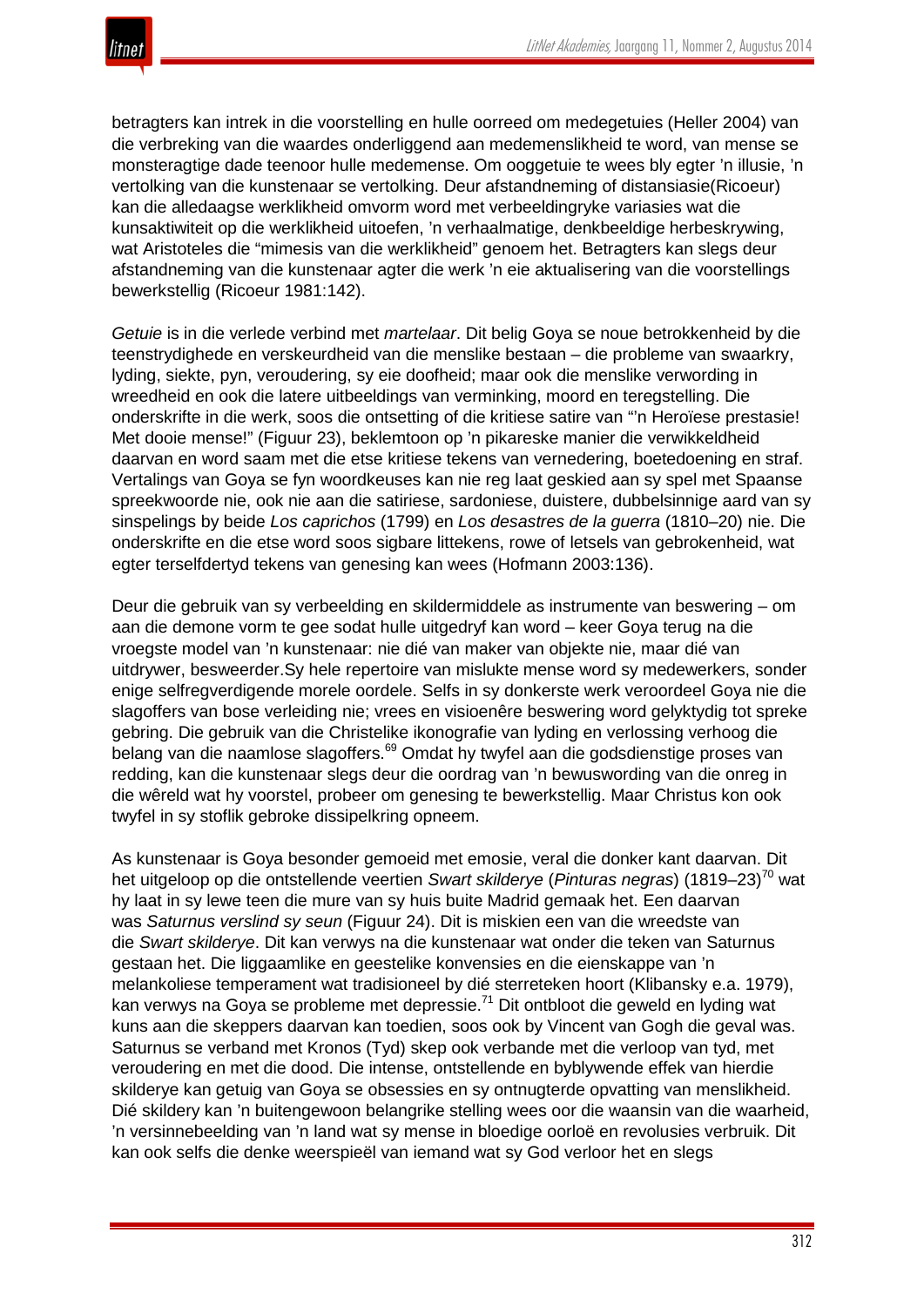

genadeloosheid op 'n kosmiese skaal kan beleef. Die kunstenaar Marlene Dumas (1996) ervaar dit "as if he painted, not the screams of humanity, but rather the silence of God".<sup>72</sup>

Goya se tipe gebrokenheid het 'n ander rigting ingeslaan as dié van Rembrandt van Rijn, nie net weens diakroniese verskille nie, maar moontlik ook omdat hy vanuit 'n ander standpunt in dialoog met gebrokenheid tree – 'n meer kritiese, satiriese, pikareske siening van geweld, van menslike swakhede en ook van godsdiens. Wanneer vertalings van *Caprichos* die moontlikhede van swakheid, tekortkominge, onvolmaakthede, foute, defekte, beperkinge, bevlekkinge, insluit, kan Goya se lewenswerk soos 'n reeks *Caprichos* wees, fragmente van een groot *Capricho*. Terselfdertyd kan dit fragmente van een groot belydenis wees wat enige voltooidheid of finaliteit ontken. Goya het alle menslike rolle verken: "follies and absurdities, eccentricities and deceptions ... The result is a mixture of instruction and entertainment which leaves the observer amazed, amused, and critically thoughtful" (Hofmann 2003: 311). Die belydenis van Goya se *Swart skilderye*, soos byvoorbeeld *Saturnus verslind sy seun* (Figuur 24), kan 'n hoogtepunt van vrese vir chaos, boosheid en vernietiging ontbloot. Vanuit Goya se Rooms-Katolieke agtergrond kan belydenis ook sinspeel op heling, maar op 'n alternatiewe manier.

## **6. 'n Gebroke-kosmos-perspektief en die mistieke tradisie**

Goya word deur die Romantiek getipeer as lydende martelaar-kunstenaar, veral deur sy geestesmonoloog en selfintrospeksie. Gedurende die Romantiek is Rembrandt van Rijn ook beskou as martelaar vir sy kuns. Kunstenaars soos Vincent van Gogh en Paul Gauguin<sup>73</sup> kan ook aansluit by martelaarskap as tema van gebrokenheid, weens die persoonlike lyding en geweld wat dit veronderstel. In die Romantiek is dit veral beleef in die kultus van die verwêreldlikte Christus-figuur wat as Goddelik-begaafde deur sy volk verwerp en beskou is as kenmerkend van die moderne individualisme. Kunstenaars uit die Romantiek vereenselwig hulle in selfuitbeeldings met die persoon van Christus as uitdrukking van hulle lydingas kunstenaars (Sturgis e.a. 2006), gesien uit 'n mistieke eerder as uit 'n gebroke wêreldbeeld.

Jane Alexander werk met 'n kritiese interpretasie van die Romantiek. Haar siener/profeetfigure soos *Harbinger* in die installasie *The sacrifices of God are a troubled spirit* (Figuur 12) ondersoek vanuit 'n gebrokenheid-perspektief dieselfde temas as Giovanni Segantini (1858– 99)<sup>74</sup> en Ferdinand Hodler (1853–1918)<sup>75</sup> se neo-Romantiese simbolisme vanuit 'n mistieke wêreldbeeld. Hulle selfportrette as visioenêre sieners en *Nabi*'s in hul rol as profete<sup>76</sup> wou die verskuilde verhoudings tussen die wêreld en die geestelike ryk sigbaar maak, maar hulle was meer gemoeid met mistiese, okkulte of geheime, diepsinnige kultusse wat gedurende hulle tyd gewild was (Sturgis et al 2006) as met menslike gebrokenheid. Die afwesigheid van enige spesifieke selfverwysing by Jane Alexander bevestig 'n dieper betrokkenheid by dié temas as wat die geval was by die intense selfomgang van kunstenaars in die vaarwater van die Romantiek, of as die avant-gardistiese uitloopsels daarvan, soos die Simbolisme, Sesessie en Art Nouveau, wat in talle opsigte tematies aansluit by die Romantiek.

Ook Paul Gauguin wou uiting gee aan sy morele en artistieke eensaamheid wat tot misverstand gelei en hom tot slagoffer gemaak het. Hy aanvaar *slagoffer* as 'n eretitel (Junod 1985:71), soos in sy selfportrette *Naby Golgota*(1896) en *Christus op die Olyfberg* (1889) en sy simboliese *Portret van die kunstenaar saam met die Geel Christus* (Figuur 6) wat hy op die vooraand van sy vertrek na Tahiti skilder. Dit kan beskou word as sy groot humanistiese en artistieke avontuur, sy Romantiese ontvlugting na die vreemde in 'n soeke na ongeskonde primitiewe kulture. Dit is 'n drieledige selfportret, maar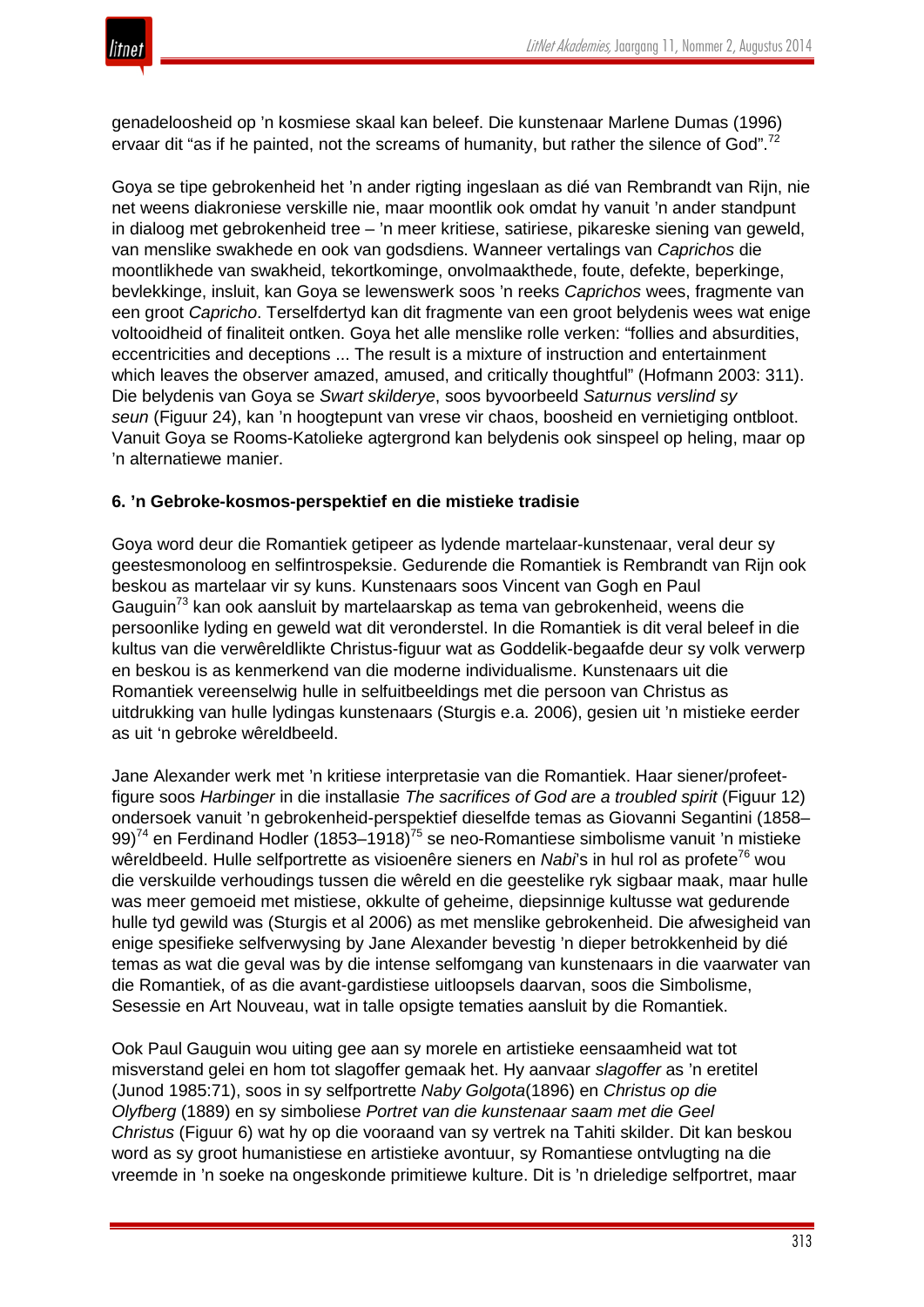

ook sy persoonlike manifes. Die starende selfvoorstelling in die middel kan 'n uitbeelding wees van sy vasberadenheid om sy vele probleme te bowe te kom. In die agtergrond, weerskante van sy gelaat, is naskilderings van twee werke wat hy die vorige jaar geskilder het: aan die linkerkant is 'n spieëlbeeld van die *Geel Christus* (1989)<sup>77</sup> wat sy eie gelaat dra as uitbeelding van vergeestelikte lyding. Dit suggereer ook beskerming binne die buiging van die liggaam van die geskilderde Christus-figuur. Aan die regterkant is 'n rooi antropomorfiese pot wat hy as *Gauguin the savage* beskryf. Die selfuitbeelding wissel tussen hierdie twee uiterstes van martelaar en *savage,* barbaar of primitiewe persoon.

Paul Gauguin kan, soos die laat Michelangelo Buonarotti, in sy opvatting van gebrokenheid by die mistieke tradisie aansluit. Volgens Van den Berg (1984:366–7) is die vertrekpunt van die kunstenaar as profeet (Rookmaaker 1967) die boosheid, verval, leegheid en duisterheid van mense en die wêreld, die verborgenheid van sin en redding, gevestig in 'n dualistiese grondoortuiging:

Verlossing en hoop is geleë in *gnosis,* in 'n nie-algemeen toeganklike kennis, in 'n mistieke eenheidsbelewenis – bereikbaar deur 'n openbaringsekstase, of deur moeitevolle ontsyfering en dissipline – waartoe die kunstenaar 'n bevoorregte status van inwyding beklee, maar met die voorwaarde van individuele ontlediging en opoffering. Die mistieke kunstenaar voel geroepe om 'n middelaarsrol teenoor sy*resepteurs* te speel, en is altyd bewus van die skeiding van die geeste, van die verskille tussen die ingewyde medestanders en 'n vyandige opposisie – 'n sektariese radikaliteit wat grootliks bygedra het tot 'n avantgardistiese mentaliteit.

Van den Berg (1984:8) identifiseer die probleem dat in "die alledaagse spreke, asook in die terminologies ongenuanseerde uitsprake van kunshistorici, blyk meermale die neiging om die begrippe: 'misties', 'godsdienstig', 'kulties', 'magies', 'liturgies', 'ritueel', 'devosioneel', 'konfessioneel' en 'religieus' op ongedifferensieerde en oorvleuelende wyse te versmelt". Verskillende oplossings vir gebrokenheid word voorgestel deur die verskillende tradisies wat daarmee omgaan. Die gebroke-kosmos-tradisie staan naby die mistieke tradisie,<sup>78</sup> veral weens 'n gedeelde besef van gebrokenheid en boosheid, maar hulle oplossings vir gebrokenheid verskil radikaal.

# **7. Gevolgtrekking**

In hierdie artikel is die belang van Calvin Seerveld en Dirk van den Berg se identifisering en ondersoek van 'n gebroke-kosmos-tradisie verken. Dit bied sinvolle raamwerke om godsdienstige aspekte in die kunsgeskiedenis te ontsluit. Terselfdertyd ontstaan die vraag of die gebroke-kosmiese tradisie nie eerder as 'n Christelike grondbenadering gesien kan word waardeur na ander tradisies gekyk kan word en waardeur hulle verrykend en dialogies uitgebrei kan word nie.

Francisco Goya se werk is enersyds 'n demonstrasie van Seerveld (1993:61) se redenasie: "The framing is not pronounced as exclusive, but in its very unobtrusive decisions on certain relational questions of what is life-important, what is subsidiary, what connects, what portents are possible, a typiconic format claims to be relatively all-embracing." Goya se werk begin met 'n sterk pikareske benadering, met elemente van 'n gebroke-kosmos-perspektief. Laasgenoemde word bepalend vir sy latere werk, maar met die gelyktydige behoud van 'n pikareske benadering. Dit sou moeilik wees om die een ondergeskik aan die ander te stel, of een as meer alles-omvattend te beskou.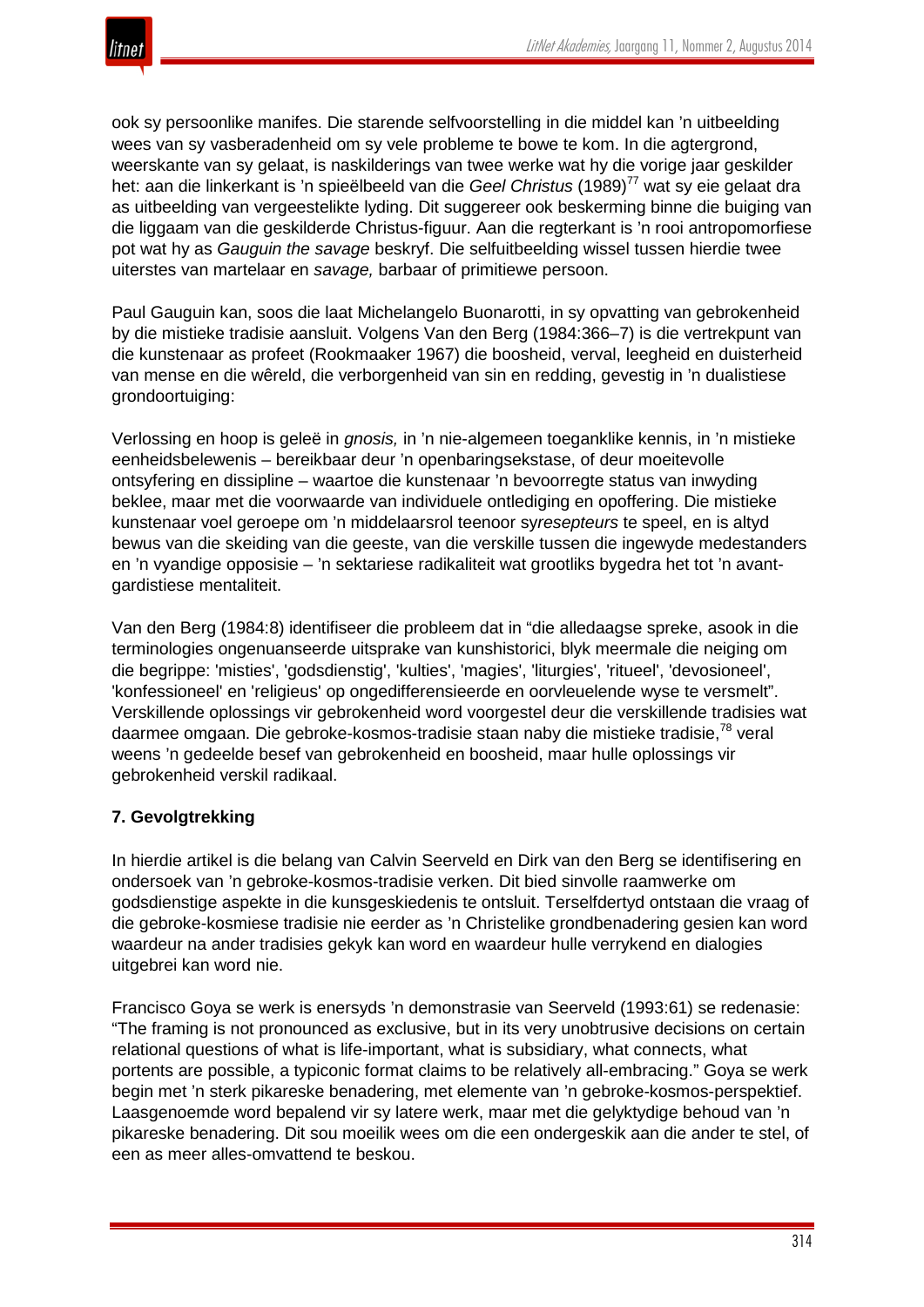

In Calvin Seerveld (1993) se uiteensettings van die verskillende ikonotipiese tradisies skep sy besondere benadering eerder die indruk dat die geheel vanuit 'n Christelike (*troubled cosmic*) perspektief of benadering beskryf is. As ek die kaart effens kon wysig, sou ek in aansluiting hierby voorstel dat die gebroke-kosmiese tradisie ook as 'n meer basiese of onderliggende benadering kan funksioneer. Alle kunstenaars is, soos alle mense, gebroke wesens – en ook alle betragters, soos Dirk van den Berg (1996) se modelle illustreer. Dit kan suggereer dat die produksie en ontvangs van die meeste van die verskillende tradisies deur 'n gebroke-kosmos perspektief geraak kan word, sodat daar byvoorbeeld ook 'n alternatiewe *Christelik-kosmiese* blik op die pikareske, die paradigmatiese, die sceniese en die erotiese tradisies kan wees, veral deur dialogiese en verrykende kontak met die gebroke-kosmos-tradisie. Kunstenaars sal terselfdertyd verskil oor wat die aard, oorsprong, omvang en gevolge van dié gebrokenheid sou wees, maar dié wat aan die radikaliteit van die gebrokenheid, genesing, versoening en die blywende vermenging daarvan die mees diepgaande vertolking gee, kan moontlik werk uit 'n tradisie van gebrokenheid wat die *kosmiese* aspekte daarvan kan belig.



**Figuur 25.** Jane Alexander (1959–), *Dig it All Yummy* (2004), pigmentdruk op katoenpapier, 45 x 40 cm. http://www.mutualart.com (9 Junie 2014 geraadpleeg). © Jane Alexander/DALRO 2014.

Jane Alexander se fotomontage *Dig it All Yummy* (2004) toon een van haar hibridiese figure (moontlik *Settler*) voor 'n advertensiebord met die belofteryke advertensie van 'n mikrogolfoond wat die pot vol goud aan die voet van die reënboog daaragter te kenne kan gee – as vervulling van menslike gewaande behoeftes en verlangens. Teenoor die tydelike en verganklike materialiteit van die advertensiebord staan die reënboog as getuie van die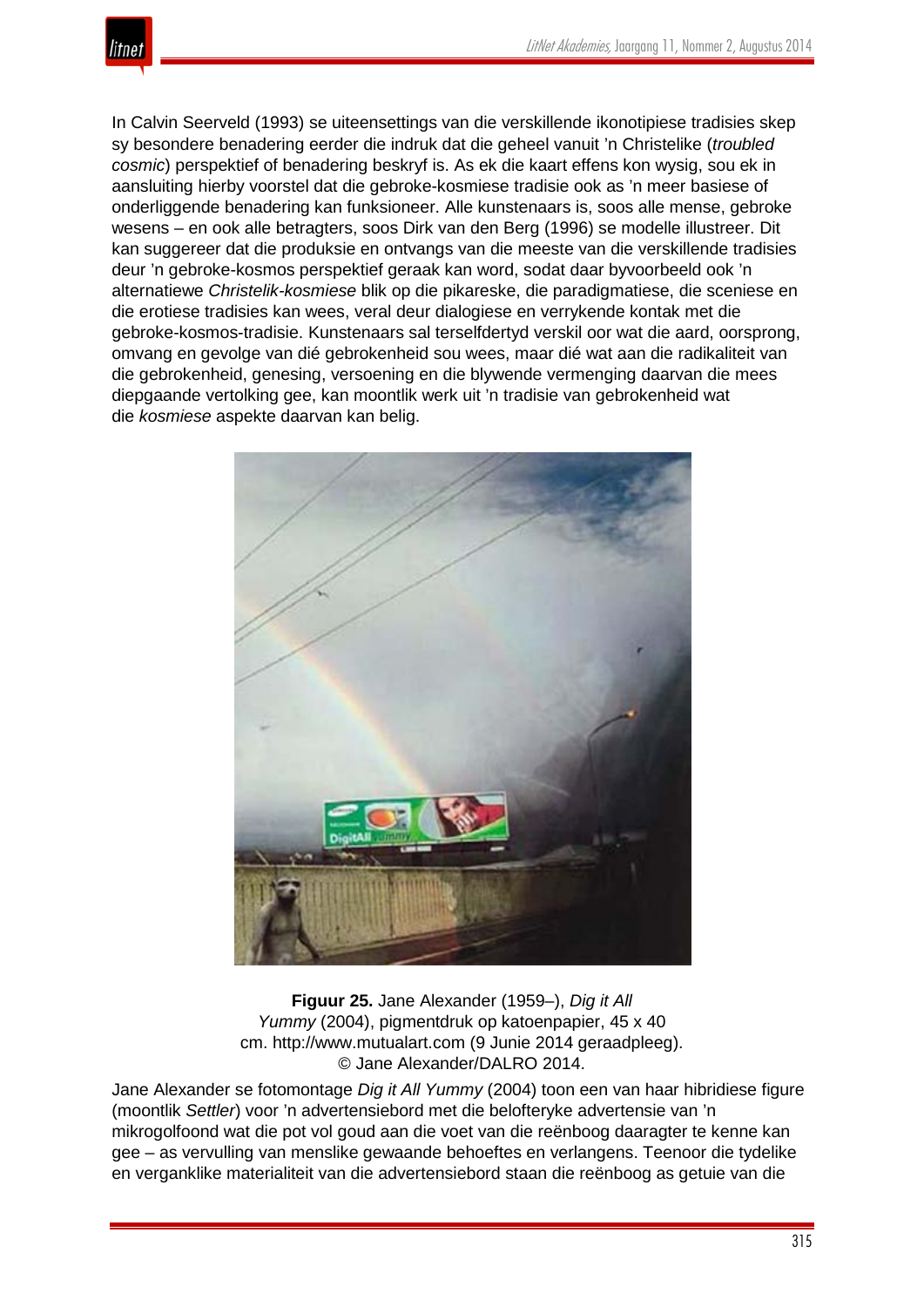

vaste en onverganklike Goddelike beloftes – Seerveld (1980a) se reënboë vir 'n gevalle wêreld. Die reënboog is nie slegs 'n natuurverskynsel, 'n lugspieëling of skynbeeld nie, maar in die tydelikheid en verrassende skoonheid daarvan is dit 'n herinnering aan die verblydende belofte van Goddelike teenwoordigheid in ons tydelike, sonde-deurdrenkte bestaan.

Die oorweldigende indruk van gebrokenheid, skuld, vervreemding met onderliggende geweld wat sentraal is in Jane Alexander se werk, vind uitdrukking in 'n atmosfeer van stilte, sonder beskuldigings of oordeel – "[S]teeped in a knowledge of religious art, her work serves as a quiet place of contemplation ... unique in the optimism it invests in the monstrous and the grotesque as 'imaginative universals' of the fragile human soul" (Mercer 2011:35). Die figuur van *Harbinger*<sup>79</sup> in *The sacrifices of God are a troubled spirit* (Figuur 12), as aankondiger, voorloper of boodskapper tussen ongelyksoortige wêrelde, soos 'n profeet of engel, kan waarsku teen die dreigende gevaar van die gevolge van die geskiedenis. In al die monsteragtige onbepaalbaarheid daarvan kan dit, soos in *Dig it All Yummy* (Figuur 25), ook beloftes van hoop aankondig oor verrassende moontlikhede in ons brose wêreld. Die ingewikkelde, ambivalente manier waarop Jane Alexander en ander Suid-Afrikaanse kunstenaars 'n radikaal gebroke wêreldbeeld soos dié van Rembrandt van Rijn weer kan ontgin vanuit 'n 21ste-eeuse siening (Holly 1994), sal die onderwerp van 'n volgende ondersoek vorm.

Betragters kom te staan voor die besef dat kuns 'n gevegsfront kan wees, maar ook 'n ruimte vir aanbidding. Seerveld (1964:28) stel dit dat kuns soos volg beskryf kan word:

[It] is a symbolically significant expression of what lies in a man's heart, with what vision he views the world, how he adores whom. Art tells in whose service a man stands because art itself is always a consecrated offering, a disconcertingly undogmatic yet terribly moving attempt to bring honor and glory and power to something.

## **Bibliografie**

Adams, A.J. (red.). 1998. *Rembrandt's Bathsheba reading King David's letter*. Cambridge: Cambridge University Press.

Agoston, L.C. 1997. Sonnet, sculpture, death: Michelangelo's self-imaging. *Art History,* 20(4):534–55.

Andrew, D. (red.). 1997. *The image in dispute. Art and cinema in the age of photography*. Austin, TX: The University of Texas.

Badt, K. 1956. Der Gott und der Künstler. *Philosophisches Jahrbuch der Görres-Gesellschaft*, 64:372–92.

Bal, W. 1991. *Reading "Rembrandt". Beyond the word-image opposition*. Cambridge: Cambridge University Press.

—. 1999. *Quoting Caravaggio: contemporary art, preposterous history*. Chicago, IL: University of Chicago Press.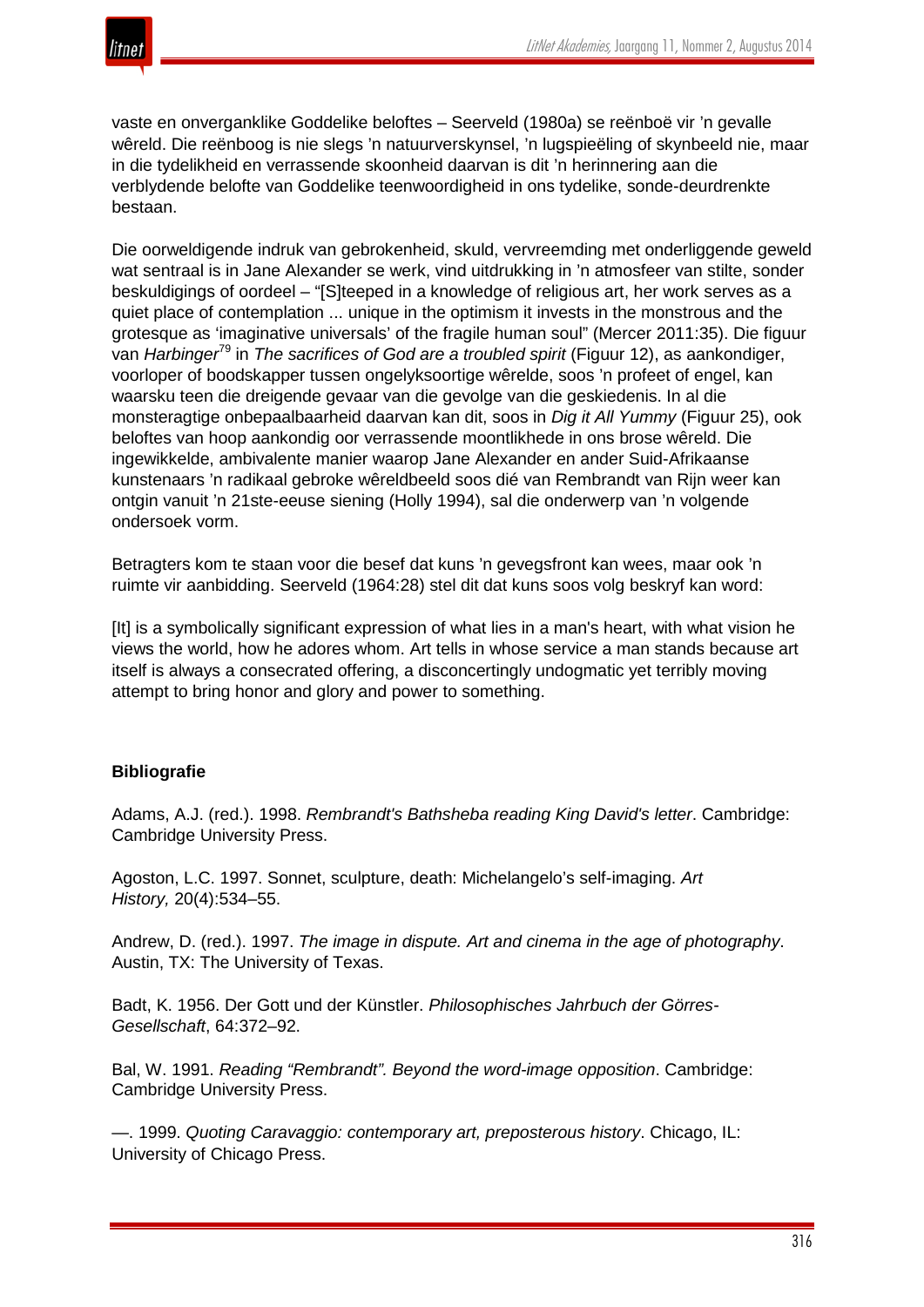

Baldwin, R. 1985. "On earth we are beggars, as Christ himself was". The Protestant background to Rembrandt's imagery of poverty, disability and begging. *Konsthistorisk Tidskrift*, 54(3):122–35.

Bätschmann, O. 1997. *Ausstellungskünstler. Kult und Karriere im modernen Kunstsystem*. Keulen: DuMont.

—. 2003. A guide to interpretation: art historical hermeneutics. In Farago en Zwijnenberg 2003.

Bauch, K. 1967. *Studien zur Kunstgeschichte*. Berlyn: De Gruyter.

Belting, H.1994. *Likeness and presence. A history of the image before the era of art*. Chicago en Londen: Chicago University Press.

Belting, H., H. Dilly, W. Kemp, W. Sauerländer en M. Warnke (reds.). 1985. *Kunstgeschichte: Eine Einführung*. Berlyn: Reimer.

Białostocki,J. 1980. Begegnung mit dem Ich in der Kunst. *Artibus et Historiae*,1(1):25–45.

Billeter, E. (red.). 1985. *Das Selbstportrait im Zeitalter der Photographie. Maler und Photographien im Dialog mit sich selbst*. Bern: Benteli.

Brilliant, R. 2000. The metonymous face. *Social Research,* 67(1):25–46.

Bryson, N., M. Holly en K. Moxey (reds.). 1994. *Visual culture: images and interpretation.* Hannover en Londen: Wesleyan University Press.

Burke, P. 2001. *Eyewitnessing. The uses of images as historical evidence*. New York: Cornell University Press.

Casey, D. 2004. Sacrifice, Piss Christ and liberal excess. *Arts & Opinion,* 3(3). http://www.artsandopinion.com (11 Februarie 2013 geraadpleeg).

Casey, M., A. Fisher en H. Ramsay. 2004. Sacrifice, *Piss Christ* and liberal excess: The rebuttal. *Arts & Opinion*, 3(4). http://www.artsandopinion.com (11 Maart 2013 geraadpleeg).

Chapman, H.P. 1990. *Rembrandt's self-portraits. A study in seventeenth-century identity.* Princeton, NJ: Princeton University Press.

De Duve, T. 2001. *Look, 100 years of contemporary art*. Brussel: Ludion.

Die Bybel. 1954. Kaapstad: Bybelgenootskap van Suid-Afrika.

—. 1983. Kaapstad: Bybelgenootskap van Suid-Afrika.

Dumas. M. 1996. Goya's The Fates. http://www.marlenedumas.nl/goyas-the-fates/ (11 Oktober 2012 geraadpleeg). Voorheen gepubliseer in *The Guardian*, Londen, 4 Junie 1996 en in *Marlene Dumas*, Phaidon, 2009:126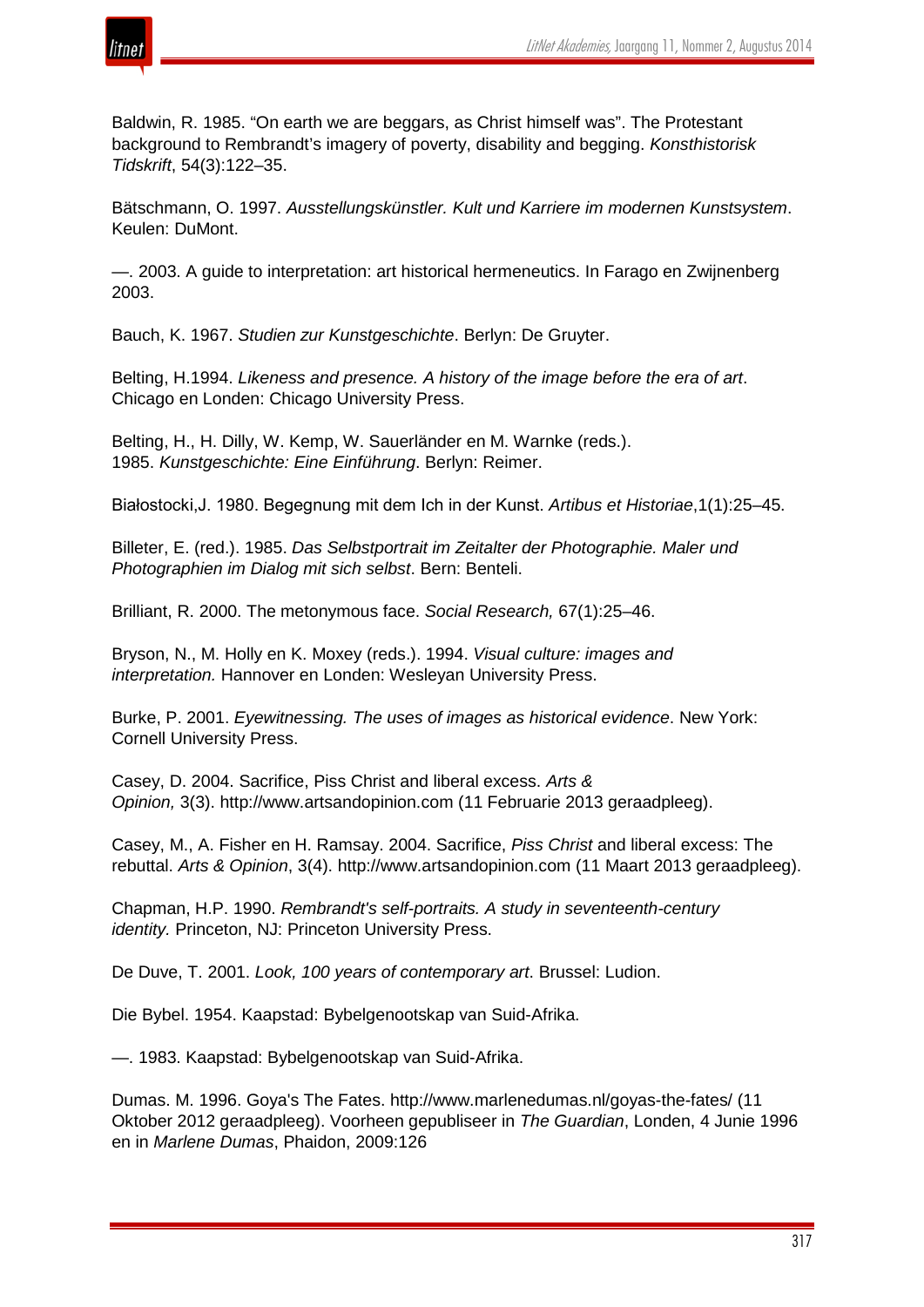

Elkins, J. 2004. *On the strange place of religion in contemporary art*. New York en Londen: Routledge.

—. 2011. Iconoclasm and the sublime: Two implicit religious discourses in art history. In Ellenbogen en Tugendhaft (reds.) 2011.

Ellenbogen, J. en A. Tugendhaft (reds.). 2011. *Idol anxiety.* Stanford, CA: Stanford University Press.

Farago C. en R. Zwijnenberg. 2003. *Compelling visuality: the work of art in and out of history*. Minneapolis, MN: Minnesota Press.

Francis Bacon Uitstallingkatalogus (1996). *Francis Bacon: Retrospective, Centre Georges Pompidou, 27 June – 14 October 1996.* Parys:Centre Georges Pompidou*.*

Freedberg, D. 1989. T*he power of images. Studies in the history and theory of response.* Chicago: University of Chicago Press.

Fried, M. 1996. *Manet's Modernism or, the face of painting in the 1860s*. Chicago en Londen: Chicago University Press.

Galligan, G. 1988. The self pictured: Manet, the mirror, and the realist painting. *Art Bulletin,* 80(1):139–71.

Gantner, J. 1974. *Goya: Der Künstler und seine Welt.* Berlyn: Mann.

Gardner, H. 1957. *Metaphysical poets*. Londen: Oxford University Press.

Girard, R. 1977. *Violence and the sacred*. Baltimore: Johns Hopkins University Press.

—. 1987. *Things hidden since the foundation of the world*. Stanford, CA: Stanford University Press.

—. 1989. *The scapegoat.* Baltimore, MD: Johns Hopkins University Press.

Halewood, W.H. 1982. *Six subjects of Reformation art: A preface to Rembrandt*. Toronto: Toronto University Press.

Hamilton, G.H. 1975. *19th and 20th century art; painting, sculpture, architecture.* New York, NY: Abrams.

Heller, E.G. (red.). 2004. *Reluctant partners: art and religion in dialogue*. New York, NY: The Gallery at the American Bible Society.

Heywood, I. en B. Sandywell (reds.). 1999. *Interpreting visual culture. Explorations in the hermeneutics of the visual*. Londen en New York: Routledge.

Hofmann, W. 2003 *Goya: "to every story there belongs another"*. Londen: Thames & Hudson.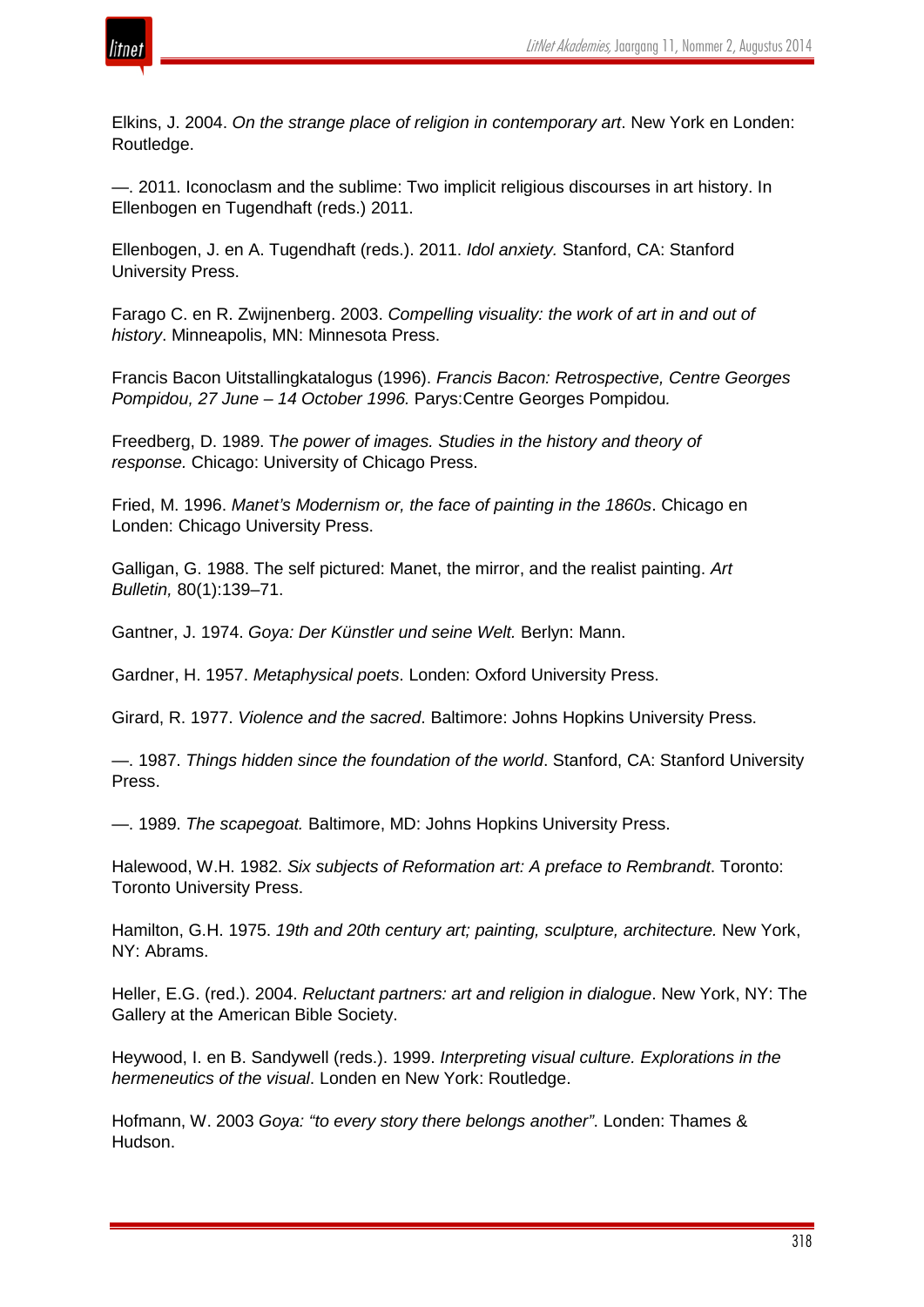

Holly, M.A. 1994. Wölfflinn and the imagination of the Baroque. In Bryson, Holly en Moxey (reds.) 1994.

Hubbard, S. 2011. *Marlene Dumas: Forsaken. Londen: Frith Street Gallery.* http://suehubbard.com/index.php?mact=News,cntnt01,detail,0&cntnt01articleid=154 &cntnt01returnid=57.

Human, E.S. 2005. *Our troubled sense of pictures: immersion, infolding and overlay*. Die 21ste Jaarkonferensie van die Suid-Afrikaanse Vereniging van Kunshistorici. Rhodes Universiteit, Grahamstad, 8–10 September 2005.

Jacobs, F. 2002. (Dis)assembling: Marsyas, Michelangelo, and the Accademia del Disegno. *The Art Bulletin*,84(3):426–48.

Jacobs, S. 2010. The deadly serious games of J.M. Coetzee. http://www.africasacountry.com (27 April 2013 geraadpleeg).

Joubert, J.A.J. 1992. Kunstenaarsportret en selfportret: kunshistoriese spore van artistieke selfpresensie. Ongepubliseerde MA-verhandeling, Universiteit van die Vrystaat.

—. 2009. Selfaanbieding: Rembrandt en die gebroke-kosmiese tradisie. Ongepubliseerde PhD-verhandeling, Universiteit van die Vrystaat.

—. 2012. 'n Perkroniese herbeskouing van Rembrandt van Rijn: Selfaanbieding binne 'n gebroke-kosmos-raamwerk. *LitNet Akademies*,9(3).

Junod, P. 1985. (Auto)portrait de l'artiste en Christ. In Billeter (red.) 1985.

Kemp, W. 2002. Ganze Teile. Zum kunsthistorischen Gattungsbegriff. *Deutsche Vierteljahresschrift für Literaturwissenschaft und Geistesgeschichte*, 76(2):294–9.

Klibansky R., E. Panofsky en F. Saxl. 1979. *Saturn and melancholy. Studies of natural philosophy, religion and art*. Nendeln en Liechtenstein: Kraus Reprint.

Koerner J.L. 2004. *The Reformation of the image*. Londen: Reaktion.

Lajer-Burchart, E. 1985. Modernity and the condition of disguise: Manet's Absinthe drinker. *Art Journal*, 44(1):18–26.

Latour, B. en P. Weibel (reds.). 2002. *Iconoclash*. *Beyond the image wars in science religion, and art*. Karlsruhe: ZKM Center for Art and Media en Cambridge, MA: MIT Press.

Licht, F. 1980. *Goya. The origins of the modern temper in art*. Londen: John Murray.

Lieber, K.R. 2007. *Georges Rouault: Miserere et Guerre*. 02 Februarie 2007 – 31 Maart 2007 Chicago, IL: Loyola University of Chicago Museum of Art. http://www.luc.edu/luma ArtScope.net (15 November 2013 geraadpleeg).

Lützeler, H. 1975. *Kunsterfahrung und Kunstwissenschaft; systematische und entwicklungsgeschichtliche Darstellung und Dokumentation des Umgangs mit der Bildenden Kunst.* Freiburg: Alber.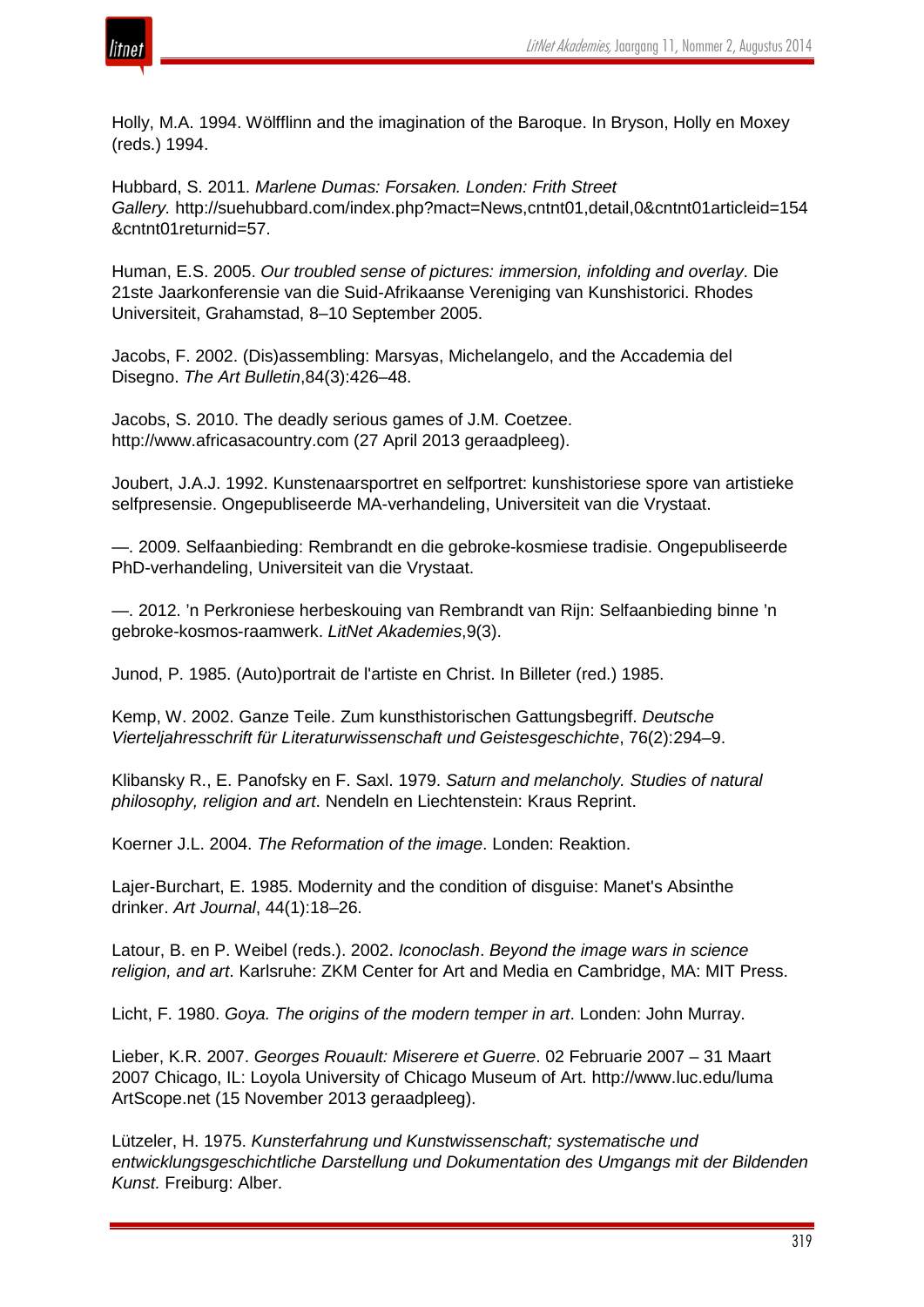

Marlene Dumas: Intimate relations. 2007. Katalogus vir die uitstalling in Kaapstad: Iziko Suid-Afrikaanse Nasionale Galery (7 November 2007 – 13 Januarie 2008) en in Johannesburg: Standard Bank-galery (5 Februarie 2008 – 29 Maart 2008). Amsterdam en Johannesburg: Roma Publications/Jacana Media.

Mercer, K. 2011. Postcolonial grotesque: Jane Alexander's poetic monsters. In Subirós (red.) 2011.

Mitchell, W.J.T. 2005. *Offending images. What do pictures want? The lives and loves of images*. Chicago, IL: University of Chicago Press.

Morgan, D. 2004. Toward a modern historiography of art and religion. In Heller (red.) 2004.

—. 2005. *The sacred gaze: religious visual culture in theory and practice.* Berkeley, CA: University of California Press.

Newman, R. 1997. (Re)Imaging the grotesque. Francis Bacon's Crucifixion Tryptichs. In Andrew (red.) 1997.

O'Bryan, C.J. 2005*. Carnal Art: Orlan's refacing*. Minneapolis, MN: University of Minnesota Press.

Paolucci, A. 2013. *The Pauline Chapel.* http://www.vatican.va/news\_services/liturgy/chapel/paolina/en.html (15 Februarie 2014 geraadpleeg).

Peppiatt, M. 2004. *Francis Bacon: le sacré et le profane*. Parys: Musée Maillol.

Poggioli, R. 1968*. The theory of the avant garde*. Cambridge, MA: Harvard University Press.

Prescott, T.L. (red.). 2005. *A broken beauty.* Grand Rapids, Michigan en Cambridge: Eerdmans.

Ricoeur, P. 1981. The hermeneutical function of distanciation. *Hermeneutics and the human sciences*. *Essays on language, action and interpretation*. Edited, translated and introduced by John B. Thompson. Cambridge: Cambridge University Press.

Rookmaaker, H.R. 1967. *Art and the public today*. Humoz, Switserland: L'Abri.

—. 1994. *Modern art and the death of a culture*. Leicester: Apollos.

Rose, B. 1975. Self-portraiture: Theme with a thousand faces. *Art in America*, 63:66–73.

Rosenblum, R. 1975. *Modern painting and the northern Romantic tradition. Friedrich to Rothko*. Londen: Thames & Hudson.

Sartre, J.-P. 1972. *Qu'est-ce que la literature?* Parys: Gallimard.

Schauffer, D. (red.). 2006. *Transformation/s in visual culture*: SAVAH Conference, 2006: Proceedings, South African Association of Visual Arts Historians. Vanderbijlpark: Vaal Universiteit van Tegnologie.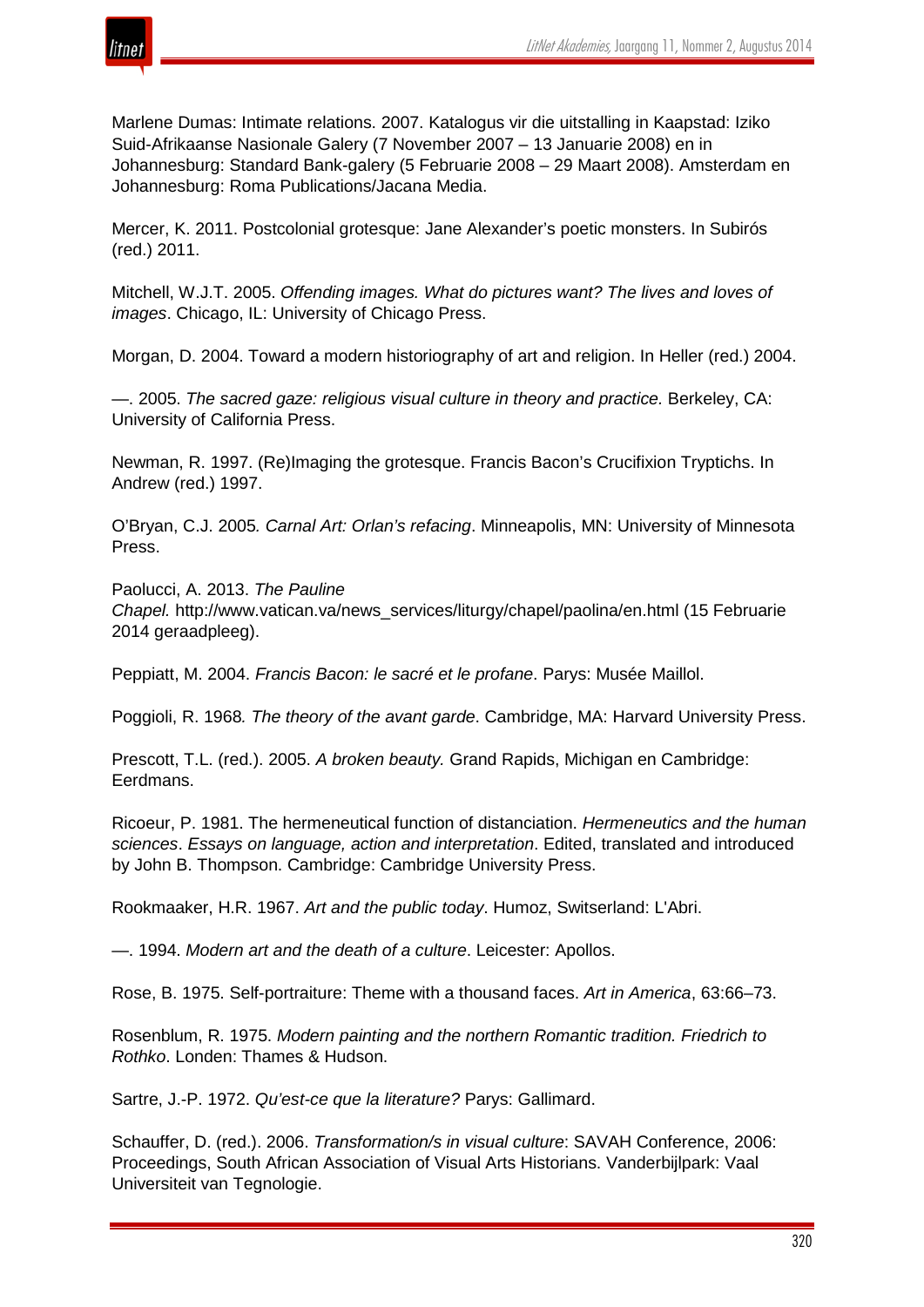

Schwartz, G. 2006. *The Rembrandt book*. New York, NY: Abrams.

Seerveld, C.G. 1964. *A Christian critique of art and literature*. Ontario: Guardian Press.

—. 1973. Biblical wisdom underneath Vollenhoven's categories for philosophical historiography. Vollenhoven Festschrift. Philosophia Reformata, 38(1 & 2):127–43.

—. 1980a. *Rainbows for the fallen world: aesthetic life and artistic task.* Toronto: Tuppence Press.

—. 1980b. Towards a cartographic methodology for art historiography. *Journal of Aesthetics and Art Criticism*, 39(2):143–54.

—. 1988. *On being human. Imaging God in the modern world*. Ontario: Welch.

—. 1993. Vollenhoven's legacy for art historiography. *Philosophia Reformata*, 58(1):49–79.

Steinberg L. 1980. The line of fate in Michelangelo's painting. *Critical Inquiry*,6(3):411–54.

Stoichita, V.I. en A.M. Coderch. 1999. *Goya*. *The last carnival*. Londen: Reaktion.

Sturgis, A., R. Christiansen, L. Oliver en M. Wilson. 2006. *Rebels and martyrs: the image of the artist in the nineteenth century*. Londen: National Gallery.

Subirós, P. 2011. In Africa and beyond: reflections on Jane Alexander's mutant universe. In Subirós (red.) 2011.

Subirós, P. (red.). 2011. *Jane Alexander surveys (from the Cape of Good Hope.*)New York, NY*:* Museum of African Art and Actar.

Sussman, H. 1997. *The aesthetic contract: statutes of art and intellectual work in modernity*. Stanford, CA: Stanford University Press.

Sylvester, D. 1996. Un parcours. In Francis Bacon Uitstallingkatalogus (1996).

Taylor, C. 1989*. Sources of the self: the making of the modern identity.* Cambridge: Cambridge University Press.

Thompson Chain Reference Bible. 1983. Indianapolis: Kirkbride Bible Co.

Van Alphen, E. 1992. *Francis Bacon and the loss of self*. Londen: Reaktion.

—. 2005. *Art in mind: how contemporary images shape thought*. Chicago, IL: University of Chicago Press.

Van den Berg, D.J. 1984. 'n Ondersoek na die estetiese en kunshistoriese probleme verbonde aan die sogenaamde moderne religieuse skilderkuns. Ongepubliseerde PhDproefskrif, Universiteit van die Vrystaat.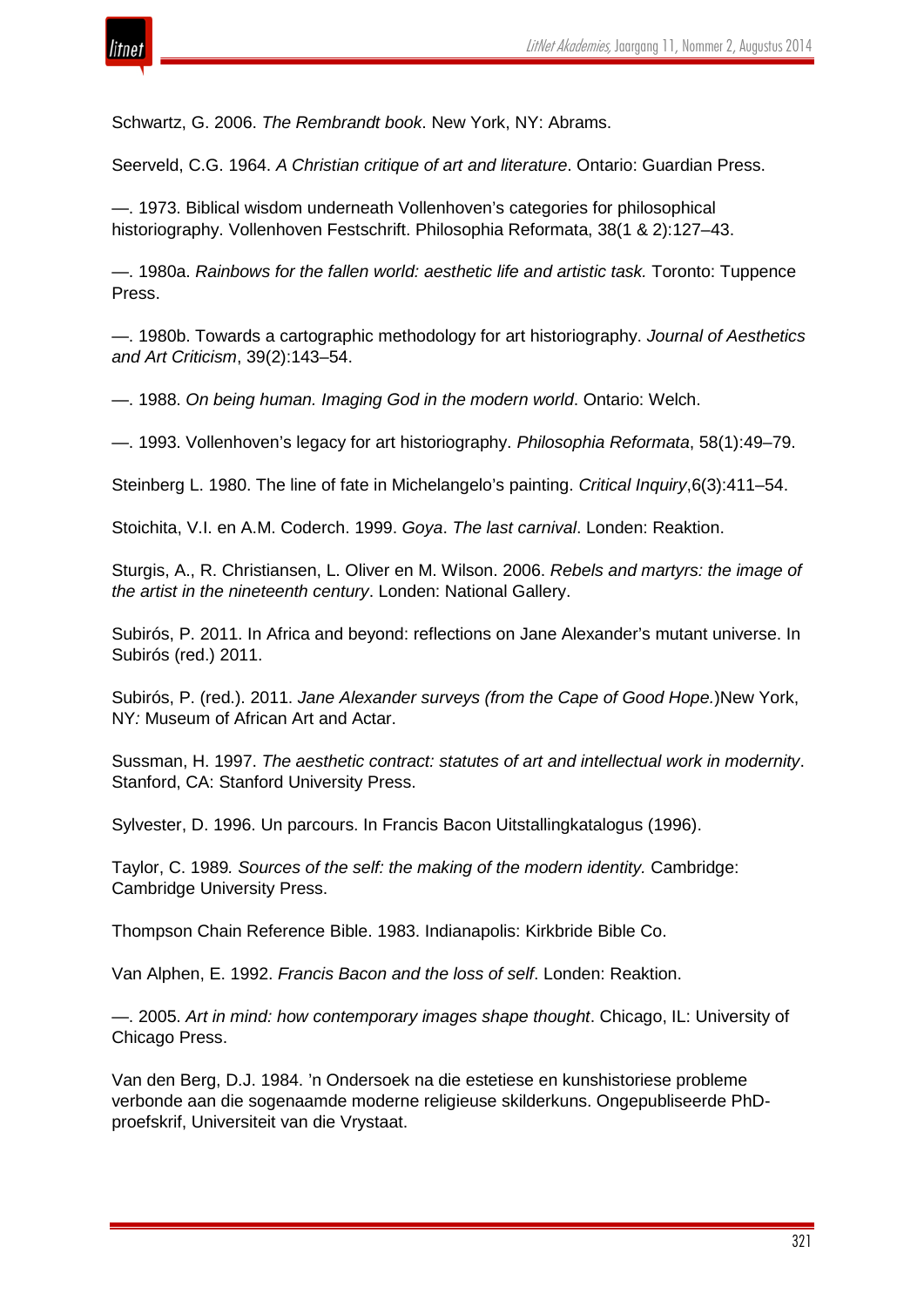

—. 1989. Coping with art's historical diversity in methodological terms. *Acta Academica*, 22(1):35–52.

—. 1990. Skouspele van die oog. Die implisiete oog in die skilderkuns. *Acta Academica*, Supplementum 1.

—. 1996. A rhetorical typology of traditions of visual power. *Acta Academica*, 23(3):1–28.

—. 2005. Painting history: Terra incognita as anti-Leviathan emblem. *Acta Academica*, 37(1):56–98.

—. 2006. Transformed and transforming images: The Scapegoat in Wim Botha's Premonition of War exhibition. In Schauffer (red.) 2006.

—. 2007. Not I: troubled representations*. Acta Academica*, 39(1):48–75.

Van Robbroeck, L. 2011. Harbinger of night: Jane Alexander's post-humanism. In Subirós (red.) 2011.

Verdon, T. 2005. Broken beauty, shattered heart. In Prescott (red.) 2005.

Von Veh, K. 2013. White/black/grey areas: reflections on transition in South African art.http://www.artesmagazine.com/2013/12/whiteblack-grey-areas-reflections-on-transitionin-south-african-art/ (16 Januarie 2014 geraadpleeg).

Wheelock, A.K., L.O. Goedde, M. Westermann, H.M. Luttikhuizen en P.C. Sutton. 1999. *A moral compass: seventeenth and eighteenth century painting in the Netherlands.* Grand Rapids, MI: Grand Rapids Art Museum.

Wilson, M. 2006. Rebels and martyrs. In Sturgis e.a. 2006.

Zieze, M. 2003. Jane Alexander's "African Adventure" – A new perspective. *Artthrob* 2003:69.http://www.artthrob.co.za/03may/reviews/sang2.html (15 Februarie 2014 geraadpleeg).

#### **Eindnotas**

<sup>1</sup> Hierdie gebruik van *troubled cosmic tradition* is 'n direkte verwysing na Seerveld se oorspronklike terminologie wat ek later in die Afrikaanse vertaling daarvan gewysig het. Wanneer ek direk daarna verwys, sal ek dit as*troubled cosmic tradition* behou.

<sup>2</sup> Hierin het ek genoem dat Mieke Bal *Rembrandt* gebruik as verwysing na die kunstenaar as kulturele konstruksie om erkenning te gee aan die oorvloed van geskrifte rondom die persoon en sy werk (Bal 1991; Adams 1998:4). Aangesien my benadering van 'n gebrokekosmos-tradisie in beginsel hiervan verskil, verkies ek 'n alternatiewe verwysingsvorm, naamlik *Rembrandt van Rijn*, om myself bewus te hou van die moontlikhede van menslike feilbaarheid, bewoënheid, vertroebeling en gebrokenheid in sy werk.

<sup>3</sup> Die boek van Bruno Latour, *Iconoclash: Beyond the Image Wars in Science, Religion and Art* (2002) wat die gelyknamige uitstalling in Karlsruhe in Duitsland vergesel het, betrek drie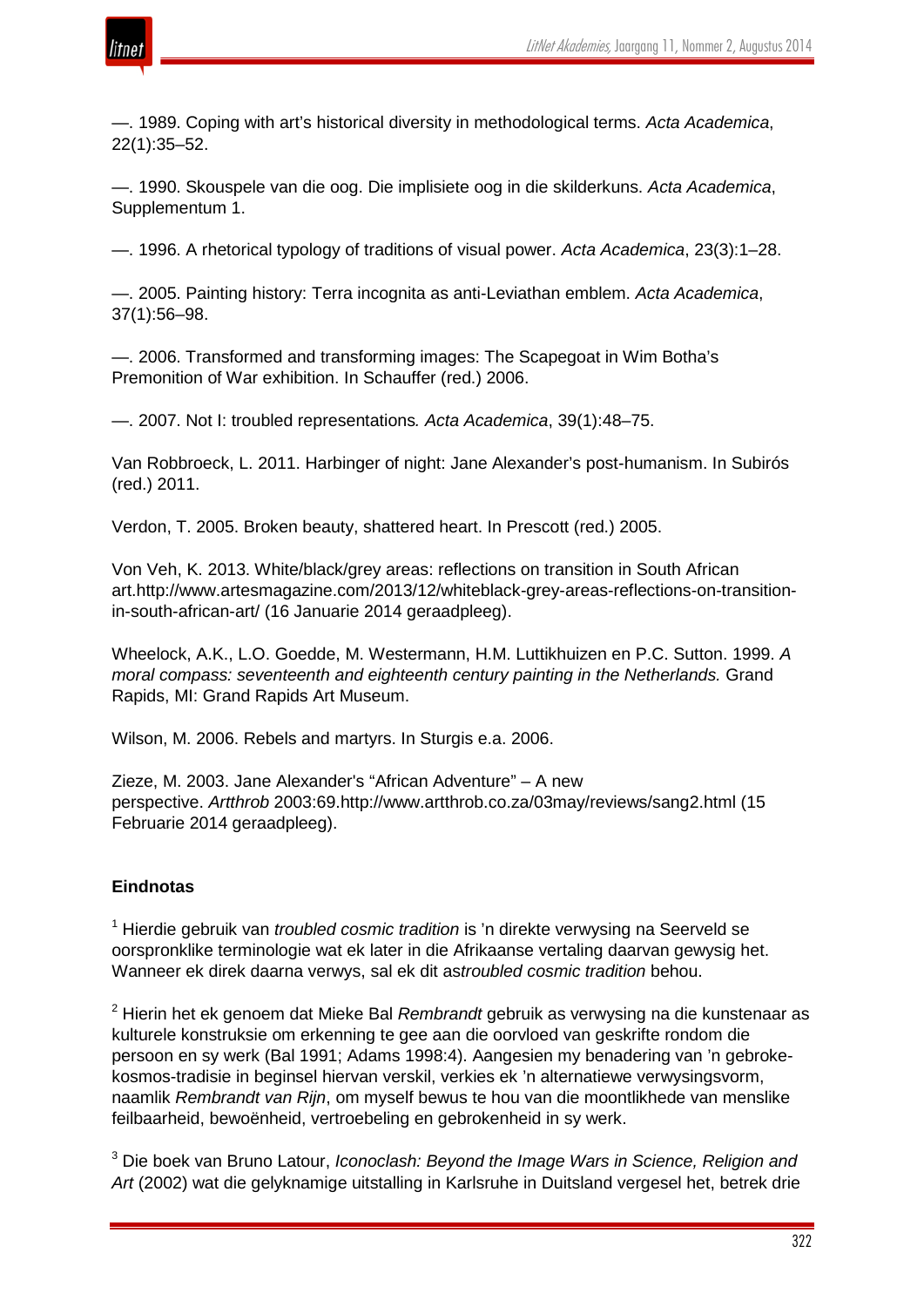

uiteenlopende terreine waarop Westerse beelde die rol van kulturele wapens aanvaar het. Monoteïstiese godsdienste, wetenskaplike teorieë en hedendaagse kuns het gesukkel met die teenstrydige drang om beelde en embleme te produseer en ook te vernietig. *Iconoclash* toon dat, deur die mag van beelde, beide nog altyd saam bestaan het, maar ook dat beelde in ander kulture verskillende rolle gespeel het. *Iconoclash* bied 'n verskeidenheid van eksperimente oor die opskorting van ikonoklastiese gebare en 'n hernuwing van bewegings teen bevriesende inperkings.

 $4$  "The sacrifices of God are a broken spirit; a broken and contrite heart, o God, you will not despise" (*Thompson Chain Reference Bible*, 1983).

<sup>5</sup> Verdere voorbeelde is *Blinder Bettler* (1906), *Russische Bettlerin II* (1907), *Bettlerin* (1911) en *Verhüllte Bettlerin*(1919). Hoewel die eenvoud en strakheid van die beeldhouwerk dikwels die uitgangspunt beklemtoon, weerspreek die gladheid saam met die vloeiende vorme van die werk soms die lyding en ongemak van die tema.

 $6$  Eikehout, 58 x 70,2 x 50,1 cm. Hamburg: Ernst Barlach Haus. http://www.barlachhaus.de (12 Maart 2013 geraadpleeg).

<sup>7</sup> Keramiek. Hamburg: Ernst Barlach Haus. http://www.barlach-haus.de (12 Januarie 2012 geraadpleeg).

<sup>8</sup> Primitiewe mense kry byvoorbeeld 'n besondere plek in die werk van Paul Gauguin. Talle skilderye en sketse toon Henri de Toulouse-Lautrec se noue assosiasie, amper vereenselwiging, met prostitute. In Picasso se vroeë werk kan die groot aantal skilderye wat hy van sigeuners, jongleurs en sirkusartieste gemaak het, 'n aanduiding wees van 'n verlange na hulle vrye bestaan.

<sup>9</sup> Rouault het vanaf 1912 hieraan gewerk en die 58 drukke is eers in 1948 gepubliseer as een boek in 'n oplaag van 450 – dit omvat die grootste deel van sy lewe. http://www.slu.edu (5 November 2013 geraadpleeg).

 $10$  Die 16de- en 17de-eeuse metafisiese digters, van wie Herbert een was, kan in kunshistoriese terme eerder binne die periode van die Reformasie/Maniërisme geplaas word.

<sup>11</sup> Dit is een van agt voorstellings wat Moreau van Sint Sebastiaan gemaak het.http://www.harvardartmuseums.org (19 September 2013 geraadpleeg).

<sup>12</sup> Georges Rouault en Marc Chagall is gereken as die enigste godsdienstige kunstenaars van die post-Christelike era. Die kritiek wat teen Rouault se werk ingebring is, is dat dit later herhalend word en geen vernuwing toon nie.

<sup>13</sup> Olie op doek, 60,5 x 50 cm. Londen: Courtauld-galery. http://www.courtauld.ac.uk (11 November 2013 geraadpleeg).

<sup>14</sup> Olie op doek, 73 x 60,5 cm. Amsterdam: Van Gogh-

museum. http://www.vangoghmuseum.nl (11 November 2013 geraadpleeg). Dit herinner aan Goya se verwysing na 'n pietà– *Selfportret met dr. Arrieta* (1820, olie op doek, 117 x 79 cm. Minneapolis: Minneapolis Institute of Art. http://www.artsmia.org, 11 November 2013 geraadpleeg). Dit toon een van die min kere dat Goya homself in 'n positiewe verhouding tot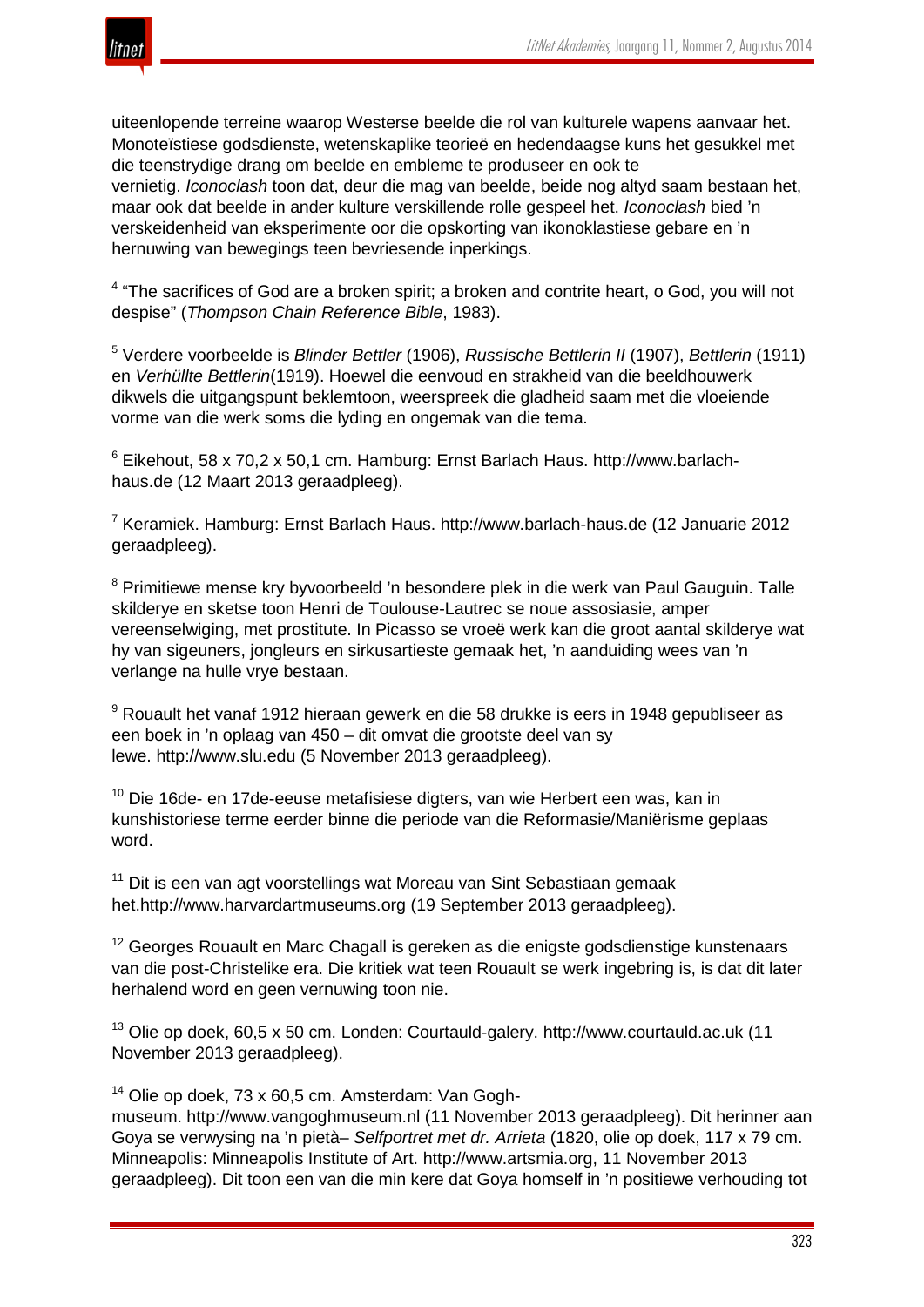

sy medemense stel, met sy brose feilbare menslikheid. Die amper sterwende kunstenaar as hulpelose redder rus, soos by 'n pietà, in die vertroostende arm van dr. Arrieta, wat medisyne aan hom toedien. Beide is ná ernstige persoonlike krisisse gemaak. Hoewel selfuitdrukking aan die kern van interpretasies van hulle werk staan, kan ooreenkomste eerder gesoek word in 'n dialoog met die radikaliteit van menslike ontoereikendheid wat sentraal daarin staan, maar wat uit verskillende standpunte benader word.

 $15$  Ets, 2,78 x 3,88 cm. http://www.britishmuseum.org. Dit is een van Rembrandt se bekendste etse. Dit illustreer verskeie insidente uit Matt. 19. Die verskeidenheid van gesigsuitdrukkings en gebare gee aanduidings van die innerlike lewe van meer as 35 persone.

 $16$  Ets, 8,1 x 7,2 / 7,3 x 6,2 cm (3 stadia). Amsterdam: Rijksmuseum. https://www.rijksmuseum.nl (15 Januarie 2014 geraadpleeg).

<sup>17</sup> Olie op paneel, 100 x 73 cm. Le Mas d'Agenais: Collégiale Saint Vincent. http://www.rembrandtonline.org (9 November 2013 geraadpleeg).

<sup>18</sup> Dit belig die probleem, of *trouble,* naamlik dat hoewel die Nederlanders gedurende die 17de eeu die rykste per kapita in Europa was, armoede steeds deel van hul sosiale opset gebly het (Wheelock e.a. 1999:1).

 $19$  Hy het in dieselfde ink as die tekening in die boonste linkerhoek van die papier geskryf: "Erbarmt u over den armen Bellisaro die nochtans wel was in groot aensien door zijn manhaftyge daden en door de jaloezy is verblindt." http://www.garyschwartzarthistorian.nl (11 November 2013 geraadpleeg). Ook Schwartz 2006.

<sup>20</sup> Voorbeelde hiervan is *Bedelaar met oesters/Filosoof* (1865–67), *Bedelaar met duffelse baadjie/Filosoof* (1867) en *Voddeverkoper* (*Chiffonnier*) (1869). Hy gebruik weer die figuur van *Absint-drinker* (1859) in *Die ou musikant*(1862).

 $21$  Olie op doek, 117,5 x 90 cm. Chicago: Art Institute. http://www.artic.edu (5 November 2013 geraadpleeg).

<sup>22</sup> Barry Sandywell se logologiese benadering wil filosofiese, wetenskaplike en artistieke diskoerse ondersoek in hulle sosiologiese, kulturele en geskiedkundige raamwerke (Heywood en Sandywell (reds.) 1999:xiii–iv).

 $23$  Olie op doek, 161 x 131 cm. Gemäldegalerie, Dresden. http://www.rembrandtpainting.net (9 November 2013 geraadpleeg).

 $24$  Rembrandt van Rijn skilder vanaf 1627 tot 1661 sewe moontlike voorstellings van die apostel Paulus. By die vroeër drie skilderye is die verf-aanwending gladder, die ikonografiese verwysings meer opvallend; die figure kan eerder verwys na tipes as na spesifieke mense, byvoorbeeld *Paulus in die tronk* (1627), *Paulus by 'n tafel* (1629) en *Paulus by 'n tafel* (ca.1635).

 $25$  Olie op doek, 91 x 77 cm. Amsterdam: Rijksmuseum.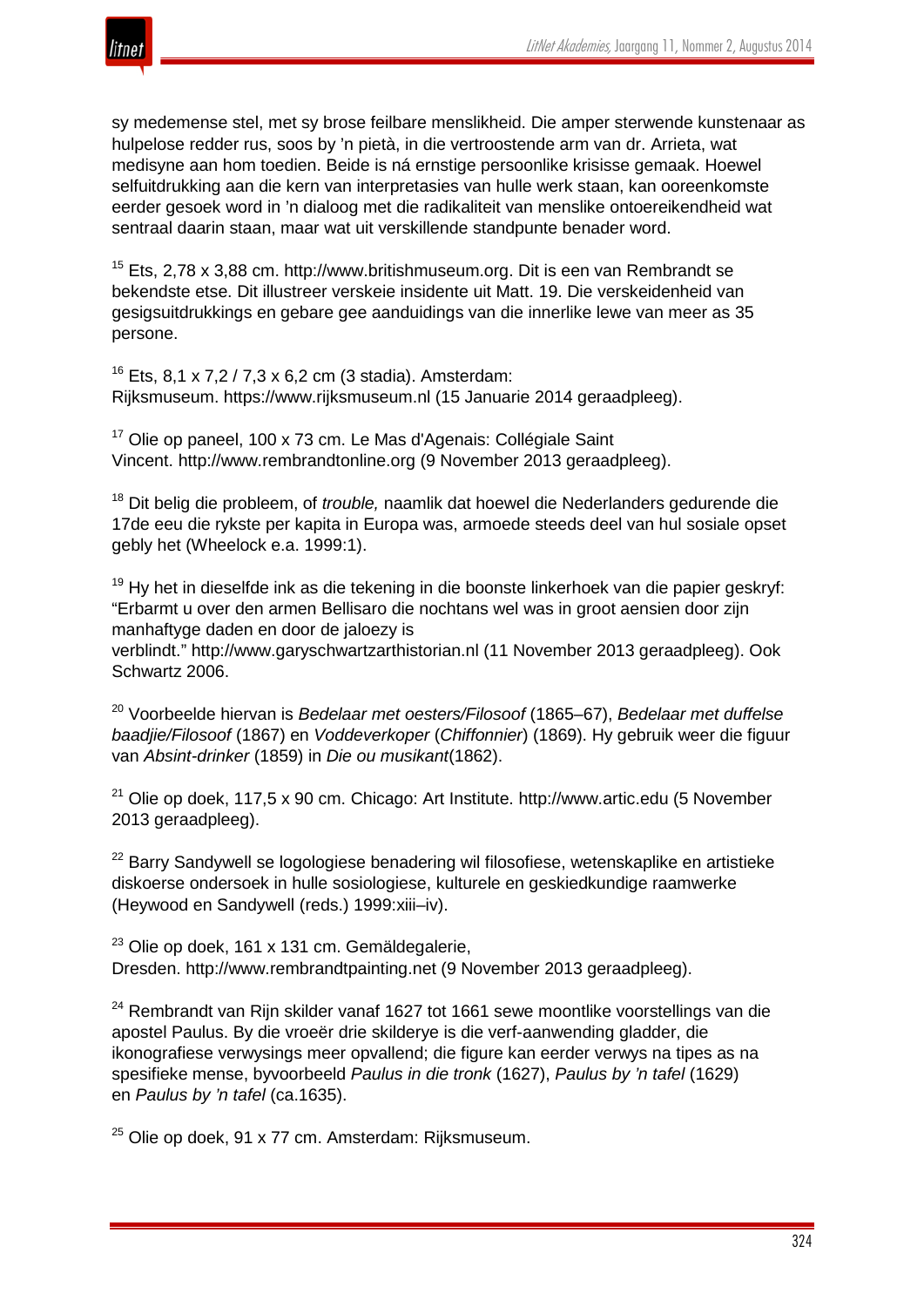

 $26$  Versterkte gips, olieverf, kant, tou, hare, sintetiese vingernaels, vlasvesels, 182 x 63 x 50,5 cm. Pietermaritzburg: Tatham-kunsgalery. Foto: Ian Carbutt. http://www.tatham.org.za (5 November 2013 geraadpleeg).

<sup>27</sup> Soos ook by *African Adventure*, wat begin is in 1999 en in verskillende vorme voortgesit is tot 2009. Die veranderinge kon versterk word deur die moontlikhede van openheid wat die einde van allerlei beperkinge en begrensings van apartheid in Suid-Afrika kon inlei (Zieze 2003). Dit kan ook dui op nuwe blootstellings aan kunsproduksie uit die res van Afrika en die mengelmoes van mense uit uiteenlopende sosiale vlakke en verskillende dele van Afrika en die res van die wêreld met wie Alexander in aanraking gekom het gedurende die tien jaar wat sy in Langstraat, Kaapstad gewoon het.

 $28$  Van Robbroeck (2011:43) sien hierdie ryping as 'n psigodinamiese beginsel wat Alexander later vir individuele subjekvorming gebruik.

<sup>29</sup> Paolucci (2013) skryf: "Never before has the style of Buonarroti revealed such ravaged faces and hate-filled expressions, eccentric and complicated postures, as well as such a great exposition of wild energy and darkening of reason. Only in Goya of the 'Black Caprices' and 'Quinta del Sordo' some two centuries later, will anyone move amongst these unsettling regions of emotion. It seems almost as if the painter is questioning the theological enigma of a Salvation mysteriously offered to an unmeriting humanity, immersed in Evil and covered with the sin here represented" (in 'n berig van 28 Oktober 2013 oor die restourasiewerk aan die St. Paulus-kapel (Capella Paolina)). http://www.vatican.va (9 November 2013 geraadpleeg).

 $30$  Hoewel dit skynbaar gedurende Michelangelo se leeftyd as geheime selfuitbeelding beskou is – as een van die Reformati *–* is dit eers in 1925 definitief as 'n moontlike selfvoorstelling erken. Steinberg (1980) wyt dit aan die direkte verband wat Bartolomeus met die Protestantse Noorde gehad het: die relikwie van die vel is bewaar in Wittenberg, in besit van die Keurvors van Sakse, Luther se beskermheer. Teen 1509 het Cranach houtsneë daarvan versprei. Daar bestaan tien moontlike selfportrette van Michelangelo wat op lyding dui, waarvan bogenoemde en die onthoofde Holofornes, in die plafonfresko van die Sistynse Kapel, die bekendste is (Rose 1975:71).

 $31$  Steinberg (1980) beskryf dit as 'n moreel-teologiese vektor wat stygend soek na intieme, mistieke vereniging met die lyding van Christus (die wond in Christus se sy, die doringkroon, die kruis), maar dalend 'n pad van toenemende vernedering volg.

 $32$  Olie op paneel, 95,7 x 72,2 cm. München: Alte Pinakothek.

<sup>33</sup> Ovidius beskryf in sy *Metamorfoses* die verhaal van Marsuas wat lewend afgeslag is omdat hy Apollo uitgedaag en die wedstryd teen die god verloor het. http://www.theoi.com (20 Mei 2013 geraadpleeg).

 $34$  By Michelangelo se praalgraf in Florence het twee skilderve bewaar gebly, een van die portaal van die Medici-tuin met twee figure van Marsuas. Die beeldetuin, soos voorgestel in Vasari se *Lewens*, *"*is a mythologized site of prophetic and propitious import, the locus of creative and intellective gatherings … [T]he statues of Marsyas, according to Vasari, stood as examples of the perfection of art. … As their prominence on this particular monument suggests, the two Marsyas statues were also and unequivocally identified with Michelangelo and thus with the excellence and academic values of *la terza maniera*" (Jacobs 2002:426).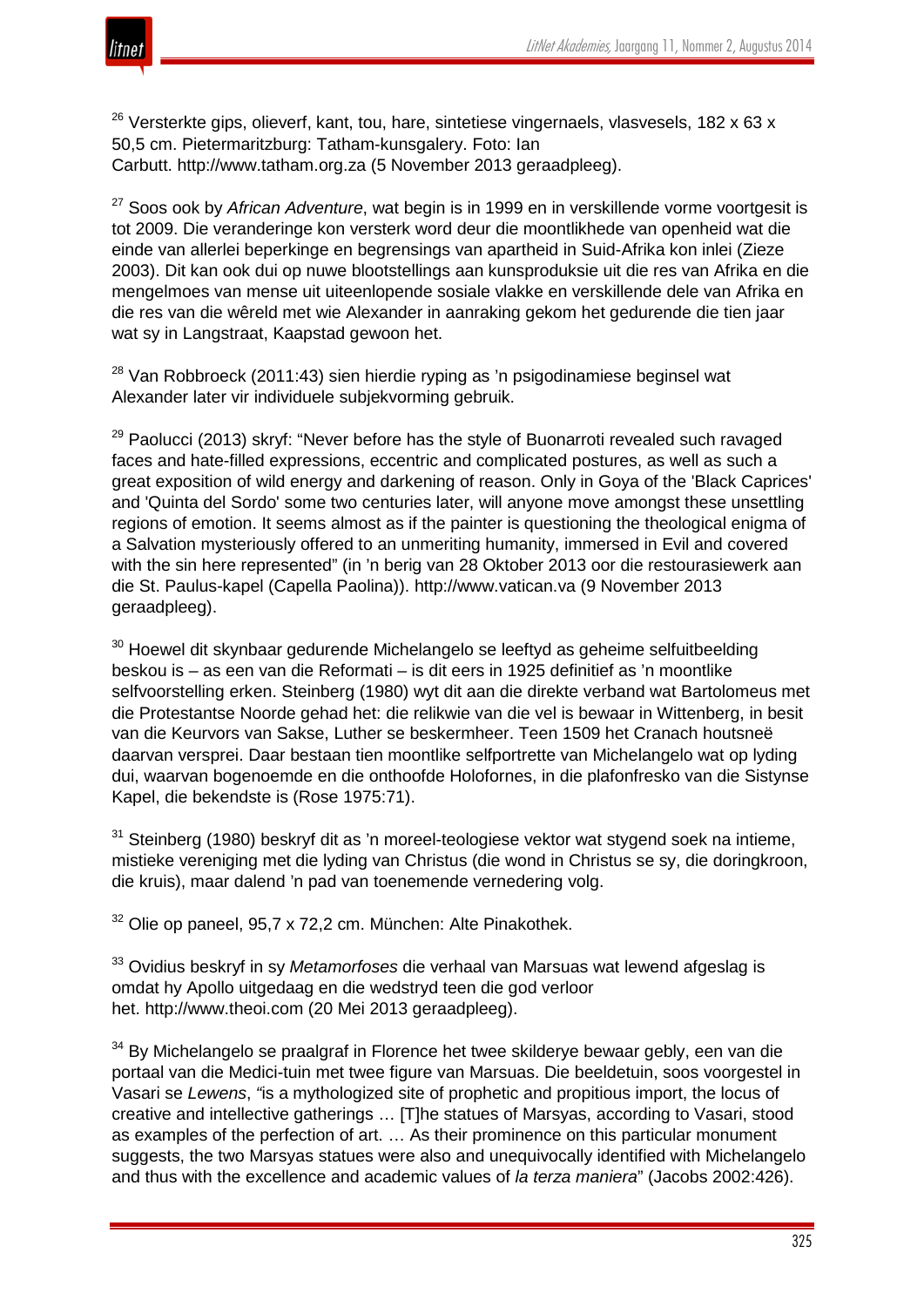

<sup>35</sup> Marmer, 174 x 195 cm. Vatikaanstad: Basilica di San

Pietro. http://saintpetersbasilica.org (9 November 2013 geraadpleeg). Die woord *pietà* stam uit die begrip van deernis, medelye, erbarming, en is gebruik om die emosionele ervaring van die bewening van Christus se liggaam na die kruisiging voor te stel.

<sup>36</sup> Marmer, 226 cm hoog. Florence: Museo dell'Opera del Duomo. http://www.artlex.com (9 November 2013 geraadpleeg).

<sup>37</sup> Sy *Rondanini Piëtà* (1555–64, marmer, 195 cm hoog. Milaan: Castello Sforzesco, http://www.wga.hu, 9 November geraadpleeg), en sy *Palestrina Piëtà* (1556, marmeragtige kalksteen, 246 cm hoog. Florence: Galleria dell'Accademia, http://www.tanogabo.it, 9 November 2013 geraadpleeg) fokus ook op die swakheid van die Christus-figuur. Soos die beitelmerke verlede en hede verenig, kan die versmelting van die figure 'n verlange om mistieke eenheid met God te bereik, verbeeld.

<sup>38</sup> Laura Agoston (1997:535) vind dat Michelangelo se lewenslange, obsessiewe betrokkenheid met die dood en met eensaamheid 'n Romantiese mitologisering van die kunstenaar is. Dit kan 'n meer verontrustende aspek van sy werk verskuil, naamlik dat die dood laat in sy lewe vir hom 'n voorwaarde vir selfdefinisie en radikale onvoldaanheid of besorgdheid geword het wat kan aansluit by 'n erkenning van gebrokenheid.

 $39$  Gips, been, horingolieverf, hout, 128,5 x 213,5 x 88,5 cm. Kaapstad: Iziko Suid-Afrikaanse Nasionale Galery.http://www.africanart.org (19 September 2013 geraadpleeg).

 $40$  Versterkte gips, olieverf, kant, tou, hare, sintetiese vingernaels, vlasvesels, 182 x 63 x 50,5 cm. Pietermaritzburg: Tatham-kunsgalery. Foto: Ian Carbutt. http://www.tatham.org.za (5 November 2013 geraadpleeg).

<sup>41</sup> Vir 'n ondersoek na die sceniese tradisie, sien Van den Berg 1996.

 $42$  Dit word versterk deur die gebruik van Ps. 51, Dawid se boetepsalm, in die titel; ook deur Gregorio Allegri (1582–1652) se mis vir die Paasfees, "Miserere mei, Deus" ("Wees my genadig, o God"), 'n toonsetting van Ps. 51 (ca. 1630) wat deurgaans daarby gespeel is.

<sup>43</sup> Olie op doek, 62 x 48,5 cm. Private versameling. http://www.francis-bacon.com (14 Februarie 2013 geraadpleeg).

<sup>44</sup> Pablo Picasso (1881–1973), *La Crucifixion* (1930). Olie op laaghout, 51,5 x 66,5 cm. Parys: Musée Picasso.http://www.abcgallery.com (14 Februarie 2014 geraadpleeg).

<sup>45</sup> Behalwe indirekte verwysings na kruisigings het hy sewe spesifieke kruisigings gemaak: *Crucifixion* (1933),*The Crucifixion* (1933), *Three studies for figures at the base of a crucifixion* (1944), *Fragments of a crucifixion*(1950), *Three studies for a crucifixion* (triptiek, 1962), *Crucifixion* (triptiek, 1965), *Second version of Triptych 1944*(triptiek, 1988) http://www.francis-bacon.com (9 November 2013 geraadpleeg).

<sup>46</sup> Olie op doek, 62 x 48,5 cm. Private versameling. http://www.francis-bacon.com (14 Junie 2014 geraadpleeg).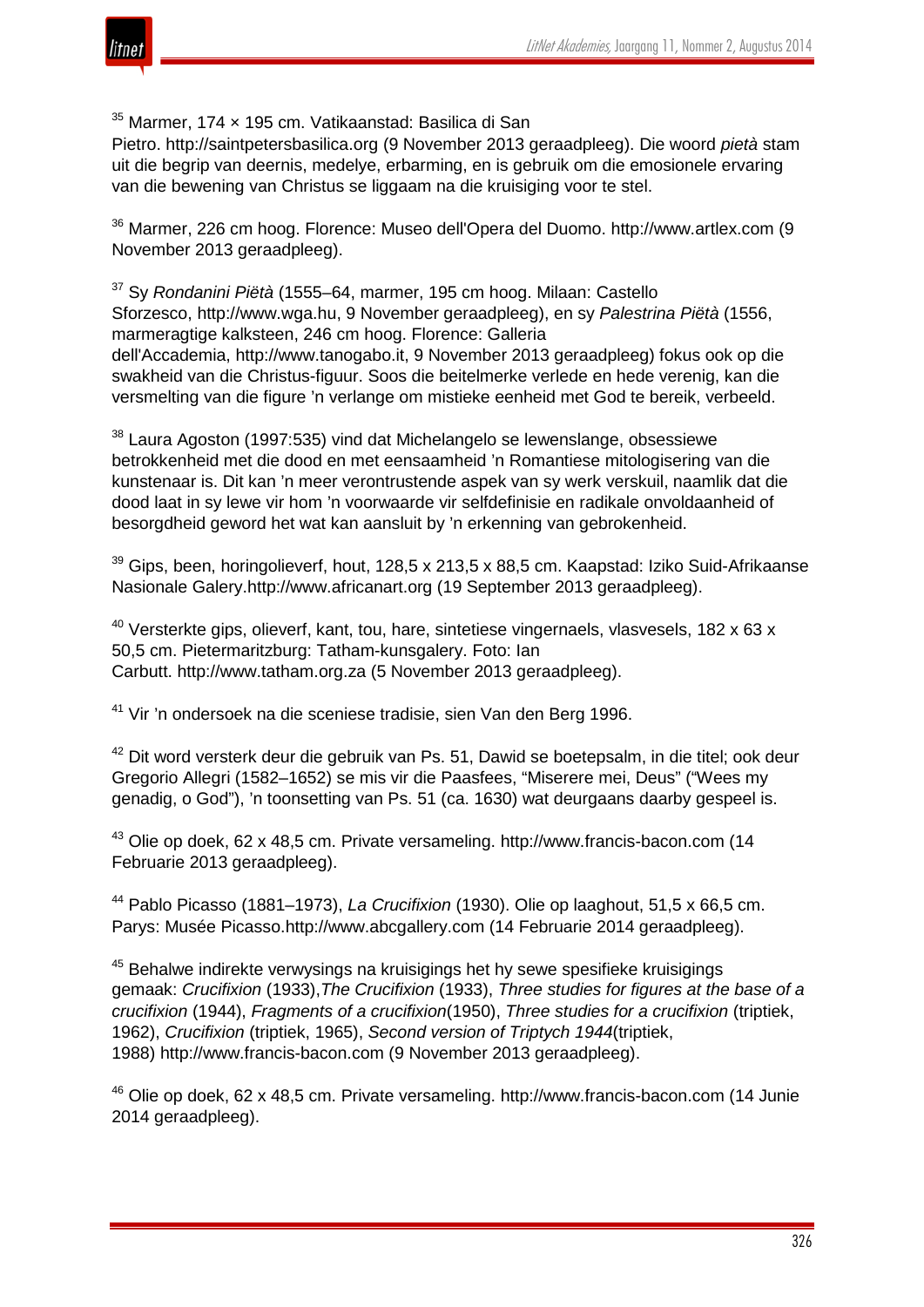

<sup>47</sup> Matthias Grünewald (Mathis Gothardt Neithardt) (ca. 1470/80–1528), Kruisiging*,* sentrale paneel van die*Isenheim-altaarstuk* (1510–15). Olie op hout, 2,69 x 3,07 m. Colmar: Musée d'Unterlinden. http://www.musee-unterlinden.com (11 November 2013 geraadpleeg).

<sup>48</sup> In *Triptych inspired by the Orestia of Aeschylus* (1981, olie op doek, 198 x 147,5 cm. Oslo: Astrup Fearnley Museum of Modern Art) word die *Furies* op vleuels voorgestel; in die middel is 'n koplose, bloeiende liggaam met ontblote ruggraat – moontlik Agamemnon. Die vertikale ryk karmosynrooi tapyt in die agtergrond herinner aan die baie bloed wat gevloei het en word weer gevind as belangrike kenmerk in *Second version of Triptych 1944* (1988). Die *Furies* verskyn ook weer in *Triptych inspired by T.S. Eliot's poem "Sweeney Agonistes"* (1967), gebaseer op*Orestes*.

<sup>49</sup> Sedert 1880 het Ensor homself in sy werk deurlopend spottenderwys vereenselwig met Christus se lyding; persoonlike lyding: "Est alors perçue comme le destin d'un élite, celle de créateurs" (Junod 1985:75). Millet, Courbet, Baudelaire, Balzac, Poe, Bourdelle, Aurier, Ensor, Kokoschka, Munch, Dix, Chagall, Soutter, Klee, Corinth, Tàpies, Beuys en Rainer het hulle almal vereenselwig met die kruisiging van Christus of met martelaarskap. Michael Wilson (2006:141) wys daarop dat Eugène Delacroix verskeie godsdienstige voorstellings van twyfel en lyding gemaak het, waarin hy sy eie lot as kunstenaar sien (Junod 1985:59– 79).

 $50$  Hierdie verdoemde profeet of vervloekte kunstenaar vind veral uitdrukking in die werk van Vincent Van Gogh, James Ensor, Emile Bernard (*Visioen, simboliese portret van Emil Bernard* (1891), Giovanni Segantini (*Selfportret*, 1895), Ferdinand Hodler (*Selfportret*, 1900), Richard Gerstl (*Selfportret teen 'n blou agtergrond*), Egon Schiele (Selfportret, *Die digter* 1911) en Oscar Kokoschka (*Selfportret* 1910, kleurlitografie).

 $51$  Olie op doek, 85,5 x 61,5 cm. Oslo: Munch Museet. "Munch's work is both obsessively autobiographical and wracked with powerful emotions verging on paranoia" (Wilson 2006:28). http://weimarart.blogspot.com (11 November 2013 geraadpleeg).

<sup>52</sup> Byvoorbeeld wanneer Vito Acconci in 1970 in 'n kunsgalery in sy *performance, Trademarks,* homself byt. In 1971 laat Chris Burden homself met 'n geweer in die arm skiet; hy stel homself ook voor as gekruisig en as tereggestel deur elektrokusie. In 1993 laat Catherine Opie 'n selfportretfoto met 'n voorstelling van 'n lesbiese paar voor 'n huis en tuin, met 'n skeermeslemmetjie op haar naakte rug uitkerf.

<sup>53</sup> "The question is not whether images 'come alive' or not, but where, how, and what kind of life they take on, and how people respond to that life" (Mitchell 2005:127). Sien ook Belting (1994) en Freedberg (1989).

 $54$  "(I)t is the imaginary, fantasized image provoked by the words, not the perceived, visual image" (Mitchell 2005:141). Serrano se werk herinner mens daaraan dat die kruisiging nie binne die eerste 300 jaar na Christus se dood uitgebeeld is nie, weens die veragtelike aard daarvan en die negatiewe konnotasies wat daardeur opgeroep is. Daarna is 'n spesifieke, aanvaarbare ikonografie daarvoor geskep.

<sup>55</sup> *Die bewening van die gestorwe Christus* (ca. 1490, tempera op doek, 68 x 81 cm. Brera: Pinacoteca di Brera.http://www.brera.beniculturali.it, 9 November 2013 geraadpleeg).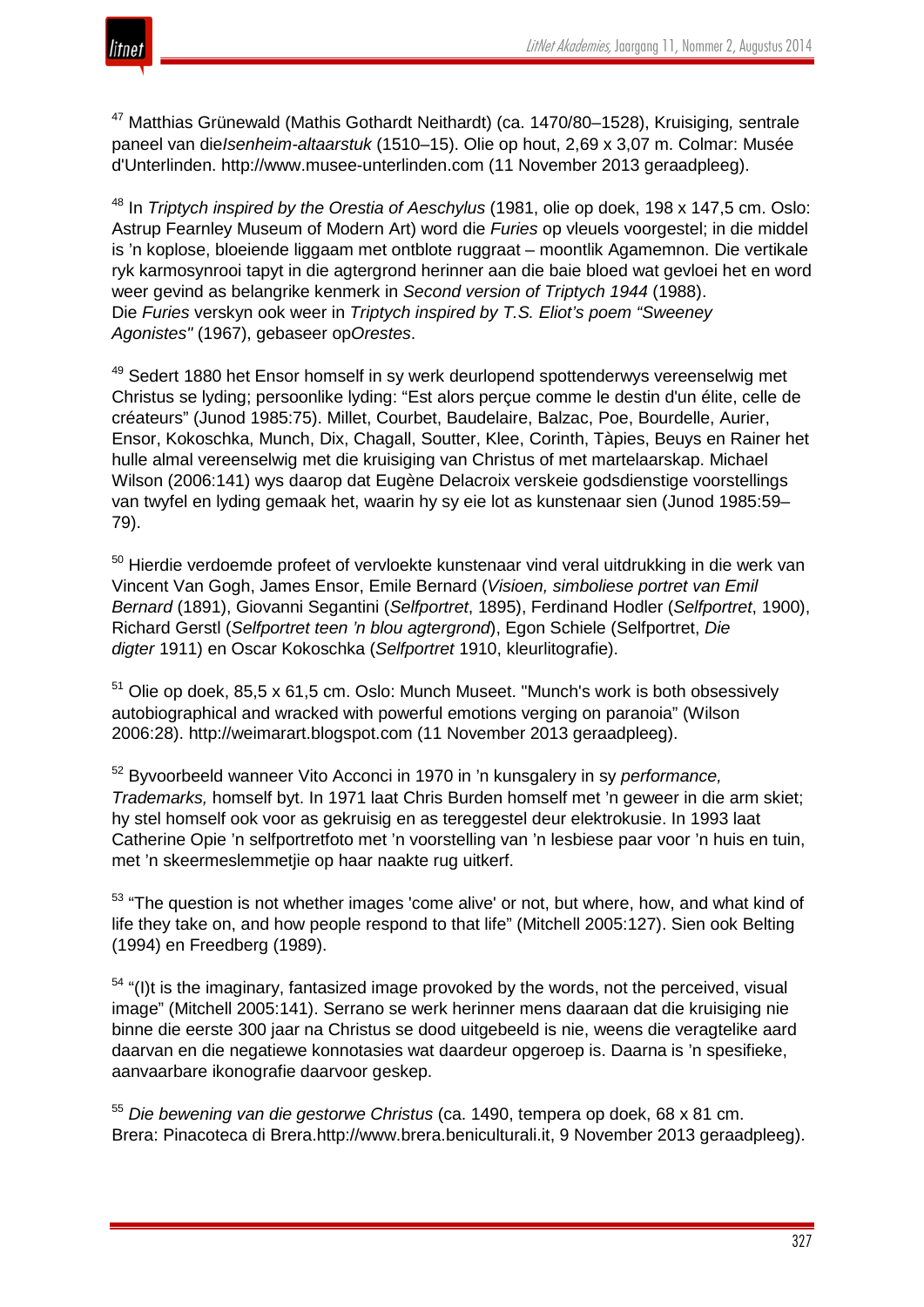

<sup>56</sup> Sy fokus op visuele voorstellings met religieuse ikonografie en verwys byvoorbeeld na die onverbloemde politieke verwysings in onder meer *Black Christ* (1961) van Ronald Harrison, Charles Nkosi se *Pain on the Cross I* (1976), *Crucifixion II* (1976) en *Crucifixion III* (1976), en ook na Paul Stopforth se *Elegy* (1977) na aanleiding van Steve Biko se dood. Baie van hierdie werk is aan sensuur of onderdrukking onderwerp.

<sup>57</sup> Harold Rubin (1932–) *My Jesus* (1962, gemengde media, 111 x 74 cm. Johannesburg: BHP Billiton-versameling. http://www.artnews.org/goodmangallery, (9 November 2013 geraadpleeg). Die werk het die onderskrif gehad "I forgive you, o Lord, for you know not what you do" – 'n omkering van die Bybelse uitspraak van Christus teenoor die soldate wat hom kruisig. Rubin is aangekla van godslastering, is vrygespreek in die verhoor, en het hom in 1963 in Israel hervestig.

<sup>58</sup> Wim Botha (1974–), S*capegoat* (2005). Natuurlik-oplosbare ink op satynpapier, gebrande Afrika-hardehout, hars. Beeldhouwerk 188 x 152 x 64 cm. Installasie 202 x 653 x 64 cm. Kaapstad: Michael Stevenson Contemporary Galery. http://www.stevenson.info, (15 Desember 2013 geraadpleeg).

Wim Botha (1974–), *Scapegoat* (2005). Antrasiet, epoksie-harshout, kabels, metaalklampe, 188 x 152 x 64 cm. Installasie soos in die Monumentgalery, Grahamstad. http://www.stevenson.info, (30 Januarie 2014 geraadpleeg).

<sup>59</sup> Olie op doek, 267 x 160 cm. Madrid: Prado-museum. Dié "vallende" beweeglikheid kom ook voor in die later*Ups and downs* / *Subir y bajar* (1799) en in *Capricho 56* (ets en akwatint). Dit is 'n tema wat telkens weer opgeneem word, soos deur Don DeLillo in sy *Falling man* (2007, New York: Scribner).

 $60$  Hoewel sy werk die hele spektrum van godsdienstige temas dek, beweer Licht (1980) dat Goya sonder opdragte daartoe geen religieuse werk sou doen nie.

<sup>61</sup> Olie op doek, 255 x 153 cm. Madrid: Prado-museam. http://www.franciscodegoya.net (9 November 2013 geraadpleeg). Goya se kruisigingstoneel as sy voorlegging aan die Koninklike Akademie is 'n dramatiese vertoonstuk wat dui op sy sakevernuf om aspekte van Velazquez en Mengs te kombineer om die akademici se guns te wen. Velazquez se uitbeelding van die Christus-figuur as 'n voorwerp van toewyding is egter afwesig in Goya se voorstelling.

 $62$  Ets, 33 x 21 cm. Boston: Museum of Fine Arts. http://www.corbisimages.com (9 November 2013 geraadpleeg).

 $63$  Die negatiewe ontvangs van hierdie skildery getuig van die politieke reaksie daarop: dit is jare lank in die Prado se kelders geberg sonder om ooit uitgestal te word (Burke 2001:181).

<sup>64</sup> In *Jy wat nie kan nie* (Capricho 42) verenig Goya byvoorbeeld die stylfiguur van 'n omgekeerde wêreld om die adel te teiken: metafories ry hulle – as donkies – op die rûe van die hardwerkende armes. Sy kommentaar op heksery, prostitusie en die wanpraktyke van die kerklikes is nog veel meer ontstellend en donker.

<sup>65</sup> Plaat 43 van *Los Caprichos* (1799). Ets, akwatint, droë etsnaald en buryn op papier, 21,5 x 15 cm. New York: The Metropolitan Museum of Art. http://www.metmuseum.org (9 Februarie 2014 geraadpleeg).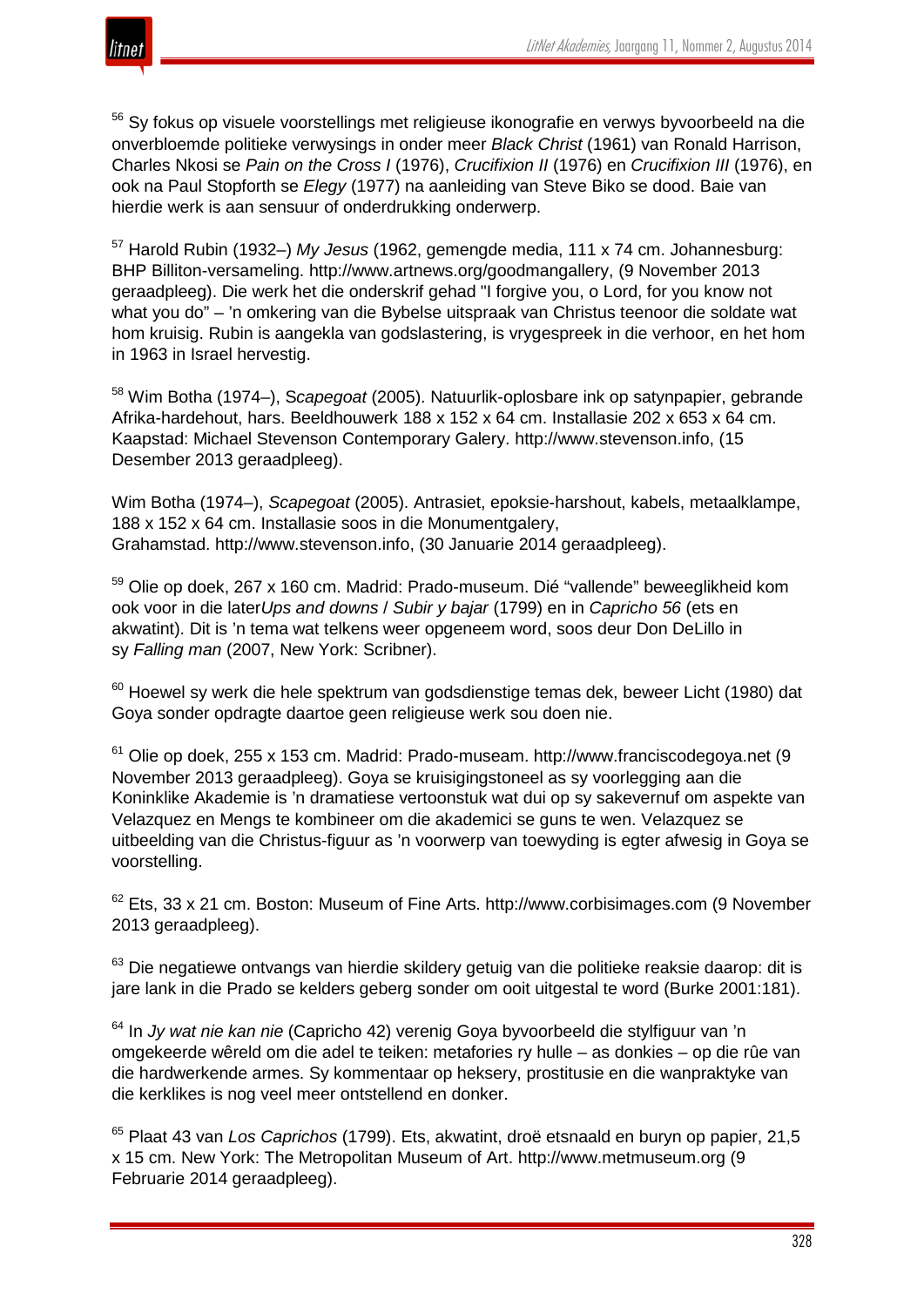



<sup>66</sup> Waar Hieronymus Bosch (1450–1516) die alsiende oog van God in die middel van sy *Tuin van aardse luste*(ca. 1490–1510, Madrid: Museo del Prado) plaas, is dit Goya se wanhoop in die middel van die *Caprichos* wat aan hulle die negatiewe vryheid van prysgawe, van verlatenheid, bied (Hofmann 2003:307).

 $67$  Olie op doek, 280 x 336 cm. Madrid: Museo del Prado. http://www.museodelprado.es (9 November 2013 geraadpleeg).

 $68$  82 Etse, 15,4 x 20 cm. Die etsplate bestaan uit 'n vermenging van tegnieke: ets, akwatint, gravure en droënaald-ets. Londen: Britse Museum. http://www.britishmuseum.org (9 November 2014 geraadpleeg). Die oorspronklike titel van die reeks was *Die fatale gevolge van die bloedige oorlog van Spanje teen Bonaparte en ander uitdruklike capricho's.* Die manuskrip bestaan uit drie hoofgroepe: tonele uit die oorlog wat in 1808 begin het; die hongersnood in Madrid (1811–2); 'n paar allegoriese onderwerpe, en die bitter nasleep van die oorlog. Soos Goethe met sy *Faust II* het Goya dit weggehou van die publieke aandag – 'n teenstrydige vereenselwiging met, maar ook 'n afstandname van, die werk. Dit is eers in 1863, 35 jaar na sy dood, deur die Koninklike Akademie vir Kuns in Madrid gepubliseer.

 $69$  "... the poor and the mad, the cripples and the peasant girls. Through those once Biblical codes and forms of pathos, they now took on the charismatic role of new martyrs and new messengers of light" (Hofmann 2003:136) en draers van die Christelike boodskap.

 $70$  Die skilderye is moontlik nooit gemaak om deur die publiek gesien te word nie. Dit is eers in 1874 op doek oorgedra en na die Prado-museum in Madrid geneem.

 $71$  Ná die Middeleeue is die handwerkers en vakmanne wat aanvanklik onder die kinders van Merkurius getel het, onder die teken van Saturnus geskaar. Gedurende die Romantiek, met die breuk tussen rede en emosies, is Saturnus egter meer met genialiteit verbind.

<sup>72</sup> In die volledige aanhaling beskryf Dumas haar eerste besoek aan die Prado-museum in Madrid só: "Then I walked into the room with Goya's Black Paintings, where they put their spell on me. I covered my mouth as if to prevent the devil from entering. The Fates does away with the abstraction versus figuration discussion. Everything is flat and deep simultaneously. The four sexually ill-defined figures are unsympathetic. They are forces, not human beings. [It is as if he painted, not the screams of humanity, but rather the silence of God.] Then I cried" (Marlene Dumas, 1996, *Goya's Fates*. http://www.marlenedumas.nl (11 Oktober 2013 geraadpleeg).

<sup>73</sup> Paul Gauguin skilder getuienisse van sy morele en artistieke afsondering, 'n slagoffer van wanbegrippe (Junod 1985:71) soos in sy selfportrette *Naby Golgota* (1896), *Christus op die Olyfberg* (1889), *Portret van die kunstenaar saam met die Geel Christus* (ca. 1890) en as 'n heilige in *Selfportret* (1889).

<sup>74</sup> *Selfportret* (1893). Houtskool op doek, 59 x 50 cm. St. Moritz: Segantinimuseum. http://www.fondationbeyeler.ch(9 November 2013 geraadpleeg).

<sup>75</sup> *Selfportret*, olie op doek, 41,5 x 29 cm. Stuttgart:

Staatsgalerie. http://www.cdpaintings.com (9 Maart 2014 geraadpleeg). Ook *Selfportret* (1912), olie op doek, 33,5 × 27 cm. Winterthur: Winterthurkunsmuseum.http://www.wikidata:Q214564 (9 Maart 2014 geraadpleeg).